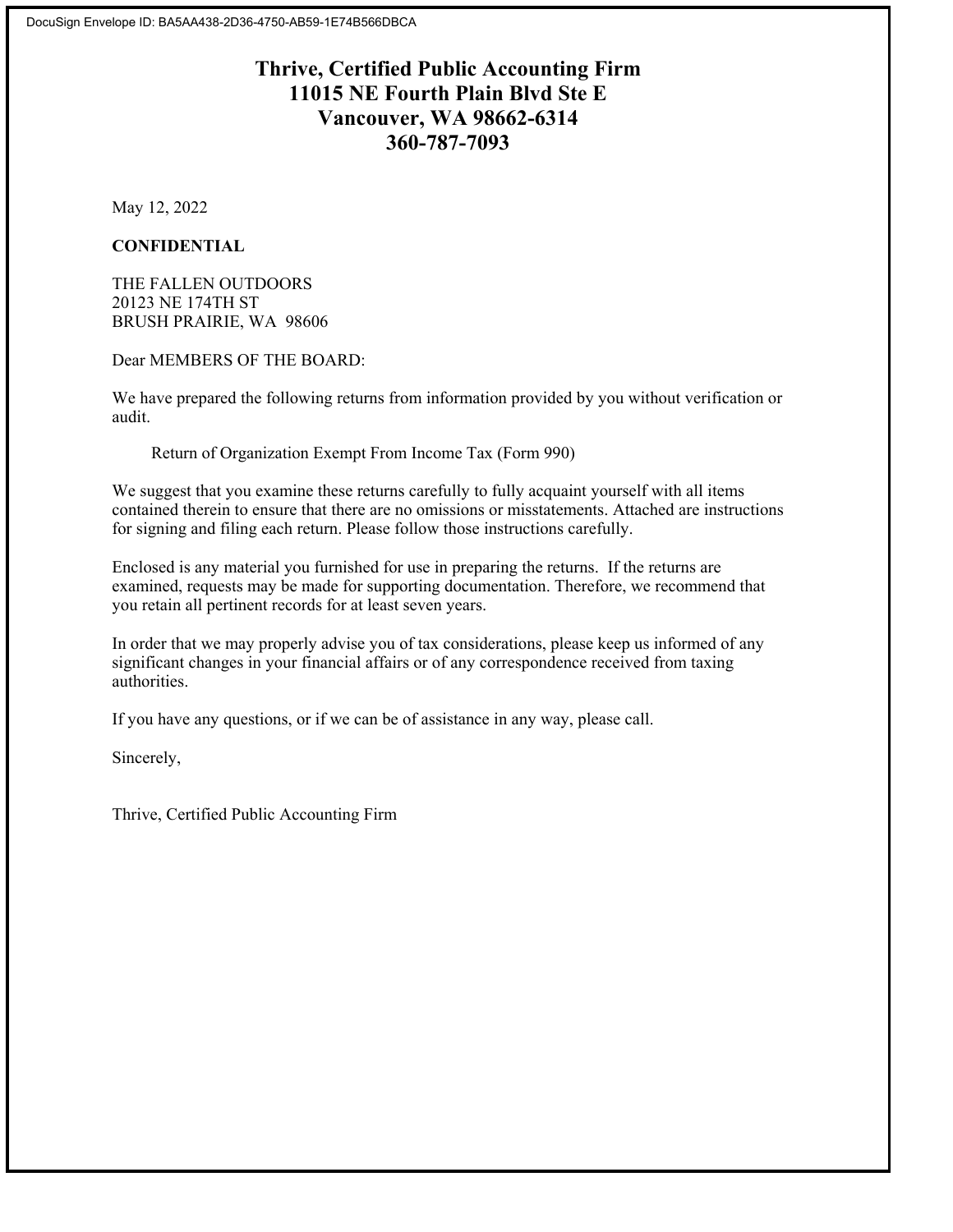# **Filing Instructions**

# **THE FALLEN OUTDOORS**

# **Exempt Organization Tax Return**

# **Taxable Year Ended December 31, 2020**

**Date Due:** AS SOON AS POSSIBLE

- **Remittance:** None is required. Your Form 990 for the tax year ended 12/31/20 shows no balance due.
- **Signature:** You are using a Personal Identification Number (PIN) for signing your return electronically. Form 8879-EO, IRS *e-file* Signature Authorization for an Exempt Organization should be signed and dated by an authorized officer of the organization and returned to:

Thrive, Certified Public Accounting Firm 11015 NE Fourth Plain Blvd Ste E Vancouver, WA 98662-6314

*Important:* **Your return will not be filed with the IRS until the signed Form 8879-EO has been received by this office.**

**Other:** Your return is being filed electronically with the IRS and is not required to be mailed. If you Mail a paper copy of your return to the IRS it will delay the processing of your return.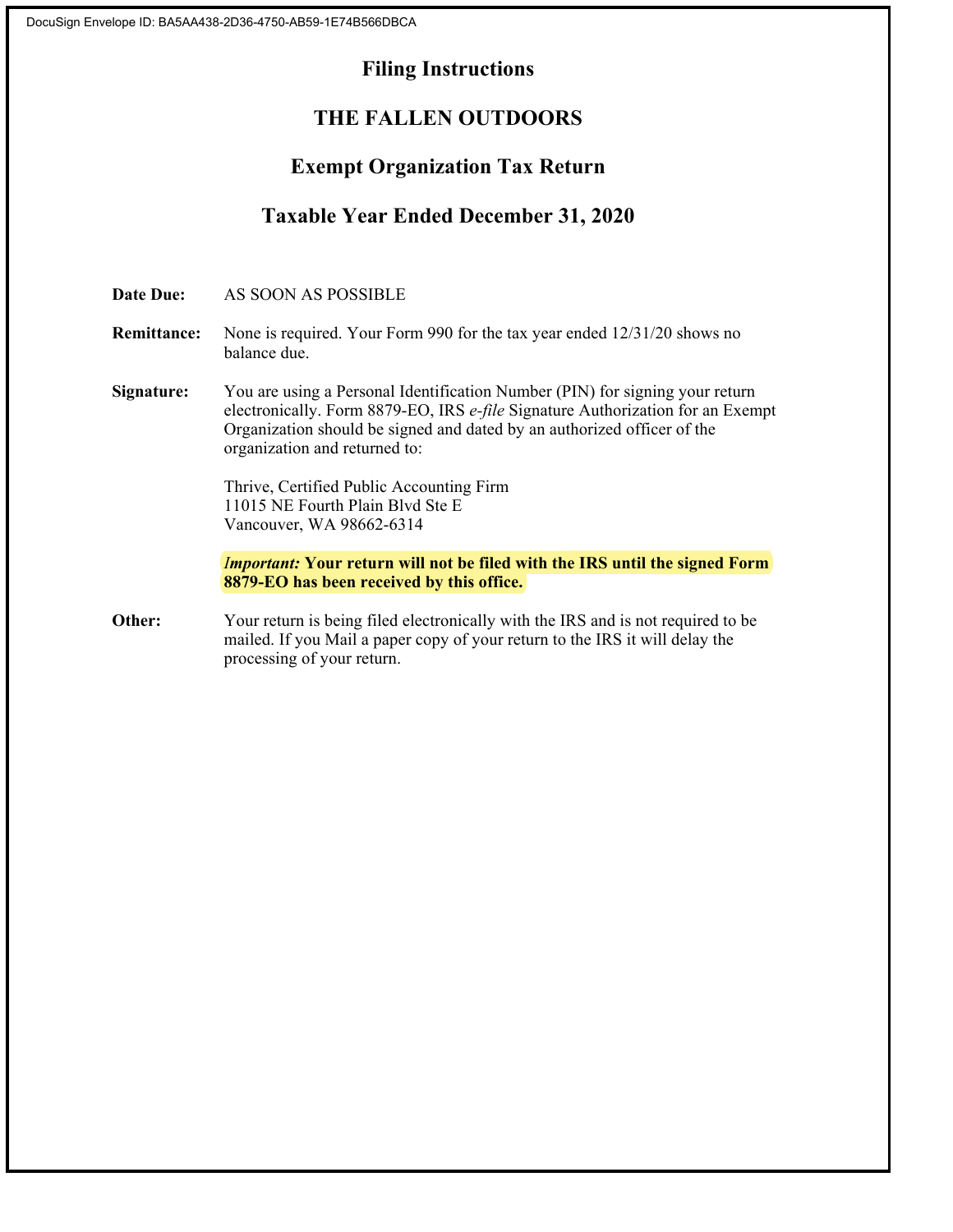| Form 8879-EO                                                  | <b>IRS e-file Signature Authorization</b><br>for an Exempt Organization                                                                                                                                                                                                                                                                                                                                                                                                                                                                                                                                                                                                                                                                                                                                                                                                                                                                                                                                                                                                                                                                                                                                                                                                                                                                                                                                                                                                                                                                                                           |                                                            | OMB No. 1545-0047                     |
|---------------------------------------------------------------|-----------------------------------------------------------------------------------------------------------------------------------------------------------------------------------------------------------------------------------------------------------------------------------------------------------------------------------------------------------------------------------------------------------------------------------------------------------------------------------------------------------------------------------------------------------------------------------------------------------------------------------------------------------------------------------------------------------------------------------------------------------------------------------------------------------------------------------------------------------------------------------------------------------------------------------------------------------------------------------------------------------------------------------------------------------------------------------------------------------------------------------------------------------------------------------------------------------------------------------------------------------------------------------------------------------------------------------------------------------------------------------------------------------------------------------------------------------------------------------------------------------------------------------------------------------------------------------|------------------------------------------------------------|---------------------------------------|
| Department of the Treasury<br><b>Internal Revenue Service</b> | For calendar year 2020, or fiscal year beginning [1, 2020, and ending] [1, 2020, and ending]<br>Do not send to the IRS. Keep for your records.<br>Go to www.irs.gov/Form8879EO for the latest information.                                                                                                                                                                                                                                                                                                                                                                                                                                                                                                                                                                                                                                                                                                                                                                                                                                                                                                                                                                                                                                                                                                                                                                                                                                                                                                                                                                        |                                                            | 2020                                  |
| Name of exempt organization or person subject to tax          |                                                                                                                                                                                                                                                                                                                                                                                                                                                                                                                                                                                                                                                                                                                                                                                                                                                                                                                                                                                                                                                                                                                                                                                                                                                                                                                                                                                                                                                                                                                                                                                   | Taxpayer identification number                             |                                       |
|                                                               | THE FALLEN OUTDOORS                                                                                                                                                                                                                                                                                                                                                                                                                                                                                                                                                                                                                                                                                                                                                                                                                                                                                                                                                                                                                                                                                                                                                                                                                                                                                                                                                                                                                                                                                                                                                               | 47-5284354                                                 |                                       |
|                                                               | Name and title of officer or person subject to tax <b>BRANDEN</b> TRAGER                                                                                                                                                                                                                                                                                                                                                                                                                                                                                                                                                                                                                                                                                                                                                                                                                                                                                                                                                                                                                                                                                                                                                                                                                                                                                                                                                                                                                                                                                                          |                                                            |                                       |
| Part I                                                        | <b>TREASURER</b><br>Type of Return and Return Information (Whole Dollars Only)                                                                                                                                                                                                                                                                                                                                                                                                                                                                                                                                                                                                                                                                                                                                                                                                                                                                                                                                                                                                                                                                                                                                                                                                                                                                                                                                                                                                                                                                                                    |                                                            |                                       |
|                                                               | Check the box for the return for which you are using this Form 8879-EO and enter the applicable amount, if any, from the return. If you                                                                                                                                                                                                                                                                                                                                                                                                                                                                                                                                                                                                                                                                                                                                                                                                                                                                                                                                                                                                                                                                                                                                                                                                                                                                                                                                                                                                                                           |                                                            |                                       |
|                                                               | check the box on line 1a, 2a, 3a, 4a, 5a, 6a, or 7a below, and the amount on that line for the return being filed with this form was                                                                                                                                                                                                                                                                                                                                                                                                                                                                                                                                                                                                                                                                                                                                                                                                                                                                                                                                                                                                                                                                                                                                                                                                                                                                                                                                                                                                                                              |                                                            |                                       |
|                                                               | blank, then leave line 1b, 2b, 3b, 4b, 5b, 6b, or 7b, whichever is applicable, blank (do not enter -0-). But, if you entered -0- on the                                                                                                                                                                                                                                                                                                                                                                                                                                                                                                                                                                                                                                                                                                                                                                                                                                                                                                                                                                                                                                                                                                                                                                                                                                                                                                                                                                                                                                           |                                                            |                                       |
|                                                               | return, then enter -0- on the applicable line below. Do not complete more than one line in Part I.                                                                                                                                                                                                                                                                                                                                                                                                                                                                                                                                                                                                                                                                                                                                                                                                                                                                                                                                                                                                                                                                                                                                                                                                                                                                                                                                                                                                                                                                                |                                                            |                                       |
| 1a Form 990 check here                                        | $X_{b}$ Total revenue, if any (Form 990, Part VIII, column (A), line 12) $\ldots$                                                                                                                                                                                                                                                                                                                                                                                                                                                                                                                                                                                                                                                                                                                                                                                                                                                                                                                                                                                                                                                                                                                                                                                                                                                                                                                                                                                                                                                                                                 | 1b                                                         | 314,398                               |
| 2a Form 990-EZ check here▶                                    |                                                                                                                                                                                                                                                                                                                                                                                                                                                                                                                                                                                                                                                                                                                                                                                                                                                                                                                                                                                                                                                                                                                                                                                                                                                                                                                                                                                                                                                                                                                                                                                   | 2 <sub>b</sub>                                             |                                       |
| 3a Form 1120-POL check here ▶                                 | <b>b</b> Total tax (Form 1120-POL, line 22)                                                                                                                                                                                                                                                                                                                                                                                                                                                                                                                                                                                                                                                                                                                                                                                                                                                                                                                                                                                                                                                                                                                                                                                                                                                                                                                                                                                                                                                                                                                                       | 3b                                                         |                                       |
| 4a Form 990-PF check here▶                                    | b Tax based on investment income (Form 990-PF, Part VI, line 5)                                                                                                                                                                                                                                                                                                                                                                                                                                                                                                                                                                                                                                                                                                                                                                                                                                                                                                                                                                                                                                                                                                                                                                                                                                                                                                                                                                                                                                                                                                                   | 4b                                                         |                                       |
| 5a Form 8868 check here $\blacktriangleright$                 | <b>b Balance due</b> (Form 8868, line 3c)                                                                                                                                                                                                                                                                                                                                                                                                                                                                                                                                                                                                                                                                                                                                                                                                                                                                                                                                                                                                                                                                                                                                                                                                                                                                                                                                                                                                                                                                                                                                         | 5b                                                         |                                       |
| 6a Form 990-T check here                                      |                                                                                                                                                                                                                                                                                                                                                                                                                                                                                                                                                                                                                                                                                                                                                                                                                                                                                                                                                                                                                                                                                                                                                                                                                                                                                                                                                                                                                                                                                                                                                                                   | 6b                                                         |                                       |
| 7a Form 4720 check here ▶                                     |                                                                                                                                                                                                                                                                                                                                                                                                                                                                                                                                                                                                                                                                                                                                                                                                                                                                                                                                                                                                                                                                                                                                                                                                                                                                                                                                                                                                                                                                                                                                                                                   | 7b                                                         |                                       |
| Part II                                                       | Declaration and Signature Authorization of Officer or Person Subject to Tax<br>Under penalties of perjury, I declare that $X$ I am an officer of the above organization of I am a person subject to tax with respect to                                                                                                                                                                                                                                                                                                                                                                                                                                                                                                                                                                                                                                                                                                                                                                                                                                                                                                                                                                                                                                                                                                                                                                                                                                                                                                                                                           |                                                            |                                       |
| (name of organization)                                        | , $(EIN)$<br>of the 2020 electronic return and accompanying schedules and statements, and, to the best of my knowledge and belief, they are<br>true, correct, and complete. I further declare that the amount in Part I above is the amount shown on the copy of the electronic return.<br>I consent to allow my intermediate service provider, transmitter, or electronic return originator (ERO) to send the return to the IRS and<br>to receive from the IRS (a) an acknowledgement of receipt or reason for rejection of the transmission, (b) the reason for any delay in<br>processing the return or refund, and (c) the date of any refund. If applicable, I authorize the U.S. Treasury and its designated Financial<br>Agent to initiate an electronic funds withdrawal (direct debit) entry to the financial institution account indicated in the tax preparation<br>software for payment of the federal taxes owed on this return, and the financial institution to debit the entry to this account. To revoke<br>a payment, I must contact the U.S. Treasury Financial Agent at 1-888-353-4537 no later than 2 business days prior to the payment<br>(settlement) date. I also authorize the financial institutions involved in the processing of the electronic payment of taxes to receive<br>confidential information necessary to answer inquiries and resolve issues related to the payment. I have selected a personal<br>identification number (PIN) as my signature for the electronic return and, if applicable, the consent to electronic funds withdrawal. |                                                            | and that I have examined a copy       |
| PIN: check one box only                                       |                                                                                                                                                                                                                                                                                                                                                                                                                                                                                                                                                                                                                                                                                                                                                                                                                                                                                                                                                                                                                                                                                                                                                                                                                                                                                                                                                                                                                                                                                                                                                                                   |                                                            |                                       |
| ΙxΙ<br>I authorize                                            | THRIVE, CERTIFIED PUBLIC ACCOUNTING <sub>to enter my PIN</sub><br><b>ERO</b> firm name                                                                                                                                                                                                                                                                                                                                                                                                                                                                                                                                                                                                                                                                                                                                                                                                                                                                                                                                                                                                                                                                                                                                                                                                                                                                                                                                                                                                                                                                                            | 84354<br>Enter five numbers, but<br>do not enter all zeros | as my signature                       |
|                                                               | on the tax year 2020 electronically filed return. If I have indicated within this return that a copy of the return is being filed with a<br>state agency(ies) regulating charities as part of the IRS Fed/State program, I also authorize the aforementioned ERO to enter my<br>PIN on the return's disclosure consent screen.                                                                                                                                                                                                                                                                                                                                                                                                                                                                                                                                                                                                                                                                                                                                                                                                                                                                                                                                                                                                                                                                                                                                                                                                                                                    |                                                            |                                       |
|                                                               | As an officer or person subject to tax with respect to the organization, I will enter my PIN as my signature on the tax year 2020<br>electronically filed return. If I have indicated within this return that a copy of the return is being filed with a state agency(ies)<br>regulating charities as part of the IRS Fed/State program, I will enter my PIN on the return's disclosure consent screen.                                                                                                                                                                                                                                                                                                                                                                                                                                                                                                                                                                                                                                                                                                                                                                                                                                                                                                                                                                                                                                                                                                                                                                           |                                                            |                                       |
| Signature of officer or person subject to tax                 |                                                                                                                                                                                                                                                                                                                                                                                                                                                                                                                                                                                                                                                                                                                                                                                                                                                                                                                                                                                                                                                                                                                                                                                                                                                                                                                                                                                                                                                                                                                                                                                   | Date $\rightarrow$ 05/12/22                                |                                       |
| Part III                                                      | <b>Certification and Authentication</b>                                                                                                                                                                                                                                                                                                                                                                                                                                                                                                                                                                                                                                                                                                                                                                                                                                                                                                                                                                                                                                                                                                                                                                                                                                                                                                                                                                                                                                                                                                                                           |                                                            |                                       |
|                                                               | <b>ERO's EFIN/PIN.</b> Enter your six-digit electronic filing identification<br>number (EFIN) followed by your five-digit self-selected PIN.                                                                                                                                                                                                                                                                                                                                                                                                                                                                                                                                                                                                                                                                                                                                                                                                                                                                                                                                                                                                                                                                                                                                                                                                                                                                                                                                                                                                                                      |                                                            | 91487798607<br>Do not enter all zeros |
| IRS e-file Providers for Business Returns.                    | I certify that the above numeric entry is my PIN, which is my signature on the 2020 electronically filed return indicated above. I confirm<br>that I am submitting this return in accordance with the requirements of Pub. 4163, Modernized e-File (MeF) Information for Authorized                                                                                                                                                                                                                                                                                                                                                                                                                                                                                                                                                                                                                                                                                                                                                                                                                                                                                                                                                                                                                                                                                                                                                                                                                                                                                               |                                                            |                                       |
| Aprandahuls CFA                                               |                                                                                                                                                                                                                                                                                                                                                                                                                                                                                                                                                                                                                                                                                                                                                                                                                                                                                                                                                                                                                                                                                                                                                                                                                                                                                                                                                                                                                                                                                                                                                                                   | 05/12/22                                                   |                                       |
| ERO's signature                                               | Date $\rightarrow$                                                                                                                                                                                                                                                                                                                                                                                                                                                                                                                                                                                                                                                                                                                                                                                                                                                                                                                                                                                                                                                                                                                                                                                                                                                                                                                                                                                                                                                                                                                                                                |                                                            |                                       |
|                                                               | <b>ERO Must Retain This Form - See Instructions</b>                                                                                                                                                                                                                                                                                                                                                                                                                                                                                                                                                                                                                                                                                                                                                                                                                                                                                                                                                                                                                                                                                                                                                                                                                                                                                                                                                                                                                                                                                                                               |                                                            |                                       |
|                                                               | Do Not Submit This Form to the IRS Unless Requested To Do So                                                                                                                                                                                                                                                                                                                                                                                                                                                                                                                                                                                                                                                                                                                                                                                                                                                                                                                                                                                                                                                                                                                                                                                                                                                                                                                                                                                                                                                                                                                      |                                                            |                                       |
|                                                               | For Paperwork Reduction Act Notice, see back of form.                                                                                                                                                                                                                                                                                                                                                                                                                                                                                                                                                                                                                                                                                                                                                                                                                                                                                                                                                                                                                                                                                                                                                                                                                                                                                                                                                                                                                                                                                                                             |                                                            | Form 8879-EO (2020)                   |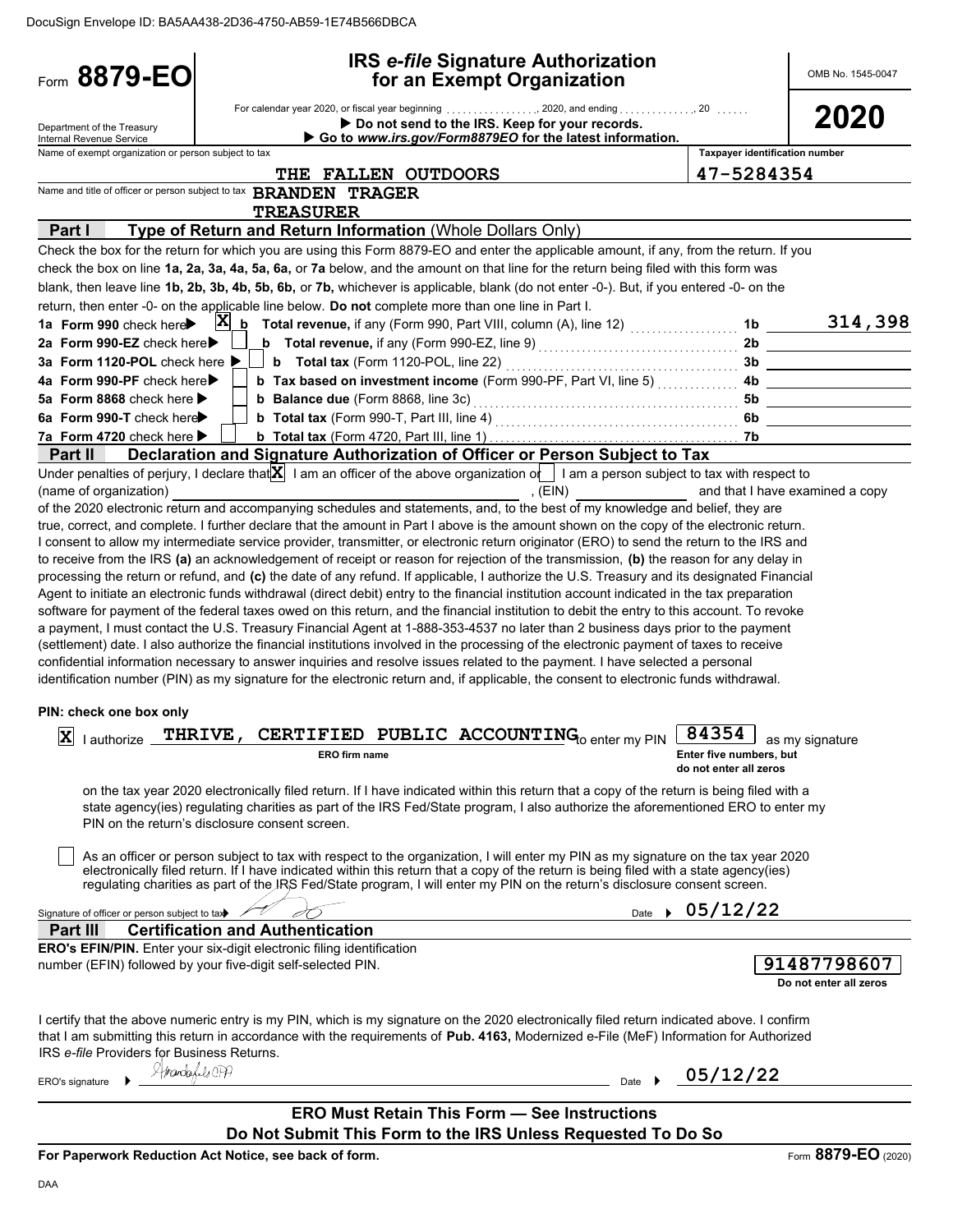| Go to www.irs.gov/Form990 for instructions and the latest information.<br>Room/suite<br>H(a) Is this a group return for subordinates?<br>H(b) Are all subordinates included?<br>$H(c)$ Group exemption number<br>L Year of formation: $2015$<br>TO ORGANIZE OUTDOOR ADVENTURES FOR VETERANS FROM EVERY GENERATION AND FROM<br>ALL BRANCHES OF THE MILITARY. OUR AIM IS TO CONNECT ALL VETERANS WITH<br>LIKE-MINDED INDIVIDUALS AND TEACH THEM A SKILL AND LIFETIME PASSION. | <b>E</b> Telephone number<br>G Gross receipts\$ | <b>Inspection</b><br>D Employer identification number<br>47-5284354<br>360-216-5236<br>427,096<br>X No<br>Yes<br>No<br>Yes<br>If "No," attach a list. See instructions<br>M State of legal domicile: WA                                                                                                                                                                              |
|-----------------------------------------------------------------------------------------------------------------------------------------------------------------------------------------------------------------------------------------------------------------------------------------------------------------------------------------------------------------------------------------------------------------------------------------------------------------------------|-------------------------------------------------|--------------------------------------------------------------------------------------------------------------------------------------------------------------------------------------------------------------------------------------------------------------------------------------------------------------------------------------------------------------------------------------|
|                                                                                                                                                                                                                                                                                                                                                                                                                                                                             |                                                 |                                                                                                                                                                                                                                                                                                                                                                                      |
|                                                                                                                                                                                                                                                                                                                                                                                                                                                                             |                                                 |                                                                                                                                                                                                                                                                                                                                                                                      |
|                                                                                                                                                                                                                                                                                                                                                                                                                                                                             |                                                 |                                                                                                                                                                                                                                                                                                                                                                                      |
|                                                                                                                                                                                                                                                                                                                                                                                                                                                                             |                                                 |                                                                                                                                                                                                                                                                                                                                                                                      |
|                                                                                                                                                                                                                                                                                                                                                                                                                                                                             |                                                 |                                                                                                                                                                                                                                                                                                                                                                                      |
|                                                                                                                                                                                                                                                                                                                                                                                                                                                                             |                                                 |                                                                                                                                                                                                                                                                                                                                                                                      |
|                                                                                                                                                                                                                                                                                                                                                                                                                                                                             |                                                 |                                                                                                                                                                                                                                                                                                                                                                                      |
|                                                                                                                                                                                                                                                                                                                                                                                                                                                                             |                                                 |                                                                                                                                                                                                                                                                                                                                                                                      |
|                                                                                                                                                                                                                                                                                                                                                                                                                                                                             |                                                 |                                                                                                                                                                                                                                                                                                                                                                                      |
|                                                                                                                                                                                                                                                                                                                                                                                                                                                                             |                                                 |                                                                                                                                                                                                                                                                                                                                                                                      |
|                                                                                                                                                                                                                                                                                                                                                                                                                                                                             |                                                 |                                                                                                                                                                                                                                                                                                                                                                                      |
|                                                                                                                                                                                                                                                                                                                                                                                                                                                                             |                                                 |                                                                                                                                                                                                                                                                                                                                                                                      |
|                                                                                                                                                                                                                                                                                                                                                                                                                                                                             |                                                 |                                                                                                                                                                                                                                                                                                                                                                                      |
|                                                                                                                                                                                                                                                                                                                                                                                                                                                                             |                                                 |                                                                                                                                                                                                                                                                                                                                                                                      |
|                                                                                                                                                                                                                                                                                                                                                                                                                                                                             |                                                 |                                                                                                                                                                                                                                                                                                                                                                                      |
| 2 Check this box $\blacktriangleright$ if the organization discontinued its operations or disposed of more than 25% of its net assets.                                                                                                                                                                                                                                                                                                                                      |                                                 |                                                                                                                                                                                                                                                                                                                                                                                      |
|                                                                                                                                                                                                                                                                                                                                                                                                                                                                             | 3                                               | 4                                                                                                                                                                                                                                                                                                                                                                                    |
|                                                                                                                                                                                                                                                                                                                                                                                                                                                                             | 4                                               | 4                                                                                                                                                                                                                                                                                                                                                                                    |
|                                                                                                                                                                                                                                                                                                                                                                                                                                                                             | 5                                               | $\mathbf 0$                                                                                                                                                                                                                                                                                                                                                                          |
|                                                                                                                                                                                                                                                                                                                                                                                                                                                                             |                                                 | 300                                                                                                                                                                                                                                                                                                                                                                                  |
|                                                                                                                                                                                                                                                                                                                                                                                                                                                                             |                                                 | $\mathbf 0$                                                                                                                                                                                                                                                                                                                                                                          |
|                                                                                                                                                                                                                                                                                                                                                                                                                                                                             |                                                 | $\mathbf 0$<br><b>Current Year</b>                                                                                                                                                                                                                                                                                                                                                   |
|                                                                                                                                                                                                                                                                                                                                                                                                                                                                             |                                                 | 329,987                                                                                                                                                                                                                                                                                                                                                                              |
|                                                                                                                                                                                                                                                                                                                                                                                                                                                                             |                                                 |                                                                                                                                                                                                                                                                                                                                                                                      |
|                                                                                                                                                                                                                                                                                                                                                                                                                                                                             |                                                 |                                                                                                                                                                                                                                                                                                                                                                                      |
|                                                                                                                                                                                                                                                                                                                                                                                                                                                                             |                                                 | $-15,594$                                                                                                                                                                                                                                                                                                                                                                            |
|                                                                                                                                                                                                                                                                                                                                                                                                                                                                             |                                                 | 314,398                                                                                                                                                                                                                                                                                                                                                                              |
|                                                                                                                                                                                                                                                                                                                                                                                                                                                                             |                                                 | $\mathbf 0$                                                                                                                                                                                                                                                                                                                                                                          |
|                                                                                                                                                                                                                                                                                                                                                                                                                                                                             |                                                 | $\overline{\mathbf{0}}$                                                                                                                                                                                                                                                                                                                                                              |
|                                                                                                                                                                                                                                                                                                                                                                                                                                                                             |                                                 | $\overline{\mathbf{0}}$                                                                                                                                                                                                                                                                                                                                                              |
|                                                                                                                                                                                                                                                                                                                                                                                                                                                                             |                                                 | $\mathbf 0$                                                                                                                                                                                                                                                                                                                                                                          |
|                                                                                                                                                                                                                                                                                                                                                                                                                                                                             |                                                 |                                                                                                                                                                                                                                                                                                                                                                                      |
|                                                                                                                                                                                                                                                                                                                                                                                                                                                                             |                                                 | 245,765                                                                                                                                                                                                                                                                                                                                                                              |
|                                                                                                                                                                                                                                                                                                                                                                                                                                                                             |                                                 | 245,765<br>68,633                                                                                                                                                                                                                                                                                                                                                                    |
|                                                                                                                                                                                                                                                                                                                                                                                                                                                                             |                                                 | <b>End of Year</b>                                                                                                                                                                                                                                                                                                                                                                   |
|                                                                                                                                                                                                                                                                                                                                                                                                                                                                             |                                                 | 171,469                                                                                                                                                                                                                                                                                                                                                                              |
|                                                                                                                                                                                                                                                                                                                                                                                                                                                                             |                                                 | O                                                                                                                                                                                                                                                                                                                                                                                    |
|                                                                                                                                                                                                                                                                                                                                                                                                                                                                             |                                                 | 171,469                                                                                                                                                                                                                                                                                                                                                                              |
|                                                                                                                                                                                                                                                                                                                                                                                                                                                                             |                                                 |                                                                                                                                                                                                                                                                                                                                                                                      |
|                                                                                                                                                                                                                                                                                                                                                                                                                                                                             | <b>Prior Year</b>                               | Number of independent voting members of the governing body (Part VI, line 1b) [10] [10] [10] [10] [10] [10] [1<br>Total number of individuals employed in calendar year 2020 (Part V, line 2a) [[[[[[[[[[[[[[[[[[[[[[[[[[[[[[[[<br>6<br>7a<br>7b<br>173,175<br>118,055<br>291,231<br>227,914<br>227,914<br>63,317<br><b>Beginning of Current Year</b><br>106,730<br>3,894<br>102,836 |

| Sign        |                                                                                       | Signature of officer                           |                    |                  |  |                                                                                 |       |                   |      |                            | Date  |  |                 |    |
|-------------|---------------------------------------------------------------------------------------|------------------------------------------------|--------------------|------------------|--|---------------------------------------------------------------------------------|-------|-------------------|------|----------------------------|-------|--|-----------------|----|
| <b>Here</b> |                                                                                       | <b>BRANDEN</b><br>Type or print name and title | <b>TRAGER</b>      |                  |  |                                                                                 |       | <b>TREASURER</b>  |      |                            |       |  |                 |    |
|             | Print/Type preparer's name                                                            |                                                |                    |                  |  | Preparer's signature                                                            |       |                   | Date |                            | Check |  | <b>PTIN</b>     |    |
| Paid        | AMANDA FELS, CPA                                                                      |                                                |                    |                  |  | $05/12/22$ self-employed                                                        |       |                   |      |                            |       |  | P01789299       |    |
| Preparer    | Firm's name                                                                           |                                                | <b>THRIVE.</b>     | <b>CERTIFIED</b> |  | PUBLIC                                                                          |       | <b>ACCOUNTING</b> |      | $\texttt{FTRM}$ Firm's EIN |       |  | 82-4413772      |    |
| Use Only    |                                                                                       |                                                | 11015<br>NF.       | <b>FOURTH</b>    |  | PLAIN BLVD                                                                      | STE E |                   |      |                            |       |  |                 |    |
|             | Firm's address                                                                        |                                                | <b>VANCOUVER ,</b> | WA               |  | 98662-6314                                                                      |       |                   |      | Phone no.                  |       |  | 360-787-7093    |    |
|             |                                                                                       |                                                |                    |                  |  | May the IRS discuss this return with the preparer shown above? See instructions |       |                   |      |                            |       |  | X<br><b>Yes</b> | No |
| <b>DAA</b>  | Form 990 (2020)<br>For Paperwork Reduction Act Notice, see the separate instructions. |                                                |                    |                  |  |                                                                                 |       |                   |      |                            |       |  |                 |    |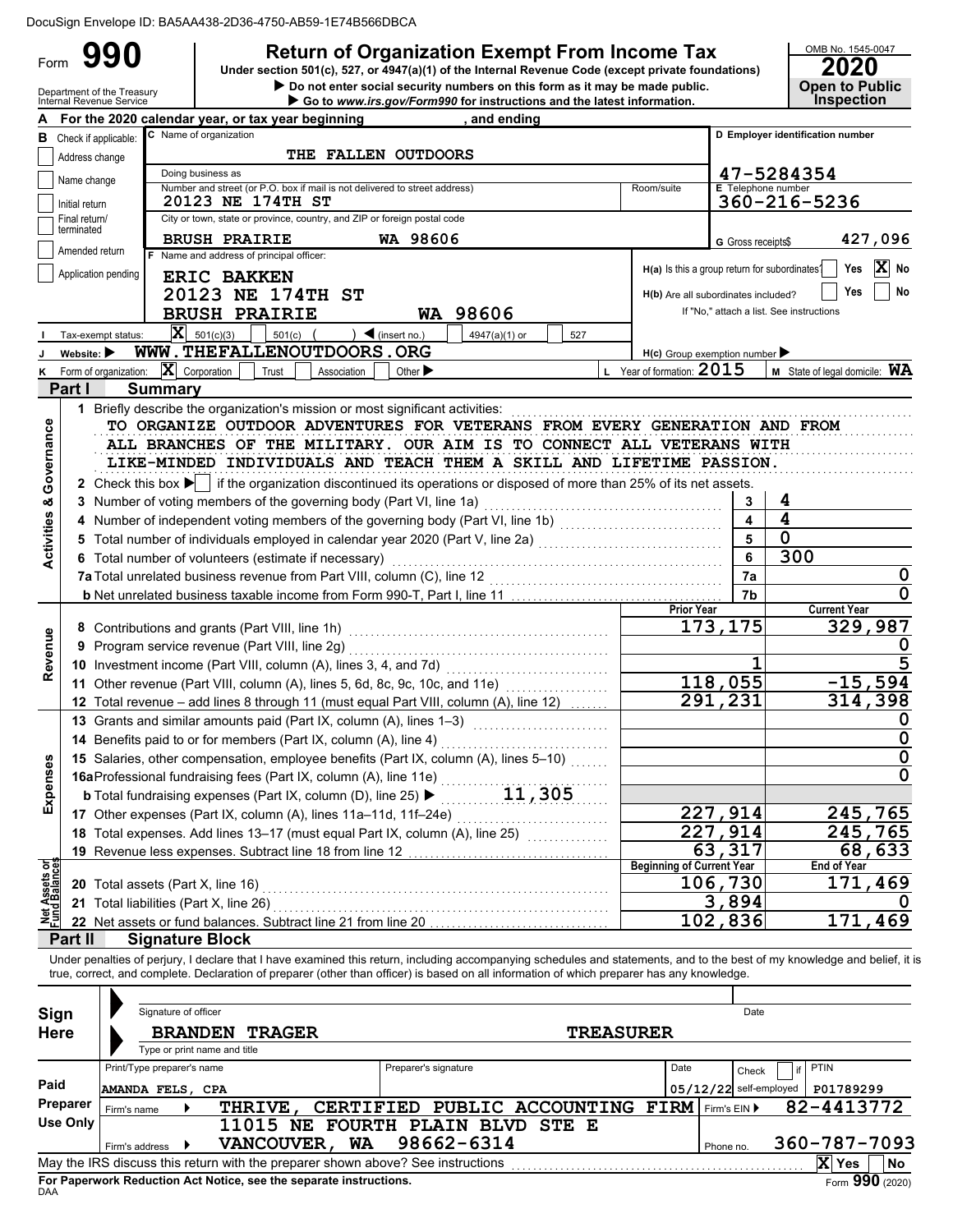DocuSign Envelope ID: BA5AA438-2D36-4750-AB59-1E74B566DBCA

|              | Form 990 (2020) $\textbf{THE}$ FALLEN OUTDOORS                                                                                                                     | 47-5284354                                                                                                                                                                                                                                                   | Page 2                |  |
|--------------|--------------------------------------------------------------------------------------------------------------------------------------------------------------------|--------------------------------------------------------------------------------------------------------------------------------------------------------------------------------------------------------------------------------------------------------------|-----------------------|--|
|              | <b>Statement of Program Service Accomplishments</b><br>Part III                                                                                                    | Check if Schedule O contains a response or note to any line in this Part III                                                                                                                                                                                 |                       |  |
| $\mathbf 1$  | Briefly describe the organization's mission:                                                                                                                       |                                                                                                                                                                                                                                                              |                       |  |
|              |                                                                                                                                                                    | TO ORGANIZE OUTDOOR ADVENTURES FOR VETERANS FROM EVERY GENERATION AND FROM<br>ALL BRANCHES OF THE MILITARY. OUR AIM IS TO CONNECT ALL VETERANS WITH<br>LIKE-MINDED INDIVIDUALS AND TEACH THEM A SKILL AND LIFETIME PASSION.                                  |                       |  |
| $\mathbf{2}$ | prior Form 990 or 990-EZ?<br>If "Yes," describe these new services on Schedule O.                                                                                  | Did the organization undertake any significant program services during the year which were not listed on the                                                                                                                                                 | Yes $\overline{X}$ No |  |
| 3            | Did the organization cease conducting, or make significant changes in how it conducts, any program<br>services?<br>If "Yes," describe these changes on Schedule O. |                                                                                                                                                                                                                                                              | Yes $\overline{X}$ No |  |
| 4            | the total expenses, and revenue, if any, for each program service reported.                                                                                        | Describe the organization's program service accomplishments for each of its three largest program services, as measured by<br>expenses. Section 501(c)(3) and 501(c)(4) organizations are required to report the amount of grants and allocations to others, |                       |  |
|              | ) (Expenses $$ 177,805$ including grants of \$<br>4a (Code:                                                                                                        | ) (Revenue \$<br>FACILITATE OUTDOOR ADVENTURES FOR VETERANS PAST AND PRESENT FROM<br>EVERY GENERATION AND FROM ALL BRANCHES OF THE MILITARY.                                                                                                                 |                       |  |
|              |                                                                                                                                                                    |                                                                                                                                                                                                                                                              |                       |  |
|              |                                                                                                                                                                    |                                                                                                                                                                                                                                                              |                       |  |
|              |                                                                                                                                                                    |                                                                                                                                                                                                                                                              |                       |  |
|              |                                                                                                                                                                    |                                                                                                                                                                                                                                                              |                       |  |
|              |                                                                                                                                                                    |                                                                                                                                                                                                                                                              |                       |  |
|              |                                                                                                                                                                    |                                                                                                                                                                                                                                                              |                       |  |
|              |                                                                                                                                                                    |                                                                                                                                                                                                                                                              |                       |  |
|              |                                                                                                                                                                    |                                                                                                                                                                                                                                                              |                       |  |
|              | 4b (Code:<br>SUPPORT FOR VETERANS IN NEED                                                                                                                          | ) (Expenses $\frac{1}{3}$ , $\frac{185}{185}$ including grants of $\frac{1}{3}$ (Revenue $\frac{1}{3}$ ) (Revenue $\frac{1}{3}$ )                                                                                                                            |                       |  |
|              |                                                                                                                                                                    |                                                                                                                                                                                                                                                              |                       |  |
|              |                                                                                                                                                                    |                                                                                                                                                                                                                                                              |                       |  |
|              |                                                                                                                                                                    |                                                                                                                                                                                                                                                              |                       |  |
|              |                                                                                                                                                                    |                                                                                                                                                                                                                                                              |                       |  |
|              |                                                                                                                                                                    |                                                                                                                                                                                                                                                              |                       |  |
|              |                                                                                                                                                                    |                                                                                                                                                                                                                                                              |                       |  |
|              |                                                                                                                                                                    |                                                                                                                                                                                                                                                              |                       |  |
|              |                                                                                                                                                                    |                                                                                                                                                                                                                                                              |                       |  |
|              |                                                                                                                                                                    |                                                                                                                                                                                                                                                              |                       |  |
|              |                                                                                                                                                                    |                                                                                                                                                                                                                                                              |                       |  |
|              | <b>4c</b> (Code: $($ $)$ (Expenses $\$$                                                                                                                            | ) (Revenue \$                                                                                                                                                                                                                                                |                       |  |
| N/A          |                                                                                                                                                                    |                                                                                                                                                                                                                                                              |                       |  |
|              |                                                                                                                                                                    |                                                                                                                                                                                                                                                              |                       |  |
|              |                                                                                                                                                                    |                                                                                                                                                                                                                                                              |                       |  |
|              |                                                                                                                                                                    |                                                                                                                                                                                                                                                              |                       |  |
|              |                                                                                                                                                                    |                                                                                                                                                                                                                                                              |                       |  |
|              |                                                                                                                                                                    |                                                                                                                                                                                                                                                              |                       |  |
|              |                                                                                                                                                                    |                                                                                                                                                                                                                                                              |                       |  |
|              |                                                                                                                                                                    |                                                                                                                                                                                                                                                              |                       |  |
|              |                                                                                                                                                                    |                                                                                                                                                                                                                                                              |                       |  |
|              |                                                                                                                                                                    |                                                                                                                                                                                                                                                              |                       |  |
|              |                                                                                                                                                                    |                                                                                                                                                                                                                                                              |                       |  |
|              | 4d Other program services (Describe on Schedule O.)                                                                                                                |                                                                                                                                                                                                                                                              |                       |  |
|              | (Expenses \$<br>including grants of\$                                                                                                                              | (Revenue \$                                                                                                                                                                                                                                                  |                       |  |
|              | 4e Total program service expenses                                                                                                                                  | 186,990                                                                                                                                                                                                                                                      |                       |  |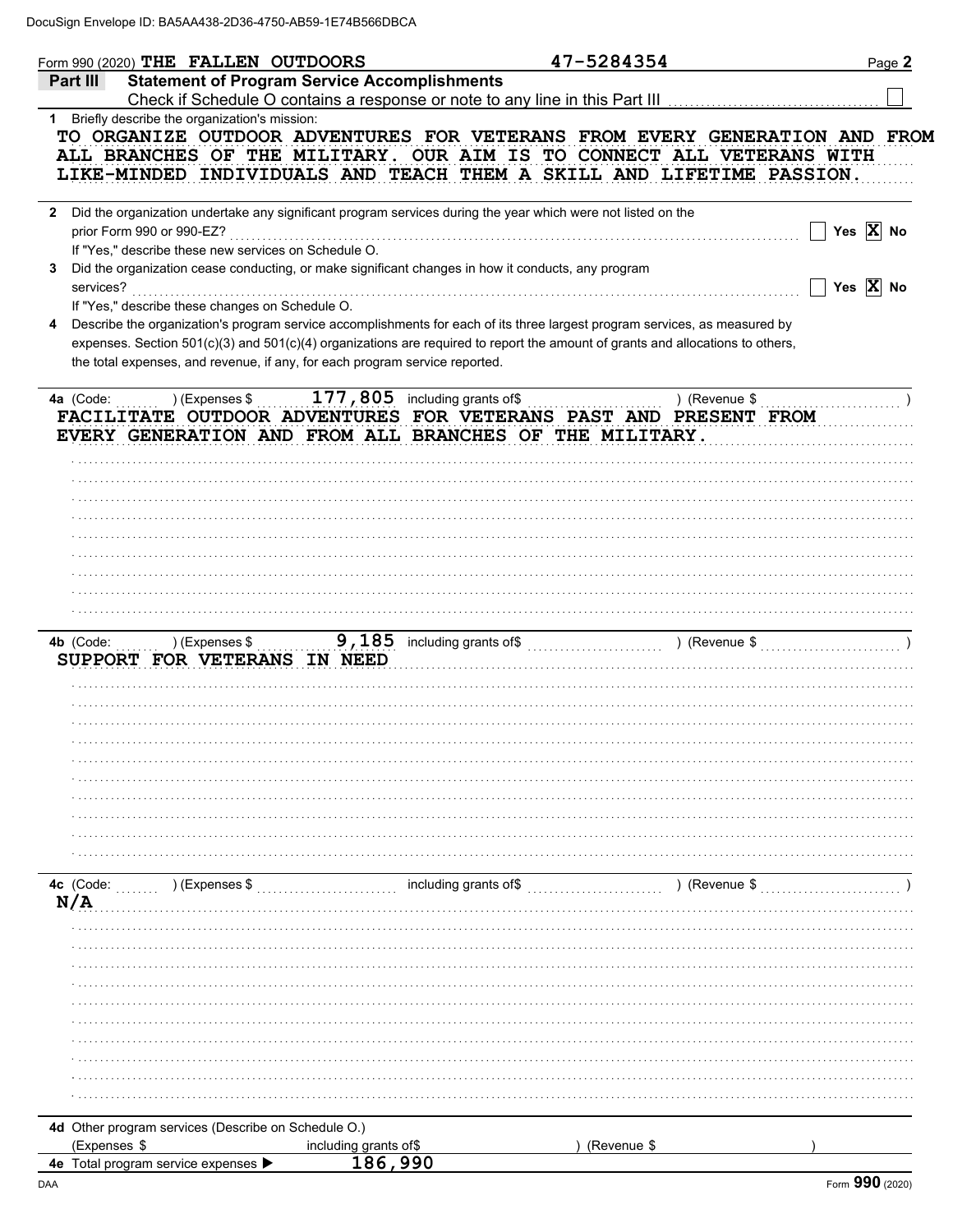|     | Form 990 (2020) THE FALLEN OUTDOORS                                                                                                                                                             | 47-5284354      |             | Page 3                     |
|-----|-------------------------------------------------------------------------------------------------------------------------------------------------------------------------------------------------|-----------------|-------------|----------------------------|
|     | <b>Checklist of Required Schedules</b><br><b>Part IV</b>                                                                                                                                        |                 |             |                            |
|     |                                                                                                                                                                                                 |                 | <b>Yes</b>  | No                         |
| 1   | Is the organization described in section $501(c)(3)$ or $4947(a)(1)$ (other than a private foundation)? If "Yes,"                                                                               |                 |             |                            |
|     | complete Schedule A                                                                                                                                                                             | 1               | $\mathbf x$ | X                          |
| 2   | Is the organization required to complete Schedule B, Schedule of Contributors (see instructions)?                                                                                               | $\mathbf{2}$    |             |                            |
| 3   | Did the organization engage in direct or indirect political campaign activities on behalf of or in opposition to<br>candidates for public office? If "Yes," complete Schedule C, Part I         | 3               |             | X                          |
| 4   | Section 501(c)(3) organizations. Did the organization engage in lobbying activities, or have a section 501(h)                                                                                   |                 |             |                            |
|     | election in effect during the tax year? If "Yes," complete Schedule C, Part II                                                                                                                  | 4               |             | X                          |
| 5   | Is the organization a section $501(c)(4)$ , $501(c)(5)$ , or $501(c)(6)$ organization that receives membership dues,                                                                            |                 |             |                            |
|     | assessments, or similar amounts as defined in Revenue Procedure 98-19? If "Yes," complete Schedule C, Part III                                                                                  | 5               |             | X                          |
| 6   | Did the organization maintain any donor advised funds or any similar funds or accounts for which donors                                                                                         |                 |             |                            |
|     | have the right to provide advice on the distribution or investment of amounts in such funds or accounts? If                                                                                     |                 |             |                            |
|     | "Yes," complete Schedule D, Part I                                                                                                                                                              | 6               |             | X                          |
| 7   | Did the organization receive or hold a conservation easement, including easements to preserve open space,                                                                                       |                 |             |                            |
|     | the environment, historic land areas, or historic structures? If "Yes," complete Schedule D, Part II                                                                                            | 7               |             | X                          |
| 8   | Did the organization maintain collections of works of art, historical treasures, or other similar assets? If "Yes,"                                                                             |                 |             |                            |
|     | complete Schedule D, Part III                                                                                                                                                                   | 8               |             | X                          |
| 9   | Did the organization report an amount in Part X, line 21, for escrow or custodial account liability, serve as a                                                                                 |                 |             |                            |
|     | custodian for amounts not listed in Part X; or provide credit counseling, debt management, credit repair, or                                                                                    |                 |             |                            |
|     | debt negotiation services? If "Yes," complete Schedule D, Part IV                                                                                                                               | 9               |             | X                          |
| 10  | Did the organization, directly or through a related organization, hold assets in donor-restricted endowments                                                                                    |                 |             | X                          |
|     | or in quasi endowments? If "Yes," complete Schedule D, Part V<br>If the organization's answer to any of the following questions is "Yes," then complete Schedule D, Parts VI,                   | 10              |             |                            |
| 11  | VII, VIII, IX, or X as applicable.                                                                                                                                                              |                 |             |                            |
| a   | Did the organization report an amount for land, buildings, and equipment in Part X, line 10? If "Yes,"                                                                                          |                 |             |                            |
|     | complete Schedule D, Part VI                                                                                                                                                                    | 11a             | X           |                            |
| b   | Did the organization report an amount for investments—other securities in Part X, line 12, that is 5% or more                                                                                   |                 |             |                            |
|     | of its total assets reported in Part X, line 16? If "Yes," complete Schedule D, Part VII                                                                                                        | 11b             |             | X                          |
| c   | Did the organization report an amount for investments—program related in Part X, line 13, that is 5% or more                                                                                    |                 |             |                            |
|     | of its total assets reported in Part X, line 16? If "Yes," complete Schedule D, Part VIII                                                                                                       | 11c             |             | X                          |
|     | d Did the organization report an amount for other assets in Part X, line 15, that is 5% or more of its total assets                                                                             |                 |             |                            |
|     | reported in Part X, line 16? If "Yes," complete Schedule D, Part IX                                                                                                                             | 11d             |             | X                          |
| е   | Did the organization report an amount for other liabilities in Part X, line 25? If "Yes," complete Schedule D, Part X                                                                           | 11e             |             | $\mathbf x$                |
|     | Did the organization's separate or consolidated financial statements for the tax year include a footnote that addresses                                                                         |                 |             |                            |
|     | the organization's liability for uncertain tax positions under FIN 48 (ASC 740)? If "Yes," complete Schedule D, Part X                                                                          | 11f             |             | X                          |
|     | 12a Did the organization obtain separate, independent audited financial statements for the tax year? If "Yes," complete                                                                         |                 |             |                            |
|     | Schedule D, Parts XI and XII                                                                                                                                                                    | 12a             |             | X                          |
|     | <b>b</b> Was the organization included in consolidated, independent audited financial statements for the tax year? If                                                                           |                 |             |                            |
|     | "Yes," and if the organization answered "No" to line 12a, then completing Schedule D, Parts XI and XII is optional                                                                              | 12 <sub>b</sub> |             | X                          |
| 13  | Is the organization a school described in section $170(b)(1)(A)(ii)?$ If "Yes," complete Schedule E                                                                                             | 13<br>14a       |             | $\mathbf X$<br>$\mathbf X$ |
| 14a | Did the organization maintain an office, employees, or agents outside of the United States?<br>Did the organization have aggregate revenues or expenses of more than \$10,000 from grantmaking, |                 |             |                            |
| b   | fundraising, business, investment, and program service activities outside the United States, or aggregate                                                                                       |                 |             |                            |
|     | foreign investments valued at \$100,000 or more? If "Yes," complete Schedule F, Parts I and IV                                                                                                  | 14b             |             | X                          |
| 15  | Did the organization report on Part IX, column (A), line 3, more than \$5,000 of grants or other assistance to or                                                                               |                 |             |                            |
|     | for any foreign organization? If "Yes," complete Schedule F, Parts II and IV                                                                                                                    | 15              |             | X                          |
| 16  | Did the organization report on Part IX, column (A), line 3, more than \$5,000 of aggregate grants or other                                                                                      |                 |             |                            |
|     | assistance to or for foreign individuals? If "Yes," complete Schedule F, Parts III and IV                                                                                                       | 16              |             | X                          |
| 17  | Did the organization report a total of more than \$15,000 of expenses for professional fundraising services on                                                                                  |                 |             |                            |
|     | Part IX, column (A), lines 6 and 11e? If "Yes," complete Schedule G, Part I See instructions                                                                                                    | 17              |             | X                          |
| 18  | Did the organization report more than \$15,000 total of fundraising event gross income and contributions on                                                                                     |                 |             |                            |
|     | Part VIII, lines 1c and 8a? If "Yes," complete Schedule G, Part II                                                                                                                              | 18              | X           |                            |
| 19  | Did the organization report more than \$15,000 of gross income from gaming activities on Part VIII, line 9a?                                                                                    |                 |             |                            |
|     |                                                                                                                                                                                                 | 19              |             | X                          |
| 20a | Did the organization operate one or more hospital facilities? If "Yes," complete Schedule H                                                                                                     | 20a             |             | $\mathbf X$                |
| b   | If "Yes" to line 20a, did the organization attach a copy of its audited financial statements to this return?                                                                                    | 20b             |             |                            |
| 21  | Did the organization report more than \$5,000 of grants or other assistance to any domestic organization or                                                                                     |                 |             |                            |
|     |                                                                                                                                                                                                 | 21              |             | X                          |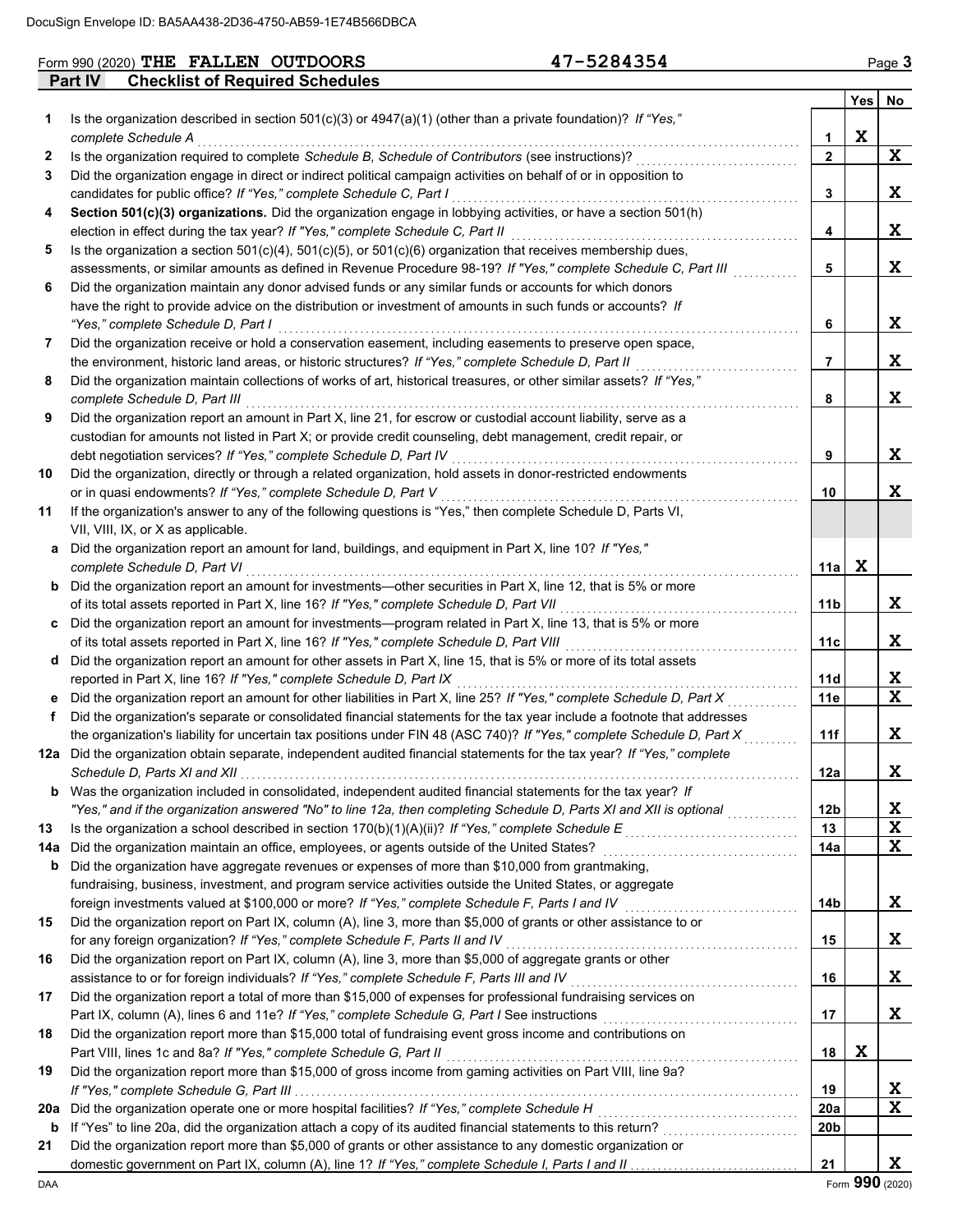|        | Form 990 (2020) THE FALLEN OUTDOORS                                                                                                                 | 47-5284354     |                  |                 |            | Page 4                  |
|--------|-----------------------------------------------------------------------------------------------------------------------------------------------------|----------------|------------------|-----------------|------------|-------------------------|
|        | <b>Checklist of Required Schedules (continued)</b><br><b>Part IV</b>                                                                                |                |                  |                 |            |                         |
|        |                                                                                                                                                     |                |                  |                 | <b>Yes</b> | No                      |
| 22     | Did the organization report more than \$5,000 of grants or other assistance to or for domestic individuals on                                       |                |                  |                 |            |                         |
|        | Part IX, column (A), line 2? If "Yes," complete Schedule I, Parts I and III                                                                         |                |                  | 22              |            | X                       |
| 23     | Did the organization answer "Yes" to Part VII, Section A, line 3, 4, or 5 about compensation of the                                                 |                |                  |                 |            |                         |
|        | organization's current and former officers, directors, trustees, key employees, and highest compensated                                             |                |                  | 23              |            | X                       |
|        | employees? If "Yes," complete Schedule J<br>24a Did the organization have a tax-exempt bond issue with an outstanding principal amount of more than |                |                  |                 |            |                         |
|        | \$100,000 as of the last day of the year, that was issued after December 31, 2002? If "Yes," answer lines 24b                                       |                |                  |                 |            |                         |
|        | through 24d and complete Schedule K. If "No," go to line 25a                                                                                        |                |                  | 24a             |            | X                       |
| b      | Did the organization invest any proceeds of tax-exempt bonds beyond a temporary period exception?                                                   |                |                  | 24b             |            |                         |
| c      | Did the organization maintain an escrow account other than a refunding escrow at any time during the year                                           |                |                  |                 |            |                         |
|        | to defease any tax-exempt bonds?                                                                                                                    |                |                  | 24c             |            |                         |
|        | d Did the organization act as an "on behalf of" issuer for bonds outstanding at any time during the year?                                           |                |                  | 24d             |            |                         |
|        | 25a Section 501(c)(3), 501(c)(4), and 501(c)(29) organizations. Did the organization engage in an excess benefit                                    |                |                  |                 |            |                         |
|        | transaction with a disqualified person during the year? If "Yes," complete Schedule L, Part I                                                       |                |                  | 25a             |            | X                       |
| b      | Is the organization aware that it engaged in an excess benefit transaction with a disqualified person in a prior                                    |                |                  |                 |            |                         |
|        | year, and that the transaction has not been reported on any of the organization's prior Forms 990 or 990-EZ?                                        |                |                  |                 |            |                         |
|        | If "Yes," complete Schedule L, Part I                                                                                                               |                |                  | 25 <sub>b</sub> |            | X                       |
| 26     | Did the organization report any amount on Part X, line 5 or 22, for receivables from or payables to any current                                     |                |                  |                 |            |                         |
|        | or former officer, director, trustee, key employee, creator or founder, substantial contributor, or 35%                                             |                |                  |                 |            |                         |
|        | controlled entity or family member of any of these persons? If "Yes," complete Schedule L, Part II                                                  |                |                  | 26              |            | X                       |
| 27     | Did the organization provide a grant or other assistance to any current or former officer, director, trustee, key                                   |                |                  |                 |            |                         |
|        | employee, creator or founder, substantial contributor or employee thereof, a grant selection committee                                              |                |                  |                 |            |                         |
|        | member, or to a 35% controlled entity (including an employee thereof) or family member of any of these                                              |                |                  |                 |            |                         |
|        | persons? If "Yes," complete Schedule L, Part III                                                                                                    |                |                  | 27              |            | X                       |
| 28     | Was the organization a party to a business transaction with one of the following parties (see Schedule L, Part                                      |                |                  |                 |            |                         |
|        | IV instructions, for applicable filing thresholds, conditions, and exceptions):                                                                     |                |                  |                 |            |                         |
| а      | A current or former officer, director, trustee, key employee, creator or founder, or substantial contributor? If                                    |                |                  |                 |            |                         |
|        | "Yes," complete Schedule L, Part IV<br>A family member of any individual described in line 28a? If "Yes," complete Schedule L, Part IV              |                |                  | 28a<br>28b      |            | X<br>$\mathbf x$        |
| b<br>c | A 35% controlled entity of one or more individuals and/or organizations described in lines 28a or 28b? If                                           |                |                  |                 |            |                         |
|        | "Yes," complete Schedule L, Part IV                                                                                                                 |                |                  | 28c             |            | X                       |
| 29     | Did the organization receive more than \$25,000 in non-cash contributions? If "Yes," complete Schedule M                                            |                |                  | 29              |            | $\mathbf x$             |
| 30     | Did the organization receive contributions of art, historical treasures, or other similar assets, or qualified                                      |                |                  |                 |            |                         |
|        | conservation contributions? If "Yes," complete Schedule M                                                                                           |                |                  | 30              |            | X                       |
| 31     | Did the organization liquidate, terminate, or dissolve and cease operations? If "Yes," complete Schedule N, Part I                                  |                |                  | 31              |            | $\overline{\mathbf{x}}$ |
| 32     | Did the organization sell, exchange, dispose of, or transfer more than 25% of its net assets? If "Yes,"                                             |                |                  |                 |            |                         |
|        | complete Schedule N, Part II                                                                                                                        |                |                  | 32              |            | X                       |
| 33     | Did the organization own 100% of an entity disregarded as separate from the organization under Regulations                                          |                |                  |                 |            |                         |
|        | sections 301.7701-2 and 301.7701-3? If "Yes," complete Schedule R, Part I                                                                           |                |                  | 33              |            | X                       |
| 34     | Was the organization related to any tax-exempt or taxable entity? If "Yes," complete Schedule R, Part II, III,                                      |                |                  |                 |            |                         |
|        | or IV, and Part V, line 1                                                                                                                           |                |                  | 34              |            | X                       |
| 35а    | Did the organization have a controlled entity within the meaning of section 512(b)(13)?                                                             |                |                  | 35a             |            | $\mathbf x$             |
| b      | If "Yes" to line 35a, did the organization receive any payment from or engage in any transaction with a                                             |                |                  |                 |            |                         |
|        | controlled entity within the meaning of section 512(b)(13)? If "Yes," complete Schedule R, Part V, line 2                                           |                |                  | 35b             |            |                         |
| 36     | Section 501(c)(3) organizations. Did the organization make any transfers to an exempt non-charitable                                                |                |                  |                 |            |                         |
|        | related organization? If "Yes," complete Schedule R, Part V, line 2                                                                                 |                |                  | 36              |            | X                       |
| 37     | Did the organization conduct more than 5% of its activities through an entity that is not a related organization                                    |                |                  |                 |            |                         |
|        | and that is treated as a partnership for federal income tax purposes? If "Yes," complete Schedule R, Part VI                                        |                |                  | 37              |            | X                       |
| 38     | Did the organization complete Schedule O and provide explanations in Schedule O for Part VI, lines 11b and                                          |                |                  |                 |            |                         |
|        | 19? Note: All Form 990 filers are required to complete Schedule O.<br><b>Statements Regarding Other IRS Filings and Tax Compliance</b><br>Part V    |                |                  | 38              |            | X                       |
|        | Check if Schedule O contains a response or note to any line in this Part V                                                                          |                |                  |                 |            |                         |
|        |                                                                                                                                                     |                |                  |                 | <b>Yes</b> | No                      |
| 1a     | Enter the number reported in Box 3 of Form 1096. Enter -0- if not applicable                                                                        | 1a             | $\boldsymbol{0}$ |                 |            |                         |
| b      | Enter the number of Forms W-2G included in line 1a. Enter -0- if not applicable                                                                     | 1 <sub>b</sub> | $\mathbf 0$      |                 |            |                         |
| c      | Did the organization comply with backup withholding rules for reportable payments to vendors and                                                    |                |                  |                 |            |                         |
|        |                                                                                                                                                     |                |                  | 1c              |            |                         |
| DAA    |                                                                                                                                                     |                |                  |                 |            | Form 990 (2020)         |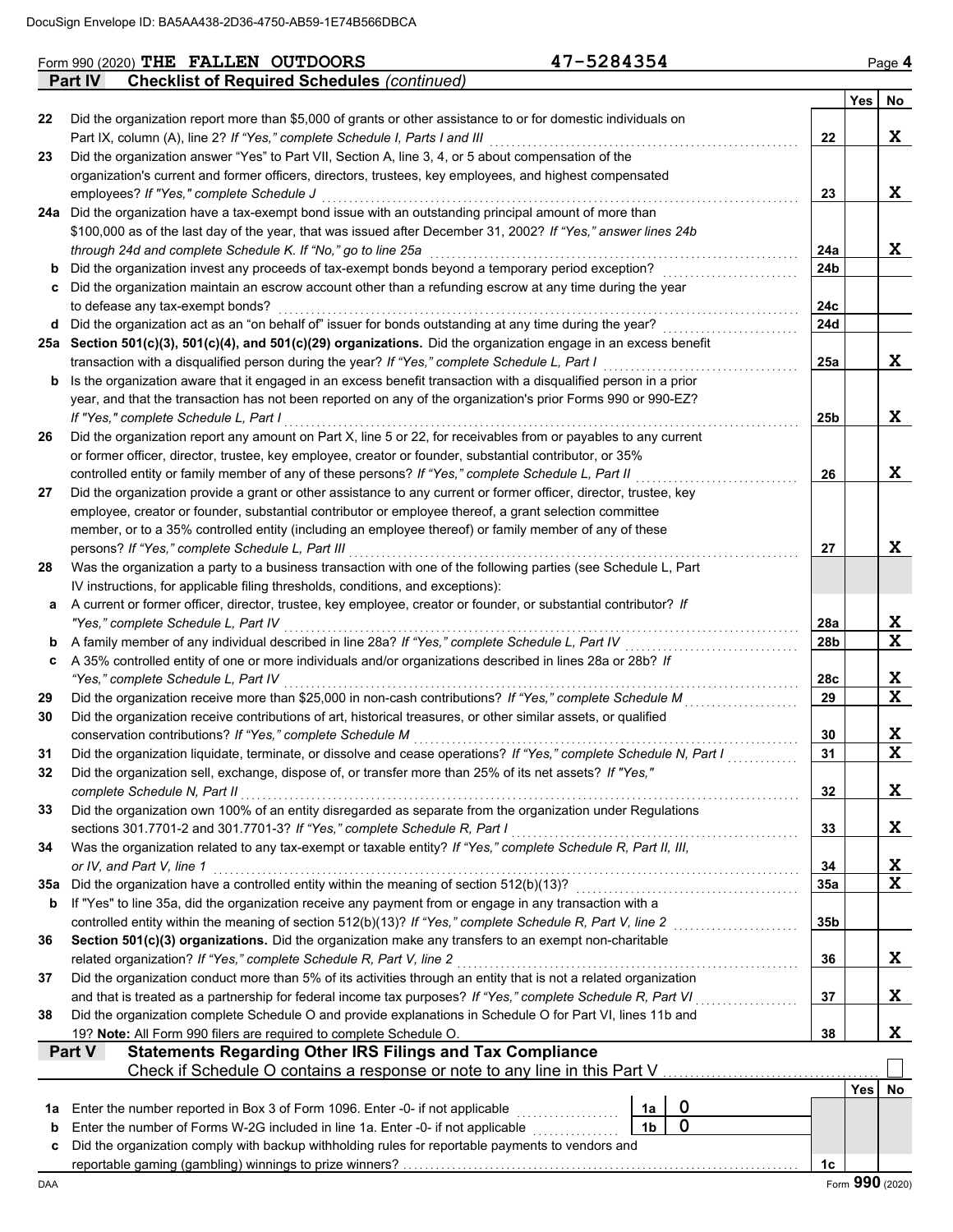|     | Form 990 (2020) THE FALLEN OUTDOORS                                                                                                                                         | 47-5284354 |                 |             |          | Page 5      |
|-----|-----------------------------------------------------------------------------------------------------------------------------------------------------------------------------|------------|-----------------|-------------|----------|-------------|
|     | <b>Statements Regarding Other IRS Filings and Tax Compliance (continued)</b><br><b>Part V</b>                                                                               |            |                 |             |          |             |
|     |                                                                                                                                                                             |            |                 |             |          | Yes No      |
|     | 2a Enter the number of employees reported on Form W-3, Transmittal of Wage and Tax                                                                                          |            |                 |             |          |             |
|     | Statements, filed for the calendar year ending with or within the year covered by this return                                                                               |            | 2a              | $\mathbf 0$ |          |             |
| b   | If at least one is reported on line 2a, did the organization file all required federal employment tax returns?                                                              |            |                 |             | 2b       |             |
|     | Note: If the sum of lines 1a and 2a is greater than 250, you may be required to e-file (see instructions)                                                                   |            |                 |             |          |             |
| За  | Did the organization have unrelated business gross income of \$1,000 or more during the year?                                                                               |            |                 |             | 3a       | X           |
| b   | If "Yes," has it filed a Form 990-T for this year? If "No" to line 3b, provide an explanation on Schedule O                                                                 |            |                 |             | 3b       |             |
| 4a  | At any time during the calendar year, did the organization have an interest in, or a signature or other authority over,                                                     |            |                 |             |          |             |
|     | a financial account in a foreign country (such as a bank account, securities account, or other financial account)?                                                          |            |                 |             | 4a       | X           |
| b   | If "Yes," enter the name of the foreign country ▶                                                                                                                           |            |                 |             |          |             |
|     | See instructions for filing requirements for FinCEN Form 114, Report of Foreign Bank and Financial Accounts (FBAR).                                                         |            |                 |             |          |             |
| 5a  | Was the organization a party to a prohibited tax shelter transaction at any time during the tax year?                                                                       |            |                 |             | 5a<br>5b | X<br>X      |
| b   | Did any taxable party notify the organization that it was or is a party to a prohibited tax shelter transaction?                                                            |            |                 |             | 5c       |             |
| c   | If "Yes" to line 5a or 5b, did the organization file Form 8886-T?<br>Does the organization have annual gross receipts that are normally greater than \$100,000, and did the |            |                 |             |          |             |
| 6a  | organization solicit any contributions that were not tax deductible as charitable contributions?                                                                            |            |                 |             | 6a       | X           |
| b   | If "Yes," did the organization include with every solicitation an express statement that such contributions or                                                              |            |                 |             |          |             |
|     | gifts were not tax deductible?                                                                                                                                              |            |                 |             | 6b       |             |
| 7   | Organizations that may receive deductible contributions under section 170(c).                                                                                               |            |                 |             |          |             |
| a   | Did the organization receive a payment in excess of \$75 made partly as a contribution and partly for goods                                                                 |            |                 |             |          |             |
|     | and services provided to the payor?                                                                                                                                         |            |                 |             | 7а       | X           |
| b   | If "Yes," did the organization notify the donor of the value of the goods or services provided?                                                                             |            |                 |             | 7b       |             |
| c   | Did the organization sell, exchange, or otherwise dispose of tangible personal property for which it was                                                                    |            |                 |             |          |             |
|     | required to file Form 8282?                                                                                                                                                 |            |                 |             | 7c       | X           |
| d   | If "Yes," indicate the number of Forms 8282 filed during the year                                                                                                           |            | 7d              |             |          |             |
| е   | Did the organization receive any funds, directly or indirectly, to pay premiums on a personal benefit contract?                                                             |            |                 |             | 7е       | X           |
| f   | Did the organization, during the year, pay premiums, directly or indirectly, on a personal benefit contract?                                                                |            |                 |             | 7f       | $\mathbf X$ |
| g   | If the organization received a contribution of qualified intellectual property, did the organization file Form 8899 as required?                                            |            |                 |             | 7g       | $\mathbf x$ |
| h   | If the organization received a contribution of cars, boats, airplanes, or other vehicles, did the organization file a Form 1098-C?                                          |            |                 |             | 7h       | $\mathbf x$ |
| 8   | Sponsoring organizations maintaining donor advised funds. Did a donor advised fund maintained by the                                                                        |            |                 |             |          |             |
|     | sponsoring organization have excess business holdings at any time during the year?                                                                                          |            |                 |             | 8        |             |
| 9   | Sponsoring organizations maintaining donor advised funds.                                                                                                                   |            |                 |             |          |             |
| a   | Did the sponsoring organization make any taxable distributions under section 4966?                                                                                          |            |                 |             | 9a       |             |
| b   | Did the sponsoring organization make a distribution to a donor, donor advisor, or related person?                                                                           |            |                 |             | 9b       |             |
| 10  | Section 501(c)(7) organizations. Enter:                                                                                                                                     |            |                 |             |          |             |
|     | Initiation fees and capital contributions included on Part VIII, line 12                                                                                                    |            | 10a             |             |          |             |
| b   | Gross receipts, included on Form 990, Part VIII, line 12, for public use of club facilities                                                                                 |            | 10 <sub>b</sub> |             |          |             |
| 11  | Section 501(c)(12) organizations. Enter:                                                                                                                                    |            |                 |             |          |             |
| а   | Gross income from members or shareholders                                                                                                                                   |            | 11a             |             |          |             |
| b   | Gross income from other sources (Do not net amounts due or paid to other sources                                                                                            |            |                 |             |          |             |
|     | against amounts due or received from them.)                                                                                                                                 |            | 11 <sub>b</sub> |             |          |             |
| 12a | Section 4947(a)(1) non-exempt charitable trusts. Is the organization filing Form 990 in lieu of Form 1041?                                                                  |            |                 |             | 12a      |             |
| b   | If "Yes," enter the amount of tax-exempt interest received or accrued during the year manuscription                                                                         |            | 12b             |             |          |             |
| 13  | Section 501(c)(29) qualified nonprofit health insurance issuers.                                                                                                            |            |                 |             |          |             |
| а   | Is the organization licensed to issue qualified health plans in more than one state?                                                                                        |            |                 |             | 13a      |             |
|     | Note: See the instructions for additional information the organization must report on Schedule O.                                                                           |            |                 |             |          |             |
| b   | Enter the amount of reserves the organization is required to maintain by the states in which                                                                                |            |                 |             |          |             |
|     | the organization is licensed to issue qualified health plans                                                                                                                |            | 13 <sub>b</sub> |             |          |             |
| c   | Enter the amount of reserves on hand                                                                                                                                        |            | 13 <sub>c</sub> |             |          |             |
| 14a | Did the organization receive any payments for indoor tanning services during the tax year?                                                                                  |            |                 |             | 14a      | X           |
| b   | If "Yes," has it filed a Form 720 to report these payments? If "No," provide an explanation on Schedule O                                                                   |            |                 |             | 14b      |             |
| 15  | Is the organization subject to the section 4960 tax on payment(s) of more than \$1,000,000 in remuneration or                                                               |            |                 |             |          |             |
|     | excess parachute payment(s) during the year?                                                                                                                                |            |                 |             | 15       | X           |
|     | If "Yes," see instructions and file Form 4720, Schedule N.                                                                                                                  |            |                 |             |          |             |
| 16  | Is the organization an educational institution subject to the section 4968 excise tax on net investment income?                                                             |            |                 |             | 16       | X           |
|     | If "Yes," complete Form 4720, Schedule O.                                                                                                                                   |            |                 |             |          |             |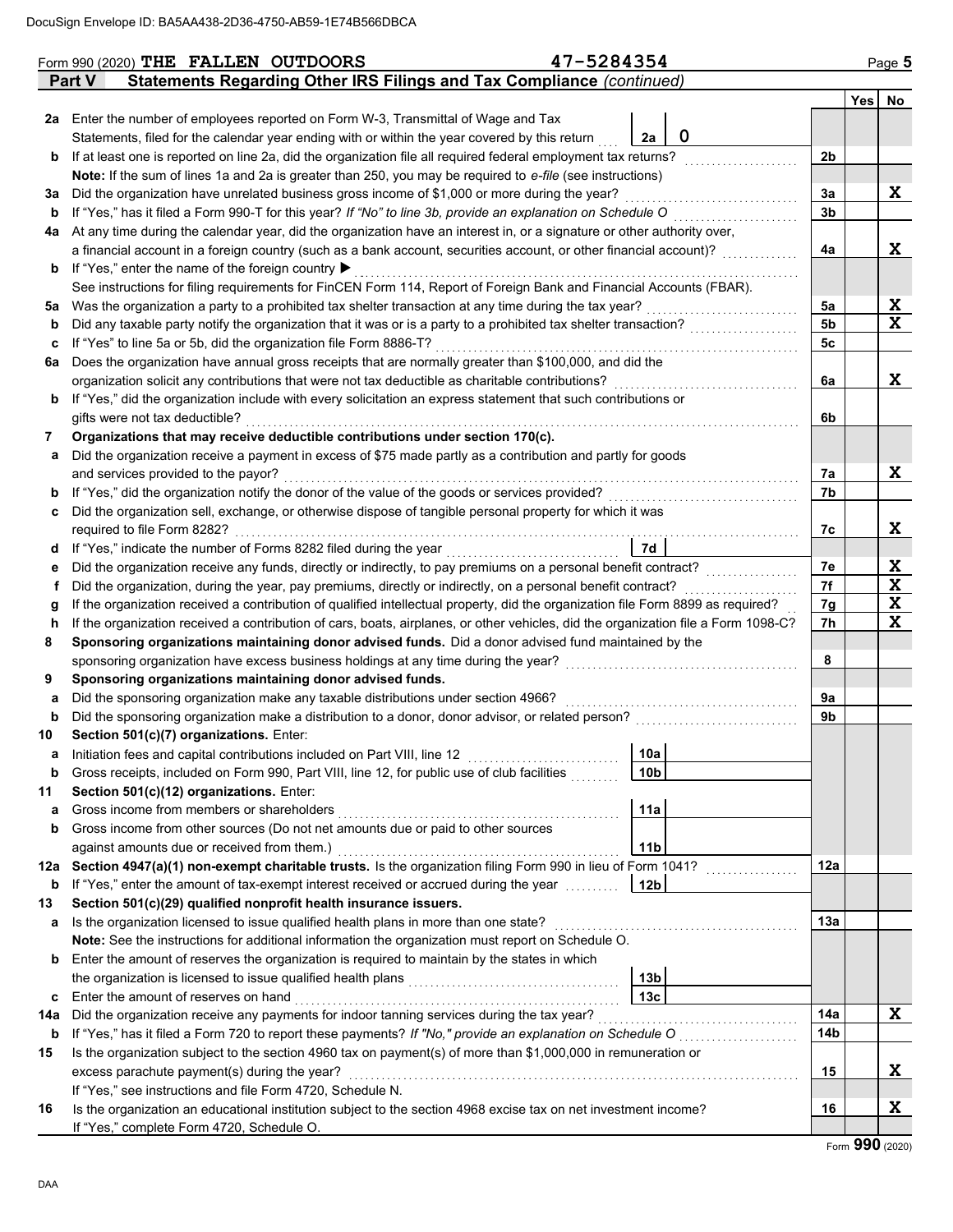|     | 47-5284354<br>Form 990 (2020) THE FALLEN OUTDOORS                                                                                                                                        |    |   |                 |             | Page 6      |
|-----|------------------------------------------------------------------------------------------------------------------------------------------------------------------------------------------|----|---|-----------------|-------------|-------------|
|     | Governance, Management, and Disclosure For each "Yes" response to lines 2 through 7b below, and for a "No"<br><b>Part VI</b>                                                             |    |   |                 |             |             |
|     | response to line 8a, 8b, or 10b below, describe the circumstances, processes, or changes on Schedule O. See instructions.                                                                |    |   |                 |             |             |
|     |                                                                                                                                                                                          |    |   |                 |             | X.          |
|     | <b>Section A. Governing Body and Management</b>                                                                                                                                          |    |   |                 |             |             |
|     |                                                                                                                                                                                          |    |   |                 | Yesl        | No          |
| 1а  | Enter the number of voting members of the governing body at the end of the tax year                                                                                                      | 1a | 4 |                 |             |             |
|     | If there are material differences in voting rights among members of the governing body, or                                                                                               |    |   |                 |             |             |
|     | if the governing body delegated broad authority to an executive committee or similar                                                                                                     |    |   |                 |             |             |
|     | committee, explain on Schedule O.                                                                                                                                                        |    |   |                 |             |             |
| b   | Enter the number of voting members included on line 1a, above, who are independent                                                                                                       | 1b | 4 |                 |             |             |
| 2   | Did any officer, director, trustee, or key employee have a family relationship or a business relationship with                                                                           |    |   |                 |             |             |
|     | any other officer, director, trustee, or key employee?                                                                                                                                   |    |   | $\mathbf{2}$    |             | X           |
| 3   | Did the organization delegate control over management duties customarily performed by or under the direct                                                                                |    |   |                 |             |             |
|     | supervision of officers, directors, trustees, or key employees to a management company or other person?                                                                                  |    |   | 3               |             | X           |
| 4   | Did the organization make any significant changes to its governing documents since the prior Form 990 was filed?                                                                         |    |   | 4               |             | X           |
| 5   | Did the organization become aware during the year of a significant diversion of the organization's assets?                                                                               |    |   | 5               |             | X           |
|     | Did the organization have members or stockholders?                                                                                                                                       |    |   | 6               |             | $\mathbf x$ |
| 6   |                                                                                                                                                                                          |    |   |                 |             |             |
| 7a  | Did the organization have members, stockholders, or other persons who had the power to elect or appoint                                                                                  |    |   |                 |             |             |
|     | one or more members of the governing body?                                                                                                                                               |    |   | 7а              |             | X           |
| b   | Are any governance decisions of the organization reserved to (or subject to approval by) members,                                                                                        |    |   |                 |             |             |
|     | stockholders, or persons other than the governing body?                                                                                                                                  |    |   | 7b              |             | X           |
| 8   | Did the organization contemporaneously document the meetings held or written actions undertaken during the year by the following:                                                        |    |   |                 |             |             |
| а   | The governing body?                                                                                                                                                                      |    |   | 8a              | X           |             |
| b   | Each committee with authority to act on behalf of the governing body?                                                                                                                    |    |   | 8b              | $\mathbf x$ |             |
| 9   | Is there any officer, director, trustee, or key employee listed in Part VII, Section A, who cannot be reached at                                                                         |    |   |                 |             |             |
|     | the organization's mailing address? If "Yes," provide the names and addresses on Schedule O                                                                                              |    |   |                 |             | X           |
|     | Section B. Policies (This Section B requests information about policies not required by the Internal Revenue Code.)                                                                      |    |   |                 |             |             |
|     |                                                                                                                                                                                          |    |   |                 | <b>Yes</b>  | No          |
| 10a | Did the organization have local chapters, branches, or affiliates?                                                                                                                       |    |   | 10a             | X           |             |
| b   | If "Yes," did the organization have written policies and procedures governing the activities of such chapters,                                                                           |    |   |                 |             |             |
|     | affiliates, and branches to ensure their operations are consistent with the organization's exempt purposes?                                                                              |    |   | 10 <sub>b</sub> | X           |             |
| 11a | Has the organization provided a complete copy of this Form 990 to all members of its governing body before filing the form?                                                              |    |   | 11a             |             | X           |
| b   | Describe in Schedule O the process, if any, used by the organization to review this Form 990.                                                                                            |    |   |                 |             |             |
| 12a | Did the organization have a written conflict of interest policy? If "No," go to line 13                                                                                                  |    |   | 12a             | X           |             |
| b   | Were officers, directors, or trustees, and key employees required to disclose annually interests that could give rise to conflicts?                                                      |    |   | 12 <sub>b</sub> | X           |             |
| с   | Did the organization regularly and consistently monitor and enforce compliance with the policy? If "Yes,"                                                                                |    |   |                 |             |             |
|     | describe in Schedule O how this was done                                                                                                                                                 |    |   | 12c             | X           |             |
| 13  | Did the organization have a written whistleblower policy?                                                                                                                                |    |   | 13              | X           |             |
| 14  | Did the organization have a written document retention and destruction policy?                                                                                                           |    |   | 14              |             | X           |
| 15  | Did the process for determining compensation of the following persons include a review and approval by                                                                                   |    |   |                 |             |             |
|     | independent persons, comparability data, and contemporaneous substantiation of the deliberation and decision?                                                                            |    |   |                 |             |             |
| a   | The organization's CEO, Executive Director, or top management official<br>and a series of the contract of the contract of the contract of the contract of the contract of the contract o |    |   | 15a             | X           |             |
| b   | Other officers or key employees of the organization                                                                                                                                      |    |   | 15b             |             | X           |
|     | If "Yes" to line 15a or 15b, describe the process in Schedule O (see instructions).                                                                                                      |    |   |                 |             |             |
| 16а | Did the organization invest in, contribute assets to, or participate in a joint venture or similar arrangement                                                                           |    |   |                 |             |             |
|     | with a taxable entity during the year?                                                                                                                                                   |    |   | 16a             |             | X           |
| b   | If "Yes," did the organization follow a written policy or procedure requiring the organization to evaluate its                                                                           |    |   |                 |             |             |
|     | participation in joint venture arrangements under applicable federal tax law, and take steps to safeguard the                                                                            |    |   |                 |             |             |
|     |                                                                                                                                                                                          |    |   | 16b             |             |             |
|     | <b>Section C. Disclosure</b>                                                                                                                                                             |    |   |                 |             |             |
|     | List the states with which a copy of this Form 990 is required to be filed $\triangleright$ KS, SC, NC, OR                                                                               |    |   |                 |             |             |
| 17  |                                                                                                                                                                                          |    |   |                 |             |             |
| 18  | Section 6104 requires an organization to make its Forms 1023 (1024 or 1024-A, if applicable), 990, and 990-T (Section 501(c)                                                             |    |   |                 |             |             |
|     | (3)s only) available for public inspection. Indicate how you made these available. Check all that apply.                                                                                 |    |   |                 |             |             |
|     | Own website $\ \cdot\ $ Another's website $ \mathbf{X} $ Upon request<br>Other (explain on Schedule O)                                                                                   |    |   |                 |             |             |
| 19  | Describe on Schedule O whether (and if so, how) the organization made its governing documents, conflict of interest policy, and                                                          |    |   |                 |             |             |
|     | financial statements available to the public during the tax year.                                                                                                                        |    |   |                 |             |             |
| 20  | State the name, address, and telephone number of the person who possesses the organization's books and records $\blacktriangleright$                                                     |    |   |                 |             |             |
|     | 10637 NE COXLEY DR STE 105<br>FAT PAYCHECK LLC                                                                                                                                           |    |   |                 |             |             |

**VANCOUVER WA 98662 360-597-0400**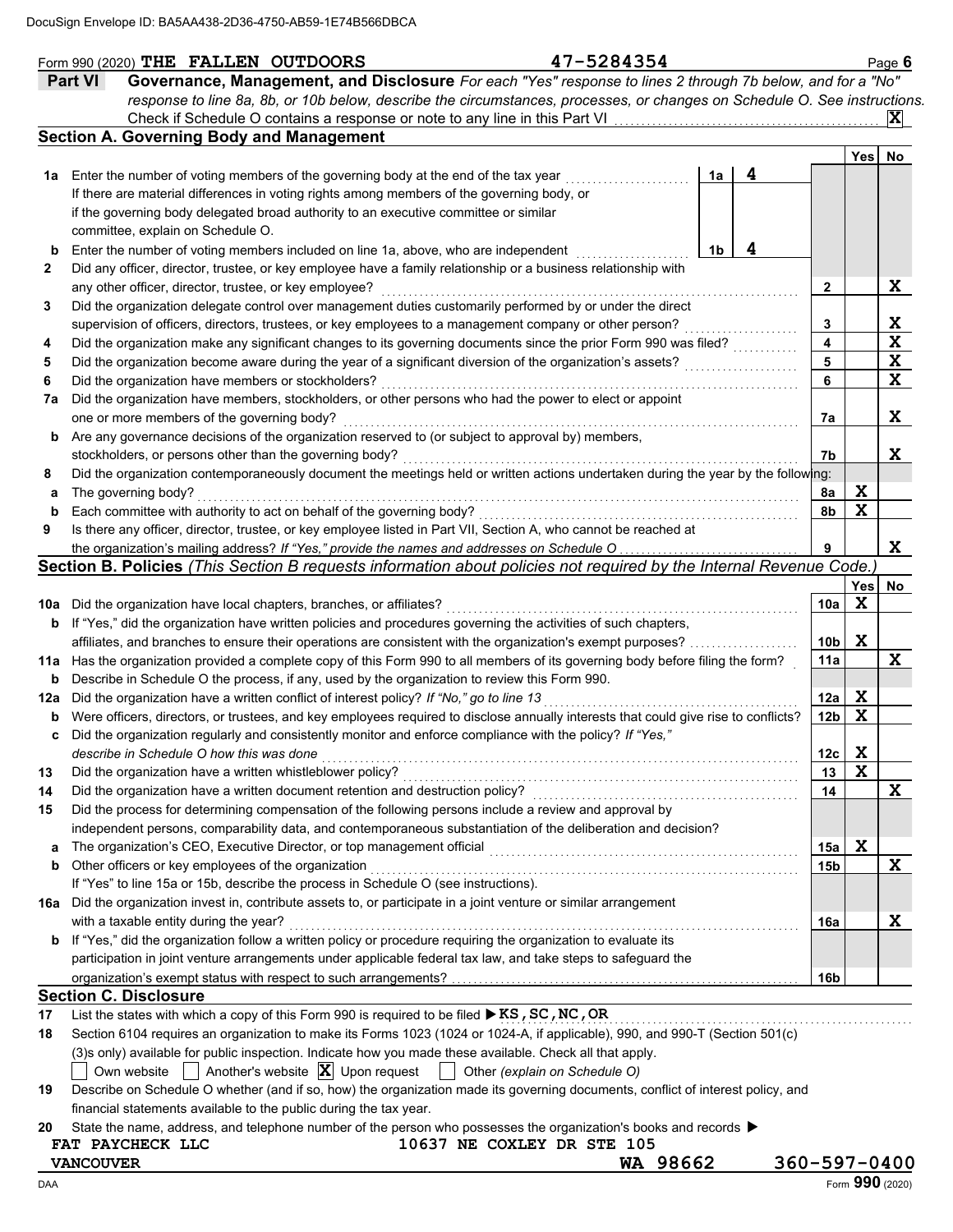### **Form 990 (2020) THE FALLEN OUTDOORS**  $\begin{array}{ccc} 47 - 5284354 \end{array}$  Page 7

| Part VII Compensation of Officers, Directors, Trustees, Key Employees, Highest Compensated Employees, and |  |
|-----------------------------------------------------------------------------------------------------------|--|
| <b>Independent Contractors</b>                                                                            |  |
| Check if Schedule O contains a response or note to any line in this Part VII                              |  |

**Section A. Officers, Directors, Trustees, Key Employees, and Highest Compensated Employees**

**1a** Complete this table for all persons required to be listed. Report compensation for the calendar year ending with or within the organization's tax year.

■ List all of the organization's **current** officers, directors, trustees (whether individuals or organizations), regardless of amount of compensation. Enter -0- in columns (D), (E), and (F) if no compensation was paid.

List all of the organization's **current** key employees, if any. See instructions for definition of "key employee."

■ List all of the organization's **current** key employees, if any. See instructions for definition of "key employee."<br>■ List the organization's five **current** highest compensated employees (other than an officer, director,

who received reportable compensation (Box 5 of Form W-2 and/or Box 7 of Form 1099-MISC) of more than \$100,000 from the organization and any related organizations.

• List all of the organization's **former** officers, key employees, and highest compensated employees who received more than<br>00,000 of reportable compensation from the organization and any related erganizations. \$100,000 of reportable compensation from the organization and any related organizations.

• List all of the organization's **former directors or trustees** that received, in the capacity as a former director or trustee of the anization more than \$10,000 of reportable compensation from the organization and any rel organization, more than \$10,000 of reportable compensation from the organization and any related organizations. See instructions for the order in which to list the persons above.

 $\bar{\bm{\mathsf{X}}}$  Check this box if neither the organization nor any related organization compensated any current officer, director, or trustee.

| (A)<br>Name and title | (B)<br>Average<br>hours<br>per week<br>(list any               | (C)<br>Position<br>(do not check more than one<br>box, unless person is both an<br>officer and a director/trustee) |                       |             |              |                                 |        | (D)<br>Reportable<br>compensation<br>from the<br>organization<br>(W-2/1099-MISC) | (E)<br>Reportable<br>compensation<br>from related<br>organizations<br>(W-2/1099-MISC) | (F)<br>Estimated amount<br>of other<br>compensation<br>from the<br>organization and |
|-----------------------|----------------------------------------------------------------|--------------------------------------------------------------------------------------------------------------------|-----------------------|-------------|--------------|---------------------------------|--------|----------------------------------------------------------------------------------|---------------------------------------------------------------------------------------|-------------------------------------------------------------------------------------|
|                       | hours for<br>related<br>organizations<br>below<br>dotted line) | Individual trustee<br>or director                                                                                  | Institutional trustee | Officer     | Key employee | Highest compensated<br>employee | Former |                                                                                  |                                                                                       | related organizations                                                               |
| $(1)$ TIM ADAMS       | 20.00                                                          |                                                                                                                    |                       |             |              |                                 |        |                                                                                  |                                                                                       |                                                                                     |
| VICE PRESIDENT        | 0.00                                                           | $\mathbf x$                                                                                                        |                       | $\mathbf x$ |              |                                 |        | 0                                                                                | $\mathbf 0$                                                                           | $\mathbf 0$                                                                         |
| (2) ERIC BAKKEN       |                                                                |                                                                                                                    |                       |             |              |                                 |        |                                                                                  |                                                                                       |                                                                                     |
| PRESIDENT             | 10.00<br>0.00                                                  | $\mathbf x$                                                                                                        |                       |             |              |                                 |        | 0                                                                                | 0                                                                                     | $\mathbf 0$                                                                         |
| (3) JUSTIN CLAWSON    |                                                                |                                                                                                                    |                       |             |              |                                 |        |                                                                                  |                                                                                       |                                                                                     |
| <b>BOARD MEMBER</b>   | 10.00<br>0.00                                                  | X                                                                                                                  |                       | $\mathbf x$ |              |                                 |        | 0                                                                                | 0                                                                                     | $\mathbf 0$                                                                         |
| (4) SHASTA MORTON     |                                                                |                                                                                                                    |                       |             |              |                                 |        |                                                                                  |                                                                                       |                                                                                     |
| <b>SECRETARY</b>      | 60.00<br>0.00                                                  | $\mathbf x$                                                                                                        |                       |             |              |                                 |        | 0                                                                                | $\mathbf 0$                                                                           | $\mathbf 0$                                                                         |
| (5) BRANDEN TRAGER    |                                                                |                                                                                                                    |                       |             |              |                                 |        |                                                                                  |                                                                                       |                                                                                     |
| <b>TREASURER</b>      | 40.00<br>0.00                                                  | $\mathbf x$                                                                                                        |                       | $\mathbf x$ |              |                                 |        | 0                                                                                | 0                                                                                     | $\mathbf 0$                                                                         |
| (6) MIKE UNURH        |                                                                |                                                                                                                    |                       |             |              |                                 |        |                                                                                  |                                                                                       |                                                                                     |
| <b>BOARD MEMBER</b>   | 30.00<br>0.00                                                  | $\mathbf x$                                                                                                        |                       |             |              |                                 |        | 0                                                                                | 0                                                                                     | $\mathbf 0$                                                                         |
| (7)                   |                                                                |                                                                                                                    |                       |             |              |                                 |        |                                                                                  |                                                                                       |                                                                                     |
|                       |                                                                |                                                                                                                    |                       |             |              |                                 |        |                                                                                  |                                                                                       |                                                                                     |
| (8)                   |                                                                |                                                                                                                    |                       |             |              |                                 |        |                                                                                  |                                                                                       |                                                                                     |
|                       |                                                                |                                                                                                                    |                       |             |              |                                 |        |                                                                                  |                                                                                       |                                                                                     |
| (9)                   |                                                                |                                                                                                                    |                       |             |              |                                 |        |                                                                                  |                                                                                       |                                                                                     |
|                       |                                                                |                                                                                                                    |                       |             |              |                                 |        |                                                                                  |                                                                                       |                                                                                     |
| (10)                  |                                                                |                                                                                                                    |                       |             |              |                                 |        |                                                                                  |                                                                                       |                                                                                     |
|                       |                                                                |                                                                                                                    |                       |             |              |                                 |        |                                                                                  |                                                                                       |                                                                                     |
| (11)                  |                                                                |                                                                                                                    |                       |             |              |                                 |        |                                                                                  |                                                                                       |                                                                                     |
|                       |                                                                |                                                                                                                    |                       |             |              |                                 |        |                                                                                  |                                                                                       |                                                                                     |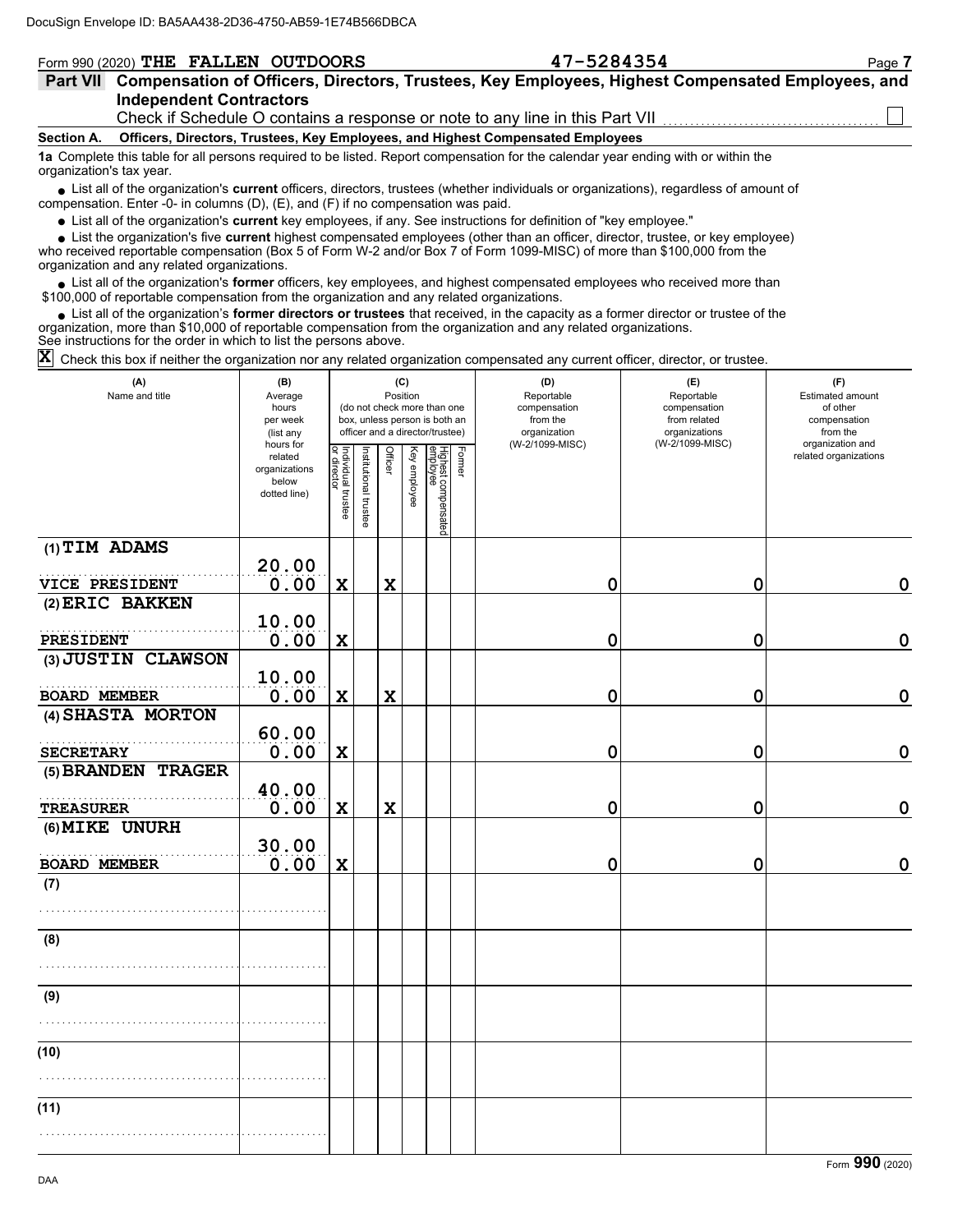## DocuSign Envelope ID: BA5AA438-2D36-4750-AB59-1E74B566DBCA

|              | Form 990 (2020) THE FALLEN OUTDOORS                                                                                                                                                   |                                                                                                                                                                        |                                   |                      |         |              |                                 |        | 47-5284354                                                                        | Page 8                                                                                                 |                                                                        |
|--------------|---------------------------------------------------------------------------------------------------------------------------------------------------------------------------------------|------------------------------------------------------------------------------------------------------------------------------------------------------------------------|-----------------------------------|----------------------|---------|--------------|---------------------------------|--------|-----------------------------------------------------------------------------------|--------------------------------------------------------------------------------------------------------|------------------------------------------------------------------------|
|              | Part VII                                                                                                                                                                              |                                                                                                                                                                        |                                   |                      |         |              |                                 |        |                                                                                   | Section A. Officers, Directors, Trustees, Key Employees, and Highest Compensated Employees (continued) |                                                                        |
|              | (A)<br>Name and title                                                                                                                                                                 | (C)<br>(B)<br>Position<br>Average<br>(do not check more than one<br>hours<br>box, unless person is both an<br>per week<br>officer and a director/trustee)<br>(list any |                                   |                      |         |              |                                 |        | (D)<br>Reportable<br>compensation<br>from the<br>organization                     | (E)<br>Reportable<br>compensation<br>from related<br>organizations                                     | (F)<br><b>Estimated amount</b><br>of other<br>compensation<br>from the |
|              |                                                                                                                                                                                       | hours for<br>related<br>organizations<br>below<br>dotted line)                                                                                                         | Individual trustee<br>or director | Institutional truste | Officer | Key employee | Highest compensatec<br>employee | Former | (W-2/1099-MISC)                                                                   | (W-2/1099-MISC)                                                                                        | organization and<br>related organizations                              |
|              |                                                                                                                                                                                       |                                                                                                                                                                        |                                   |                      |         |              |                                 |        |                                                                                   |                                                                                                        |                                                                        |
|              |                                                                                                                                                                                       |                                                                                                                                                                        |                                   |                      |         |              |                                 |        |                                                                                   |                                                                                                        |                                                                        |
|              |                                                                                                                                                                                       |                                                                                                                                                                        |                                   |                      |         |              |                                 |        |                                                                                   |                                                                                                        |                                                                        |
|              |                                                                                                                                                                                       |                                                                                                                                                                        |                                   |                      |         |              |                                 |        |                                                                                   |                                                                                                        |                                                                        |
|              |                                                                                                                                                                                       |                                                                                                                                                                        |                                   |                      |         |              |                                 |        |                                                                                   |                                                                                                        |                                                                        |
|              |                                                                                                                                                                                       |                                                                                                                                                                        |                                   |                      |         |              |                                 |        |                                                                                   |                                                                                                        |                                                                        |
|              |                                                                                                                                                                                       |                                                                                                                                                                        |                                   |                      |         |              |                                 |        |                                                                                   |                                                                                                        |                                                                        |
|              |                                                                                                                                                                                       |                                                                                                                                                                        |                                   |                      |         |              |                                 |        |                                                                                   |                                                                                                        |                                                                        |
|              |                                                                                                                                                                                       |                                                                                                                                                                        |                                   |                      |         |              |                                 |        |                                                                                   |                                                                                                        |                                                                        |
| c            | Total from continuation sheets to Part VII, Section A                                                                                                                                 |                                                                                                                                                                        |                                   |                      |         |              |                                 |        |                                                                                   |                                                                                                        |                                                                        |
| $\mathbf{2}$ | Total number of individuals (including but not limited to those listed above) who received more than \$100,000 of                                                                     |                                                                                                                                                                        |                                   |                      |         |              |                                 |        |                                                                                   |                                                                                                        |                                                                        |
|              | reportable compensation from the organization $\bigtriangledown$                                                                                                                      |                                                                                                                                                                        |                                   |                      |         |              |                                 |        |                                                                                   |                                                                                                        | Yes No                                                                 |
| 3            | Did the organization list any former officer, director, trustee, key employee, or highest compensated                                                                                 |                                                                                                                                                                        |                                   |                      |         |              |                                 |        |                                                                                   |                                                                                                        | X<br>3                                                                 |
| 4            | employee on line 1a? If "Yes," complete Schedule J for such individual<br>For any individual listed on line 1a, is the sum of reportable compensation and other compensation from the |                                                                                                                                                                        |                                   |                      |         |              |                                 |        |                                                                                   |                                                                                                        |                                                                        |
|              | organization and related organizations greater than \$150,000? If "Yes," complete Schedule J for such<br>individual                                                                   |                                                                                                                                                                        |                                   |                      |         |              |                                 |        |                                                                                   |                                                                                                        | X<br>4                                                                 |
| 5            | individual<br>Did any person listed on line 1a receive or accrue compensation from any unrelated organization or individual                                                           |                                                                                                                                                                        |                                   |                      |         |              |                                 |        |                                                                                   |                                                                                                        |                                                                        |
|              | for services rendered to the organization? If "Yes," complete Schedule J for such person                                                                                              |                                                                                                                                                                        |                                   |                      |         |              |                                 |        |                                                                                   |                                                                                                        | X<br>5                                                                 |
| 1            | <b>Section B. Independent Contractors</b><br>Complete this table for your five highest compensated independent contractors that received more than \$100,000 of                       |                                                                                                                                                                        |                                   |                      |         |              |                                 |        |                                                                                   |                                                                                                        |                                                                        |
|              | compensation from the organization. Report compensation for the calendar year ending with or within the organization's tax year.                                                      |                                                                                                                                                                        |                                   |                      |         |              |                                 |        |                                                                                   |                                                                                                        |                                                                        |
|              |                                                                                                                                                                                       | (A)<br>Name and business address                                                                                                                                       |                                   |                      |         |              |                                 |        |                                                                                   | (B)<br>Description of services                                                                         | (C)<br>Compensation                                                    |
|              |                                                                                                                                                                                       |                                                                                                                                                                        |                                   |                      |         |              |                                 |        |                                                                                   |                                                                                                        |                                                                        |
|              |                                                                                                                                                                                       |                                                                                                                                                                        |                                   |                      |         |              |                                 |        |                                                                                   |                                                                                                        |                                                                        |
|              |                                                                                                                                                                                       |                                                                                                                                                                        |                                   |                      |         |              |                                 |        |                                                                                   |                                                                                                        |                                                                        |
|              |                                                                                                                                                                                       |                                                                                                                                                                        |                                   |                      |         |              |                                 |        |                                                                                   |                                                                                                        |                                                                        |
|              |                                                                                                                                                                                       |                                                                                                                                                                        |                                   |                      |         |              |                                 |        |                                                                                   |                                                                                                        |                                                                        |
|              |                                                                                                                                                                                       |                                                                                                                                                                        |                                   |                      |         |              |                                 |        |                                                                                   |                                                                                                        |                                                                        |
|              |                                                                                                                                                                                       |                                                                                                                                                                        |                                   |                      |         |              |                                 |        |                                                                                   |                                                                                                        |                                                                        |
|              |                                                                                                                                                                                       |                                                                                                                                                                        |                                   |                      |         |              |                                 |        | of indones dent contractors (including but not limited to those listed obous) why |                                                                                                        |                                                                        |

**2** Total number of independent contractors (including but not limited to those listed above) who received more than \$100,000 of compensation from the organization

**0**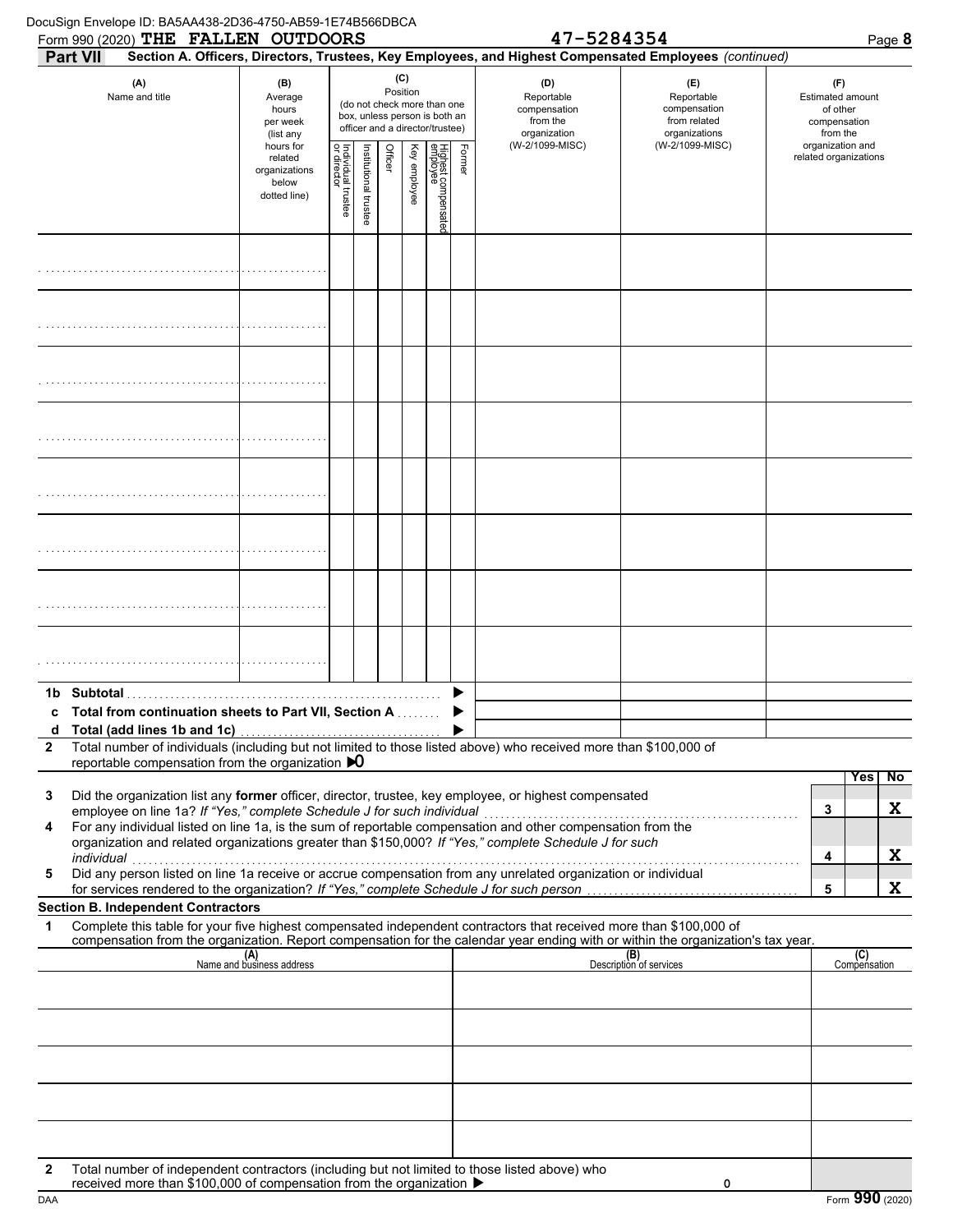|                                                                  |                  | Form 990 (2020) THE FALLEN OUTDOORS                   |    |                             |                        |                       |                      | 47-5284354                                   |                                      | Page 9                                                        |
|------------------------------------------------------------------|------------------|-------------------------------------------------------|----|-----------------------------|------------------------|-----------------------|----------------------|----------------------------------------------|--------------------------------------|---------------------------------------------------------------|
|                                                                  | <b>Part VIII</b> |                                                       |    | <b>Statement of Revenue</b> |                        |                       |                      |                                              |                                      |                                                               |
|                                                                  |                  |                                                       |    |                             |                        |                       |                      |                                              |                                      |                                                               |
|                                                                  |                  |                                                       |    |                             |                        |                       | (A)<br>Total revenue | (B)<br>Related or exempt<br>function revenue | (C)<br>Unrelated<br>business revenue | (D)<br>Revenue excluded<br>from tax under<br>sections 512-514 |
|                                                                  |                  |                                                       |    |                             | 1a                     |                       |                      |                                              |                                      |                                                               |
| <b>Contributions, Gifts, Grants</b><br>and Other Similar Amounts |                  | <b>b</b> Membership dues                              |    | .                           | 1 <sub>b</sub>         |                       |                      |                                              |                                      |                                                               |
|                                                                  |                  | c Fundraising events                                  |    | .                           | 1 <sub>c</sub>         | 36,847                |                      |                                              |                                      |                                                               |
|                                                                  |                  | d Related organizations                               |    | .                           | 1 <sub>d</sub>         |                       |                      |                                              |                                      |                                                               |
|                                                                  |                  | e Government grants (contributions) [1] Contributions |    |                             | 1e                     |                       |                      |                                              |                                      |                                                               |
|                                                                  |                  | f All other contributions, gifts, grants,             |    |                             |                        |                       |                      |                                              |                                      |                                                               |
|                                                                  |                  | and similar amounts not included above                |    |                             | 1f                     | 293,140               |                      |                                              |                                      |                                                               |
|                                                                  |                  | g Noncash contributions included in lines 1a-1f.      |    |                             | $1g$ \$                | 9,999                 |                      |                                              |                                      |                                                               |
|                                                                  |                  |                                                       |    |                             |                        | $\blacktriangleright$ | 329,987              |                                              |                                      |                                                               |
|                                                                  |                  |                                                       |    |                             |                        | <b>Business Code</b>  |                      |                                              |                                      |                                                               |
|                                                                  | 2a               |                                                       |    |                             |                        |                       |                      |                                              |                                      |                                                               |
| Program Service<br>Revenue                                       | b                |                                                       |    |                             |                        |                       |                      |                                              |                                      |                                                               |
|                                                                  | с                |                                                       |    |                             |                        |                       |                      |                                              |                                      |                                                               |
|                                                                  | d                |                                                       |    |                             |                        |                       |                      |                                              |                                      |                                                               |
|                                                                  |                  |                                                       |    |                             |                        |                       |                      |                                              |                                      |                                                               |
|                                                                  |                  |                                                       |    |                             |                        |                       |                      |                                              |                                      |                                                               |
|                                                                  | 3                | Investment income (including dividends, interest, and |    |                             |                        |                       |                      |                                              |                                      |                                                               |
|                                                                  |                  | other similar amounts)                                |    |                             |                        |                       | 5                    | 5                                            |                                      |                                                               |
|                                                                  | 4                | Income from investment of tax-exempt bond proceeds    |    |                             |                        |                       |                      |                                              |                                      |                                                               |
|                                                                  | 5                |                                                       |    |                             |                        |                       |                      |                                              |                                      |                                                               |
|                                                                  |                  |                                                       |    | (i) Real                    |                        | (ii) Personal         |                      |                                              |                                      |                                                               |
|                                                                  |                  | <b>6a</b> Gross rents                                 | 6a |                             |                        |                       |                      |                                              |                                      |                                                               |
|                                                                  |                  | <b>b</b> Less: rental expenses                        | 6b |                             |                        |                       |                      |                                              |                                      |                                                               |
|                                                                  |                  | C Rental inc. or (loss)                               | 6c |                             |                        |                       |                      |                                              |                                      |                                                               |
|                                                                  |                  |                                                       |    |                             |                        |                       |                      |                                              |                                      |                                                               |
|                                                                  |                  | <b>7a</b> Gross amount from                           |    | (i) Securities              |                        | (ii) Other            |                      |                                              |                                      |                                                               |
|                                                                  |                  | sales of assets<br>other than inventory               | 7a |                             |                        | 6,652                 |                      |                                              |                                      |                                                               |
|                                                                  |                  | <b>b</b> Less: cost or other                          |    |                             |                        |                       |                      |                                              |                                      |                                                               |
|                                                                  |                  | basis and sales exps.                                 | 7b |                             |                        | 6,652                 |                      |                                              |                                      |                                                               |
| Revenue                                                          |                  | <b>c</b> Gain or (loss)                               | 7c |                             |                        |                       |                      |                                              |                                      |                                                               |
|                                                                  |                  | d Net gain or (loss)                                  |    |                             |                        |                       |                      |                                              |                                      |                                                               |
| <b>Other</b>                                                     |                  | 8a Gross income from fundraising events               |    |                             |                        |                       |                      |                                              |                                      |                                                               |
|                                                                  |                  | (not including \$                                     |    | 36,847                      |                        |                       |                      |                                              |                                      |                                                               |
|                                                                  |                  | of contributions reported on line 1c).                |    |                             |                        |                       |                      |                                              |                                      |                                                               |
|                                                                  |                  | See Part IV, line 18                                  |    | .                           | 8a                     | 47,535                |                      |                                              |                                      |                                                               |
|                                                                  |                  | <b>b</b> Less: direct expenses                        |    |                             | 8b                     | 58,489                |                      |                                              |                                      |                                                               |
|                                                                  |                  | c Net income or (loss) from fundraising events        |    |                             |                        |                       | $-10,954$            |                                              |                                      |                                                               |
|                                                                  |                  | 9a Gross income from gaming activities.               |    |                             |                        |                       |                      |                                              |                                      |                                                               |
|                                                                  |                  | See Part IV, line 19                                  |    | .                           | 9a                     |                       |                      |                                              |                                      |                                                               |
|                                                                  |                  | <b>b</b> Less: direct expenses                        |    |                             | 9 <sub>b</sub>         |                       |                      |                                              |                                      |                                                               |
|                                                                  |                  | <b>c</b> Net income or (loss) from gaming activities  |    |                             |                        |                       |                      |                                              |                                      |                                                               |
|                                                                  |                  | 10a Gross sales of inventory, less                    |    |                             |                        |                       |                      |                                              |                                      |                                                               |
|                                                                  |                  | returns and allowances                                |    | .                           | 10a<br>10 <sub>b</sub> | 42,917<br>47, 557     |                      |                                              |                                      |                                                               |
|                                                                  |                  | <b>b</b> Less: cost of goods sold                     |    |                             |                        |                       | $-4,640$             |                                              |                                      | $-4,640$                                                      |
|                                                                  |                  | c Net income or (loss) from sales of inventory        |    |                             |                        | <b>Business Code</b>  |                      |                                              |                                      |                                                               |
| Miscellaneous<br>Revenue                                         | 11a              |                                                       |    |                             |                        |                       |                      |                                              |                                      |                                                               |
|                                                                  | b                |                                                       |    |                             |                        |                       |                      |                                              |                                      |                                                               |
|                                                                  |                  |                                                       |    |                             |                        |                       |                      |                                              |                                      |                                                               |
|                                                                  |                  |                                                       |    |                             |                        |                       |                      |                                              |                                      |                                                               |
|                                                                  |                  |                                                       |    |                             |                        |                       |                      |                                              |                                      |                                                               |
|                                                                  |                  |                                                       |    |                             |                        |                       | 314,398              | 5                                            | 0                                    | $-4,640$                                                      |
|                                                                  |                  |                                                       |    |                             |                        |                       |                      |                                              |                                      | Form 990 (2020)                                               |

DAA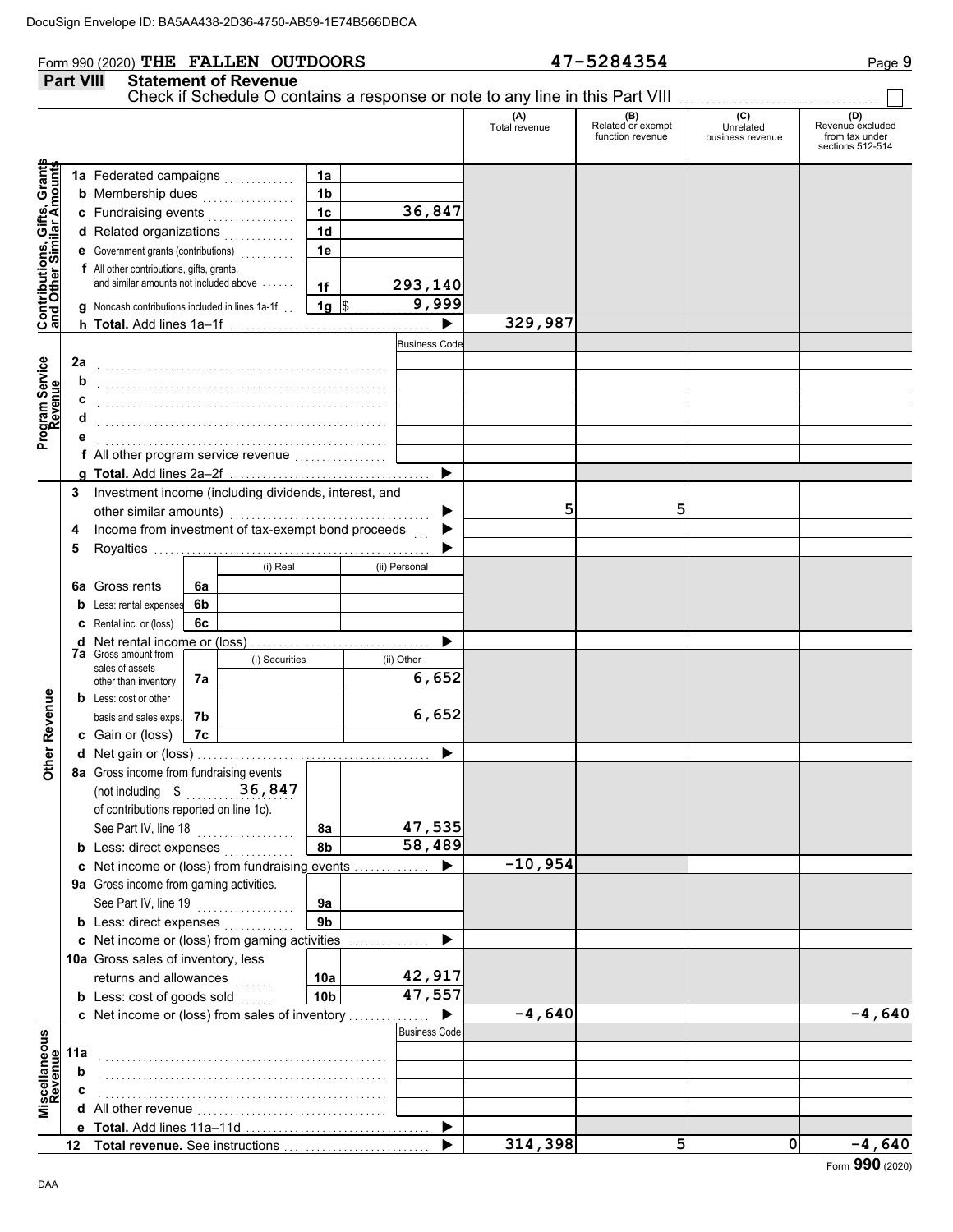| THE FALLEN OUTDOORS<br>Form 990 (2020) |                                                                                                                            |                       | 47-5284354<br>Page 10              |                                           |                                |  |  |
|----------------------------------------|----------------------------------------------------------------------------------------------------------------------------|-----------------------|------------------------------------|-------------------------------------------|--------------------------------|--|--|
|                                        | Part IX<br><b>Statement of Functional Expenses</b>                                                                         |                       |                                    |                                           |                                |  |  |
|                                        | Section 501(c)(3) and 501(c)(4) organizations must complete all columns. All other organizations must complete column (A). |                       |                                    |                                           |                                |  |  |
|                                        | Check if Schedule O contains a response or note to any line in this Part IX                                                |                       |                                    |                                           |                                |  |  |
|                                        | Do not include amounts reported on lines 6b,<br>7b, 8b, 9b, and 10b of Part VIII.                                          | (A)<br>Total expenses | (B)<br>Program service<br>expenses | (C)<br>Management and<br>general expenses | (D)<br>Fundraising<br>expenses |  |  |
|                                        | <b>1</b> Grants and other assistance to domestic organizations                                                             |                       |                                    |                                           |                                |  |  |
|                                        | and domestic governments. See Part IV, line 21                                                                             |                       |                                    |                                           |                                |  |  |
| 2                                      | Grants and other assistance to domestic                                                                                    |                       |                                    |                                           |                                |  |  |
|                                        | individuals. See Part IV, line 22                                                                                          |                       |                                    |                                           |                                |  |  |
| 3                                      | Grants and other assistance to foreign                                                                                     |                       |                                    |                                           |                                |  |  |
|                                        | organizations, foreign governments, and foreign                                                                            |                       |                                    |                                           |                                |  |  |
|                                        | individuals. See Part IV, lines 15 and 16<br>a a a a a al                                                                  |                       |                                    |                                           |                                |  |  |
| 4                                      | Benefits paid to or for members                                                                                            |                       |                                    |                                           |                                |  |  |
| 5                                      | Compensation of current officers, directors,                                                                               |                       |                                    |                                           |                                |  |  |
|                                        | trustees, and key employees                                                                                                |                       |                                    |                                           |                                |  |  |
| 6                                      | Compensation not included above to disqualified                                                                            |                       |                                    |                                           |                                |  |  |
|                                        | persons (as defined under section 4958(f)(1)) and                                                                          |                       |                                    |                                           |                                |  |  |
|                                        | persons described in section 4958(c)(3)(B)                                                                                 |                       |                                    |                                           |                                |  |  |
| 7                                      | Other salaries and wages                                                                                                   |                       |                                    |                                           |                                |  |  |
| 8                                      | Pension plan accruals and contributions (include                                                                           |                       |                                    |                                           |                                |  |  |
|                                        | section 401(k) and 403(b) employer contributions)                                                                          |                       |                                    |                                           |                                |  |  |
| 9                                      |                                                                                                                            |                       |                                    |                                           |                                |  |  |
| 10                                     | Payroll taxes                                                                                                              |                       |                                    |                                           |                                |  |  |
| 11                                     | Fees for services (nonemployees):                                                                                          |                       |                                    |                                           |                                |  |  |
| а                                      | Management                                                                                                                 |                       |                                    |                                           |                                |  |  |
| b                                      | Legal                                                                                                                      | 15,233                |                                    | 15,233                                    |                                |  |  |
| c                                      |                                                                                                                            |                       |                                    |                                           |                                |  |  |
| d                                      | Lobbying                                                                                                                   |                       |                                    |                                           |                                |  |  |
|                                        | Professional fundraising services. See Part IV, line 17                                                                    |                       |                                    |                                           |                                |  |  |
| f                                      | Investment management fees                                                                                                 |                       |                                    |                                           |                                |  |  |
| g                                      | Other. (If line 11g amount exceeds 10% of line 25, column                                                                  |                       |                                    |                                           |                                |  |  |
|                                        | (A) amount, list line 11g expenses on Schedule O.)                                                                         |                       |                                    |                                           |                                |  |  |
| 12                                     | Advertising and promotion<br>                                                                                              | 11,305                |                                    |                                           | 11,305                         |  |  |
| 13                                     |                                                                                                                            | 17,753                |                                    | 17,753                                    |                                |  |  |
| 14                                     |                                                                                                                            |                       |                                    |                                           |                                |  |  |
| 15                                     | Royalties                                                                                                                  |                       |                                    |                                           |                                |  |  |
|                                        | 16 Occupancy                                                                                                               | 5,586                 |                                    | 5,586                                     |                                |  |  |
| 17                                     | Travel                                                                                                                     |                       |                                    |                                           |                                |  |  |
| 18                                     | Payments of travel or entertainment expenses                                                                               |                       |                                    |                                           |                                |  |  |
|                                        | for any federal, state, or local public officials                                                                          |                       |                                    |                                           |                                |  |  |
| 19                                     | Conferences, conventions, and meetings                                                                                     |                       |                                    |                                           |                                |  |  |
| 20                                     | Interest                                                                                                                   |                       |                                    |                                           |                                |  |  |
| 21                                     | Payments to affiliates                                                                                                     |                       |                                    |                                           |                                |  |  |
| 22                                     | Depreciation, depletion, and amortization                                                                                  | 3,379                 | 3,164                              | 215                                       |                                |  |  |
| 23                                     | Insurance                                                                                                                  | 1.117                 |                                    | 1,117                                     |                                |  |  |
| 24                                     | Other expenses. Itemize expenses not covered                                                                               |                       |                                    |                                           |                                |  |  |
|                                        | above (List miscellaneous expenses on line 24e. If                                                                         |                       |                                    |                                           |                                |  |  |
|                                        | line 24e amount exceeds 10% of line 25, column                                                                             |                       |                                    |                                           |                                |  |  |
|                                        | (A) amount, list line 24e expenses on Schedule O.)                                                                         |                       |                                    |                                           |                                |  |  |
| a                                      | TRIPS - OPERATING EXPENSE                                                                                                  | 59,758                | 59,758                             |                                           |                                |  |  |
| b                                      | TRIPS - SUPPLIES                                                                                                           | 56,811                | 56,811                             |                                           |                                |  |  |
| c                                      | TRIPS - GUIDE FEES                                                                                                         | $\overline{56,531}$   | $\overline{56,531}$                |                                           |                                |  |  |
| d                                      | <b>VETERAN SUPPORT</b>                                                                                                     | 7,549                 | 7,549                              |                                           |                                |  |  |
| е                                      | All other expenses                                                                                                         | 10,743                | 3,177                              | 7,566                                     |                                |  |  |
| 25                                     | Total functional expenses. Add lines 1 through 24e                                                                         | 245,765               | 186,990                            | 47,470                                    | 11,305                         |  |  |
| 26                                     | Joint costs. Complete this line only if the                                                                                |                       |                                    |                                           |                                |  |  |
|                                        | organization reported in column (B) joint costs<br>from a combined educational campaign and                                |                       |                                    |                                           |                                |  |  |
|                                        | fundraising solicitation. Check here $\blacktriangleright$   if                                                            |                       |                                    |                                           |                                |  |  |
|                                        | following SOP 98-2 (ASC 958-720)                                                                                           |                       |                                    |                                           |                                |  |  |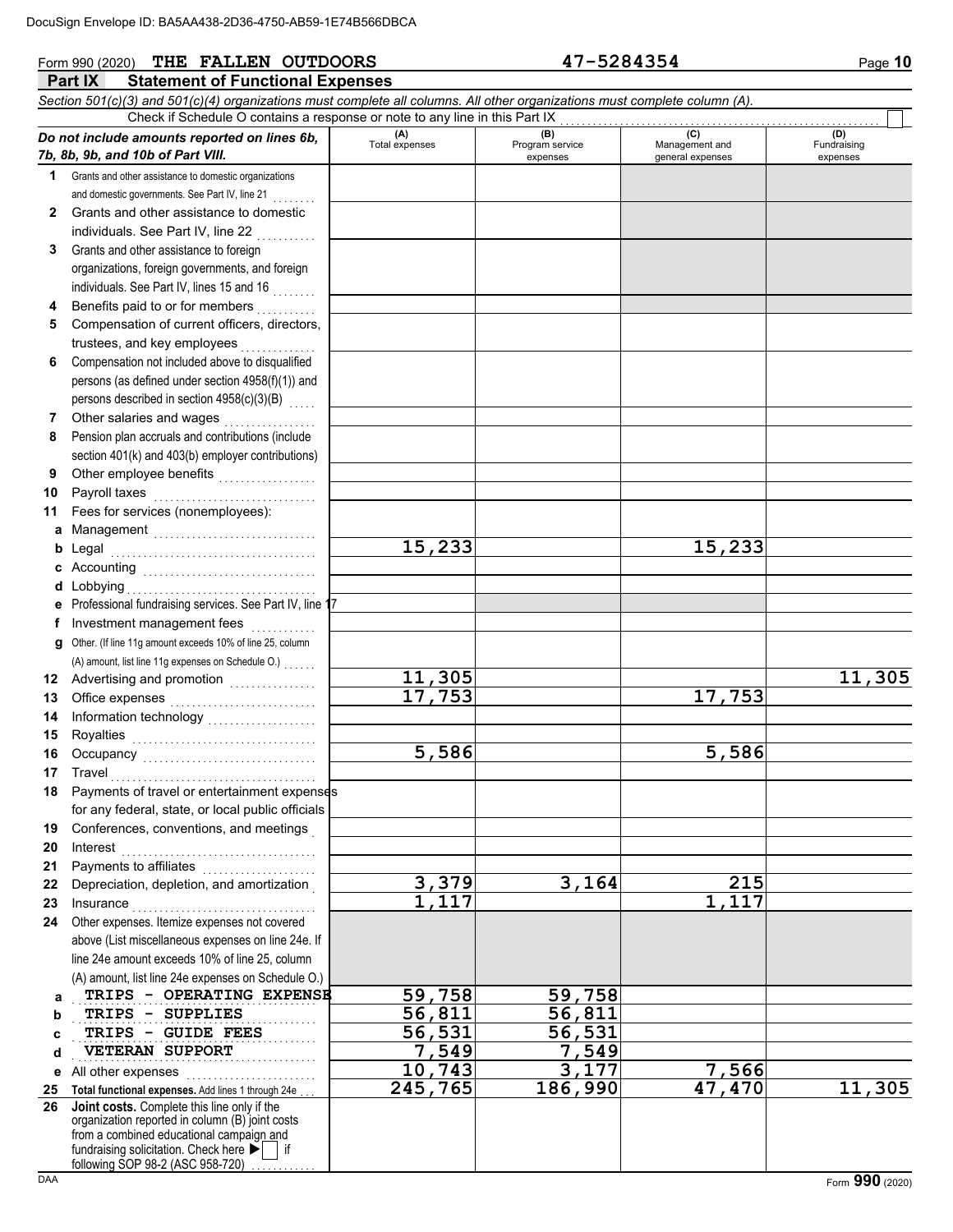|                             |          | Form 990 (2020) THE FALLEN OUTDOORS                                          |                 |                        | 47-5284354               |                 | Page 11                 |
|-----------------------------|----------|------------------------------------------------------------------------------|-----------------|------------------------|--------------------------|-----------------|-------------------------|
|                             | Part X   | <b>Balance Sheet</b>                                                         |                 |                        |                          |                 |                         |
|                             |          | Check if Schedule O contains a response or note to any line in this Part X   |                 |                        |                          |                 |                         |
|                             |          |                                                                              |                 |                        | (A)<br>Beginning of year |                 | (B)<br>End of year      |
|                             | 1        | Cash-non-interest-bearing                                                    |                 |                        |                          | 1               |                         |
|                             | 2        |                                                                              |                 |                        | 72,229                   | $\overline{2}$  | 95,092                  |
|                             | З        |                                                                              |                 |                        |                          | 3               |                         |
|                             | 4        | Accounts receivable, net                                                     |                 |                        |                          | 4               |                         |
|                             | 5        | Loans and other receivables from any current or former officer, director,    |                 |                        |                          |                 |                         |
|                             |          | trustee, key employee, creator or founder, substantial contributor, or 35%   |                 |                        |                          |                 |                         |
|                             |          | controlled entity or family member of any of these persons                   |                 |                        |                          | 5               |                         |
|                             | 6        | Loans and other receivables from other disqualified persons (as defined      |                 |                        |                          |                 |                         |
|                             |          | under section 4958(f)(1)), and persons described in section 4958(c)(3)(B)    |                 |                        |                          | 6               |                         |
| Assets                      | 7        | Notes and loans receivable, net                                              |                 |                        |                          | $\overline{7}$  |                         |
|                             | 8        | Inventories for sale or use                                                  |                 |                        | 13,550                   | 8               | 63,130                  |
|                             | 9        | Prepaid expenses and deferred charges                                        |                 |                        |                          | 9               |                         |
|                             |          | 10a Land, buildings, and equipment: cost or other                            |                 |                        |                          |                 |                         |
|                             |          |                                                                              |                 | $\frac{19,420}{6,173}$ |                          |                 |                         |
|                             |          | <b>b</b> Less: accumulated depreciation<br>.                                 | 10 <sub>b</sub> |                        | 20,951                   | 10 <sub>c</sub> | 13,247                  |
|                             | 11       | Investments-publicly traded securities                                       |                 |                        |                          | 11              |                         |
|                             | 12       | Investments-other securities. See Part IV, line 11                           |                 |                        |                          | 12              |                         |
|                             | 13       | Investments-program-related. See Part IV, line 11                            |                 |                        |                          | 13              |                         |
|                             | 14       | Intangible assets                                                            |                 | 14                     |                          |                 |                         |
|                             | 15       | Other assets. See Part IV, line 11                                           |                 |                        | 106,730                  | 15              |                         |
|                             | 16       | Total assets. Add lines 1 through 15 (must equal line 33)                    |                 |                        |                          | 16<br>17        | 171,469                 |
|                             | 17       |                                                                              |                 |                        |                          | 18              |                         |
|                             | 18<br>19 | Grants payable<br>Deferred revenue                                           |                 |                        |                          | 19              |                         |
|                             | 20       | Tax-exempt bond liabilities                                                  |                 |                        |                          | 20              |                         |
|                             | 21       | Escrow or custodial account liability. Complete Part IV of Schedule D        |                 |                        |                          | 21              |                         |
|                             | 22       | Loans and other payables to any current or former officer, director,         |                 |                        |                          |                 |                         |
| Liabilities                 |          | trustee, key employee, creator or founder, substantial contributor, or 35%   |                 |                        |                          |                 |                         |
|                             |          | controlled entity or family member of any of these persons                   |                 |                        |                          | 22              |                         |
|                             | 23       | Secured mortgages and notes payable to unrelated third parties               |                 |                        |                          | 23              |                         |
|                             | 24       | Unsecured notes and loans payable to unrelated third parties                 |                 |                        |                          | 24              |                         |
|                             | 25       | Other liabilities (including federal income tax, payables to related third   |                 | .                      |                          |                 |                         |
|                             |          | parties, and other liabilities not included on lines 17-24). Complete Part X |                 |                        |                          |                 |                         |
|                             |          | of Schedule D                                                                |                 |                        | 3,894                    | 25              |                         |
|                             | 26       |                                                                              |                 |                        | 3,894                    | 26              | $\mathbf 0$             |
|                             |          | Organizations that follow FASB ASC 958, check here X                         |                 |                        |                          |                 |                         |
|                             |          | and complete lines 27, 28, 32, and 33.                                       |                 |                        |                          |                 |                         |
|                             | 27       | Net assets without donor restrictions                                        |                 |                        | 102,836                  | 27              | 171,469                 |
|                             | 28       | Net assets with donor restrictions                                           |                 | 28                     |                          |                 |                         |
|                             |          | Organizations that do not follow FASB ASC 958, check here                    |                 |                        |                          |                 |                         |
|                             |          | and complete lines 29 through 33.                                            |                 |                        |                          |                 |                         |
|                             | 29       | Capital stock or trust principal, or current funds                           |                 |                        |                          | 29              |                         |
|                             | 30       | Paid-in or capital surplus, or land, building, or equipment fund             |                 |                        |                          | 30              |                         |
|                             | 31       | Retained earnings, endowment, accumulated income, or other funds             |                 |                        |                          | 31              |                         |
| Net Assets or Fund Balances | 32       | Total net assets or fund balances                                            |                 |                        | 102,836                  | 32              | 171,469                 |
|                             | 33       |                                                                              |                 |                        | $106,730$ 33             |                 | 171,469<br>$000 \ldots$ |

Form **990** (2020)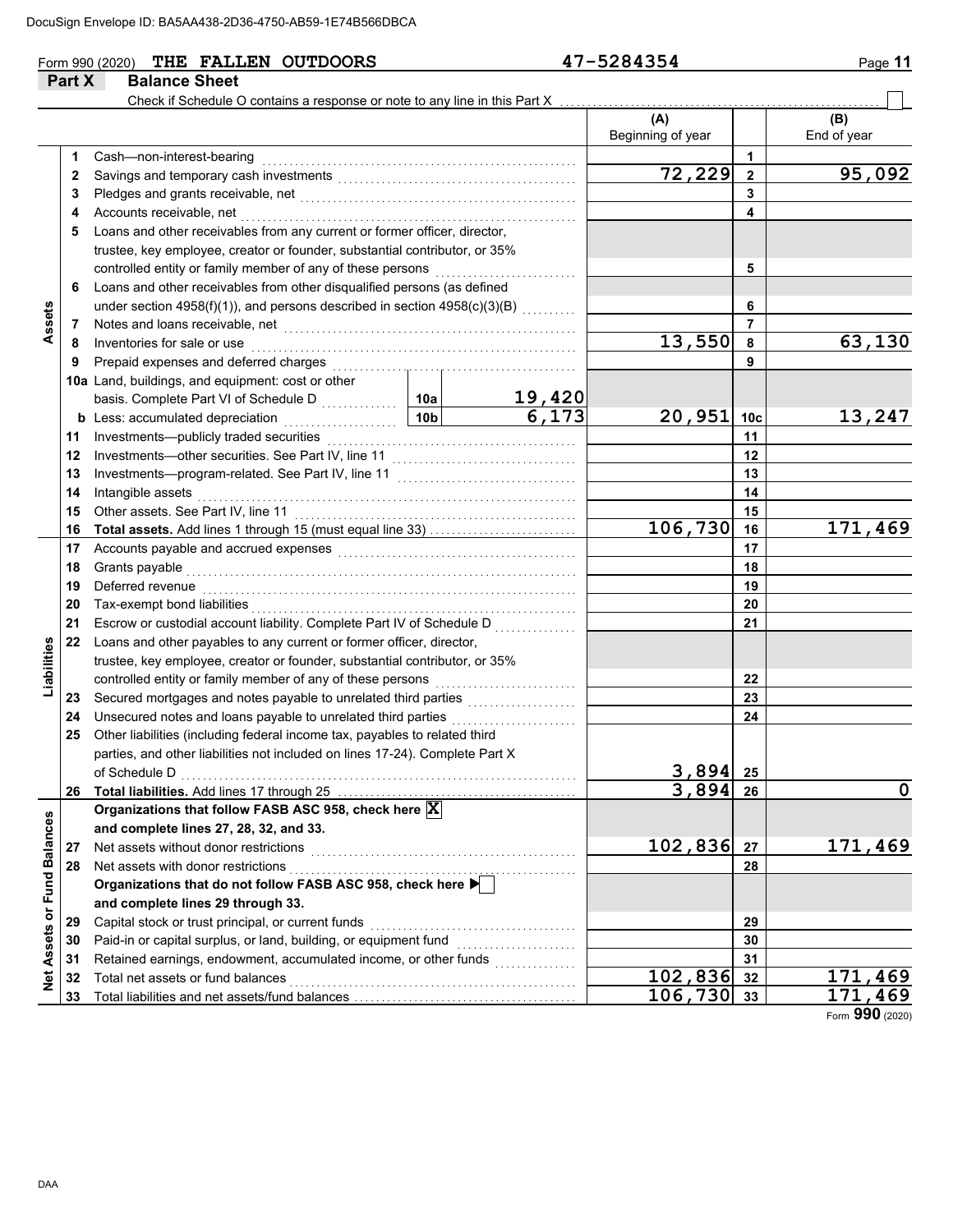|    | 47-5284354<br>Form 990 (2020) THE FALLEN OUTDOORS                                                                                                                                                                              |                         |                | Page 12               |  |
|----|--------------------------------------------------------------------------------------------------------------------------------------------------------------------------------------------------------------------------------|-------------------------|----------------|-----------------------|--|
|    | <b>Reconciliation of Net Assets</b><br>Part XI                                                                                                                                                                                 |                         |                |                       |  |
|    | Check if Schedule O contains a response or note to any line in this Part XI                                                                                                                                                    |                         |                |                       |  |
| 1  |                                                                                                                                                                                                                                | $\mathbf{1}$            |                | 314,398               |  |
| 2  |                                                                                                                                                                                                                                | $\overline{2}$          |                | 245,765               |  |
| 3  | Revenue less expenses. Subtract line 2 from line 1                                                                                                                                                                             | $\mathbf{3}$            |                | $\overline{68}$ , 633 |  |
| 4  | Net assets or fund balances at beginning of year (must equal Part X, line 32, column (A)) [[[[[[[[[[[[[[[[[[[                                                                                                                  | $\overline{\mathbf{4}}$ |                | 102,836               |  |
| 5  | Net unrealized gains (losses) on investments [11] with the content of the content of the set of the content of the content of the content of the content of the content of the content of the content of the content of the co | 5                       |                |                       |  |
| 6  | Donated services and use of facilities <b>constructs</b> and the service of the service of the services and use of facilities                                                                                                  | 6                       |                |                       |  |
| 7  | Investment expenses                                                                                                                                                                                                            | $\overline{7}$          |                |                       |  |
| 8  | Prior period adjustments                                                                                                                                                                                                       | 8                       |                |                       |  |
| 9  |                                                                                                                                                                                                                                | $\mathbf{q}$            |                |                       |  |
| 10 | Net assets or fund balances at end of year. Combine lines 3 through 9 (must equal Part X, line                                                                                                                                 |                         |                |                       |  |
|    | $32$ , column $(B)$ )                                                                                                                                                                                                          | 10                      |                | 171,469               |  |
|    | <b>Financial Statements and Reporting</b><br><b>Part XII</b>                                                                                                                                                                   |                         |                |                       |  |
|    | Check if Schedule O contains a response or note to any line in this Part XII                                                                                                                                                   |                         |                |                       |  |
|    |                                                                                                                                                                                                                                |                         |                | <b>Yes</b><br>No      |  |
| 1  | Accounting method used to prepare the Form 990: $ \mathbf{X} $ Cash<br>Accrual<br>Other                                                                                                                                        |                         |                |                       |  |
|    | If the organization changed its method of accounting from a prior year or checked "Other," explain in                                                                                                                          |                         |                |                       |  |
|    | Schedule O.                                                                                                                                                                                                                    |                         |                |                       |  |
|    | 2a Were the organization's financial statements compiled or reviewed by an independent accountant?                                                                                                                             |                         | 2a             | X                     |  |
|    | If "Yes," check a box below to indicate whether the financial statements for the year were compiled or                                                                                                                         |                         |                |                       |  |
|    | reviewed on a separate basis, consolidated basis, or both:                                                                                                                                                                     |                         |                |                       |  |
|    | Consolidated basis<br>Separate basis<br>Both consolidated and separate basis                                                                                                                                                   |                         |                |                       |  |
|    | <b>b</b> Were the organization's financial statements audited by an independent accountant?                                                                                                                                    |                         | 2 <sub>b</sub> | $\mathbf x$           |  |
|    | If "Yes," check a box below to indicate whether the financial statements for the year were audited on a                                                                                                                        |                         |                |                       |  |
|    | separate basis, consolidated basis, or both:                                                                                                                                                                                   |                         |                |                       |  |
|    | Consolidated basis<br>Both consolidated and separate basis<br>Separate basis                                                                                                                                                   |                         |                |                       |  |
|    | c If "Yes" to line 2a or 2b, does the organization have a committee that assumes responsibility for oversight of                                                                                                               |                         |                |                       |  |
|    | the audit, review, or compilation of its financial statements and selection of an independent accountant?                                                                                                                      |                         | 2c             |                       |  |
|    | If the organization changed either its oversight process or selection process during the tax year, explain on                                                                                                                  |                         |                |                       |  |
|    | Schedule O.                                                                                                                                                                                                                    |                         |                |                       |  |
|    | 3a As a result of a federal award, was the organization required to undergo an audit or audits as set forth in the                                                                                                             |                         |                |                       |  |
|    | Single Audit Act and OMB Circular A-133?                                                                                                                                                                                       |                         | 3a             | X                     |  |
|    | <b>b</b> If "Yes," did the organization undergo the required audit or audits? If the organization did not undergo the                                                                                                          |                         |                |                       |  |
|    | required audit or audits, explain why on Schedule O and describe any steps taken to undergo such audits                                                                                                                        |                         | 3 <sub>b</sub> |                       |  |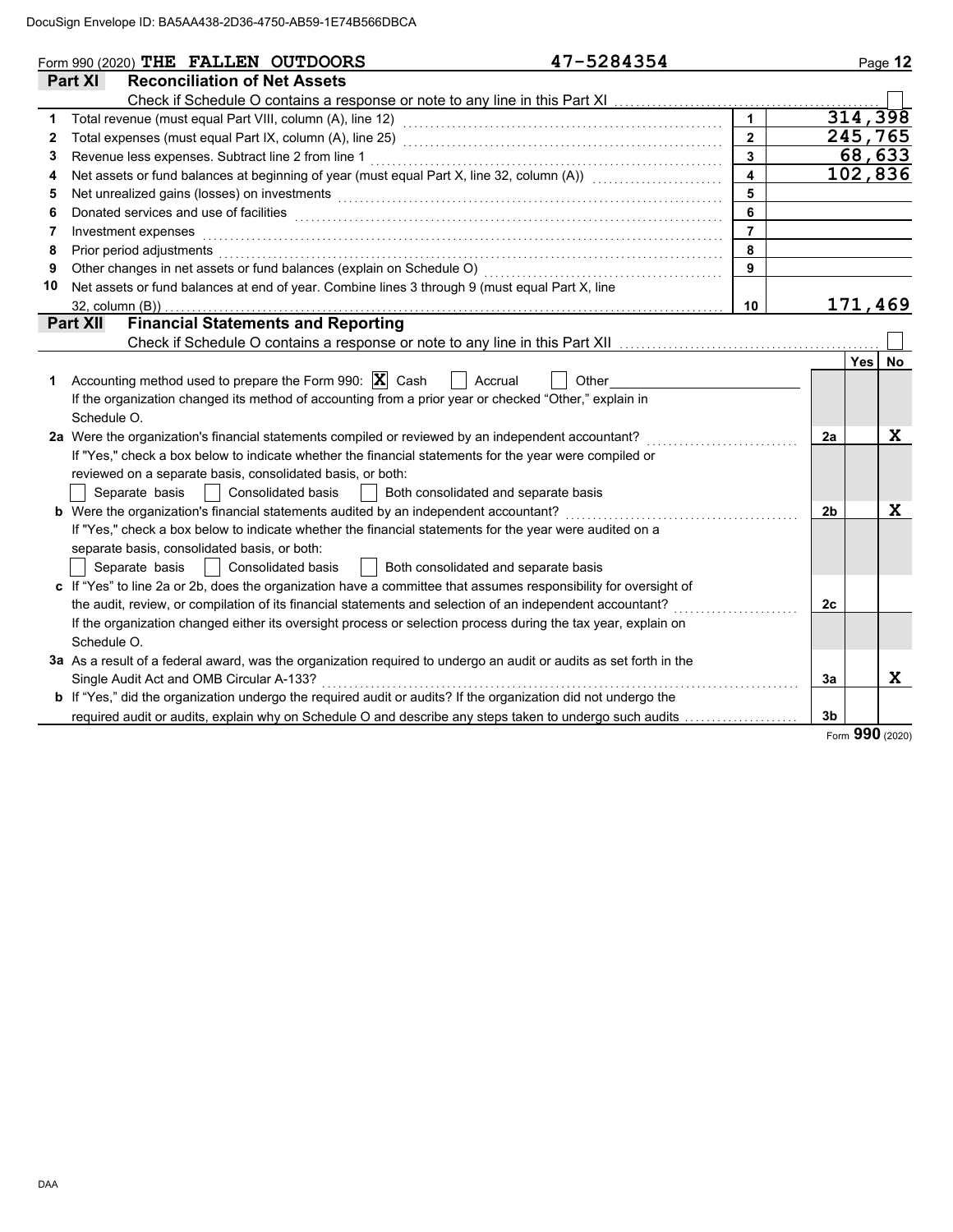DocuSign Envelope ID: BA5AA438-2D36-4750-AB59-1E74B566DBCA

| 0000001 LINGODO ID: DAVANTOO-2D00-TI 00-AD00- ILI TD000DD<br><b>Public Charity Status and Public Support</b><br><b>SCHEDULE A</b> |                                                            |                                                                                                           |                                       |                                                                                                                                                                                                                                                                 | OMB No. 1545-0047                     |  |
|-----------------------------------------------------------------------------------------------------------------------------------|------------------------------------------------------------|-----------------------------------------------------------------------------------------------------------|---------------------------------------|-----------------------------------------------------------------------------------------------------------------------------------------------------------------------------------------------------------------------------------------------------------------|---------------------------------------|--|
| (Form 990 or 990-EZ)                                                                                                              |                                                            |                                                                                                           |                                       | Complete if the organization is a section $501(c)(3)$ organization or a section $4947(a)(1)$ nonexempt charitable trust.                                                                                                                                        | 2020                                  |  |
| Department of the Treasury                                                                                                        |                                                            | Attach to Form 990 or Form 990-EZ.                                                                        |                                       |                                                                                                                                                                                                                                                                 | <b>Open to Public</b>                 |  |
| Internal Revenue Service                                                                                                          |                                                            | Go to www.irs.gov/Form990 for instructions and the latest information.                                    |                                       |                                                                                                                                                                                                                                                                 | <b>Inspection</b>                     |  |
| Name of the organization                                                                                                          |                                                            |                                                                                                           |                                       |                                                                                                                                                                                                                                                                 | <b>Employer identification number</b> |  |
| Part I                                                                                                                            | THE FALLEN OUTDOORS                                        |                                                                                                           |                                       | Reason for Public Charity Status. (All organizations must complete this part.) See instructions.                                                                                                                                                                | 47-5284354                            |  |
|                                                                                                                                   |                                                            | The organization is not a private foundation because it is: (For lines 1 through 12, check only one box.) |                                       |                                                                                                                                                                                                                                                                 |                                       |  |
| 1                                                                                                                                 |                                                            | A church, convention of churches, or association of churches described in section 170(b)(1)(A)(i).        |                                       |                                                                                                                                                                                                                                                                 |                                       |  |
| 2                                                                                                                                 |                                                            | A school described in section 170(b)(1)(A)(ii). (Attach Schedule E (Form 990 or 990-EZ).)                 |                                       |                                                                                                                                                                                                                                                                 |                                       |  |
| 3<br>4                                                                                                                            |                                                            | A hospital or a cooperative hospital service organization described in section 170(b)(1)(A)(iii).         |                                       |                                                                                                                                                                                                                                                                 |                                       |  |
| city, and state:                                                                                                                  |                                                            |                                                                                                           |                                       | A medical research organization operated in conjunction with a hospital described in section 170(b)(1)(A)(iii). Enter the hospital's name,                                                                                                                      |                                       |  |
| 5                                                                                                                                 |                                                            |                                                                                                           |                                       | An organization operated for the benefit of a college or university owned or operated by a governmental unit described in                                                                                                                                       |                                       |  |
|                                                                                                                                   | section 170(b)(1)(A)(iv). (Complete Part II.)              |                                                                                                           |                                       |                                                                                                                                                                                                                                                                 |                                       |  |
| 6<br>7                                                                                                                            |                                                            | A federal, state, or local government or governmental unit described in section 170(b)(1)(A)(v).          |                                       |                                                                                                                                                                                                                                                                 |                                       |  |
|                                                                                                                                   | described in section 170(b)(1)(A)(vi). (Complete Part II.) |                                                                                                           |                                       | An organization that normally receives a substantial part of its support from a governmental unit or from the general public                                                                                                                                    |                                       |  |
| 8                                                                                                                                 |                                                            | A community trust described in section 170(b)(1)(A)(vi). (Complete Part II.)                              |                                       |                                                                                                                                                                                                                                                                 |                                       |  |
| 9<br>university:                                                                                                                  |                                                            |                                                                                                           |                                       | An agricultural research organization described in section 170(b)(1)(A)(ix) operated in conjunction with a land-grant college<br>or university or a non-land-grant college of agriculture (see instructions). Enter the name, city, and state of the college or |                                       |  |
| $ \mathbf{X} $<br>10                                                                                                              |                                                            |                                                                                                           |                                       | An organization that normally receives: (1) more than 33 1/3% of its support from contributions, membership fees, and gross                                                                                                                                     |                                       |  |
|                                                                                                                                   |                                                            |                                                                                                           |                                       | receipts from activities related to its exempt functions, subject to certain exceptions; and (2) no more than 331/3% of its<br>support from gross investment income and unrelated business taxable income (less section 511 tax) from businesses                |                                       |  |
|                                                                                                                                   |                                                            | acquired by the organization after June 30, 1975. See section 509(a)(2). (Complete Part III.)             |                                       |                                                                                                                                                                                                                                                                 |                                       |  |
| 11                                                                                                                                |                                                            | An organization organized and operated exclusively to test for public safety. See section 509(a)(4).      |                                       |                                                                                                                                                                                                                                                                 |                                       |  |
| 12                                                                                                                                |                                                            |                                                                                                           |                                       | An organization organized and operated exclusively for the benefit of, to perform the functions of, or to carry out the purposes<br>of one or more publicly supported organizations described in section 509(a)(1) or section 509(a)(2). See section 509(a)(3). |                                       |  |
|                                                                                                                                   |                                                            |                                                                                                           |                                       | Check the box in lines 12a through 12d that describes the type of supporting organization and complete lines 12e, 12f, and 12g.                                                                                                                                 |                                       |  |
| a                                                                                                                                 |                                                            |                                                                                                           |                                       | Type I. A supporting organization operated, supervised, or controlled by its supported organization(s), typically by giving                                                                                                                                     |                                       |  |
|                                                                                                                                   |                                                            | supporting organization. You must complete Part IV, Sections A and B.                                     |                                       | the supported organization(s) the power to regularly appoint or elect a majority of the directors or trustees of the                                                                                                                                            |                                       |  |
| b                                                                                                                                 |                                                            |                                                                                                           |                                       | Type II. A supporting organization supervised or controlled in connection with its supported organization(s), by having                                                                                                                                         |                                       |  |
|                                                                                                                                   |                                                            |                                                                                                           |                                       | control or management of the supporting organization vested in the same persons that control or manage the supported                                                                                                                                            |                                       |  |
|                                                                                                                                   |                                                            | organization(s). You must complete Part IV, Sections A and C.                                             |                                       | Type III functionally integrated. A supporting organization operated in connection with, and functionally integrated with,                                                                                                                                      |                                       |  |
|                                                                                                                                   |                                                            | its supported organization(s) (see instructions). You must complete Part IV, Sections A, D, and E.        |                                       |                                                                                                                                                                                                                                                                 |                                       |  |
| d                                                                                                                                 |                                                            |                                                                                                           |                                       | Type III non-functionally integrated. A supporting organization operated in connection with its supported organization(s)<br>that is not functionally integrated. The organization generally must satisfy a distribution requirement and an attentiveness       |                                       |  |
|                                                                                                                                   |                                                            | requirement (see instructions). You must complete Part IV, Sections A and D, and Part V.                  |                                       |                                                                                                                                                                                                                                                                 |                                       |  |
| е                                                                                                                                 |                                                            |                                                                                                           |                                       | Check this box if the organization received a written determination from the IRS that it is a Type I, Type II, Type III                                                                                                                                         |                                       |  |
| f                                                                                                                                 | Enter the number of supported organizations                | functionally integrated, or Type III non-functionally integrated supporting organization.                 |                                       |                                                                                                                                                                                                                                                                 |                                       |  |
| g                                                                                                                                 |                                                            | Provide the following information about the supported organization(s).                                    |                                       |                                                                                                                                                                                                                                                                 |                                       |  |
| (i) Name of supported                                                                                                             | (ii) EIN                                                   | (iii) Type of organization                                                                                | (iv) Is the organization              | (v) Amount of monetary                                                                                                                                                                                                                                          | (vi) Amount of                        |  |
| organization                                                                                                                      |                                                            | (described on lines 1-10<br>above (see instructions))                                                     | listed in your governing<br>document? | support (see<br>instructions)                                                                                                                                                                                                                                   | other support (see<br>instructions)   |  |
|                                                                                                                                   |                                                            |                                                                                                           | Yes<br>No                             |                                                                                                                                                                                                                                                                 |                                       |  |
| (A)                                                                                                                               |                                                            |                                                                                                           |                                       |                                                                                                                                                                                                                                                                 |                                       |  |
| (B)                                                                                                                               |                                                            |                                                                                                           |                                       |                                                                                                                                                                                                                                                                 |                                       |  |
|                                                                                                                                   |                                                            |                                                                                                           |                                       |                                                                                                                                                                                                                                                                 |                                       |  |
| (C)                                                                                                                               |                                                            |                                                                                                           |                                       |                                                                                                                                                                                                                                                                 |                                       |  |
| (D)                                                                                                                               |                                                            |                                                                                                           |                                       |                                                                                                                                                                                                                                                                 |                                       |  |
|                                                                                                                                   |                                                            |                                                                                                           |                                       |                                                                                                                                                                                                                                                                 |                                       |  |
| (E)                                                                                                                               |                                                            |                                                                                                           |                                       |                                                                                                                                                                                                                                                                 |                                       |  |

**For Paperwork Reduction Act Notice, see the Instructions for Form 990 or 990-EZ.**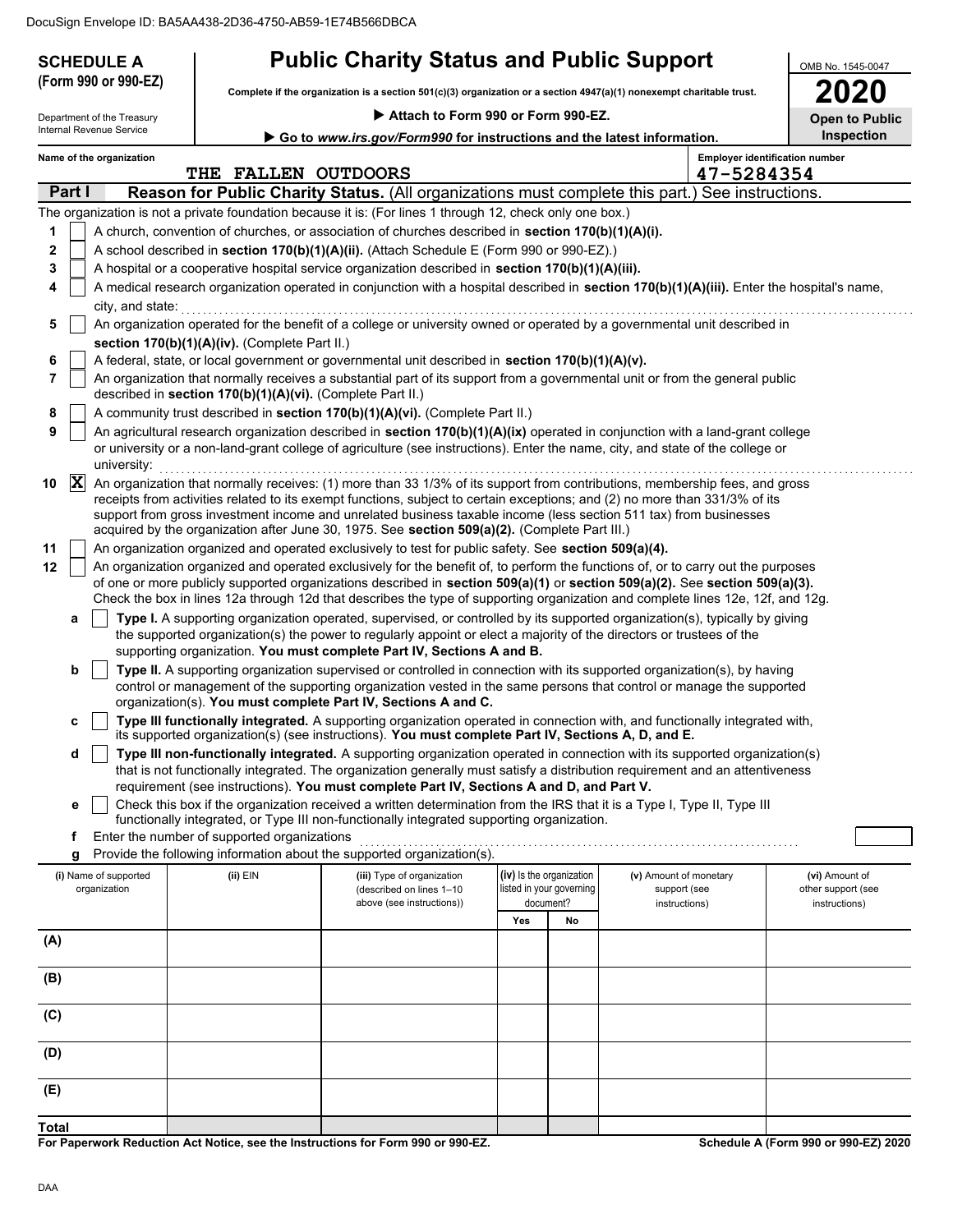|     | Schedule A (Form 990 or 990-EZ) 2020                                                                                                                                                                                         |          | THE FALLEN OUTDOORS |            |            | 47-5284354 | Page 2    |
|-----|------------------------------------------------------------------------------------------------------------------------------------------------------------------------------------------------------------------------------|----------|---------------------|------------|------------|------------|-----------|
|     | Support Schedule for Organizations Described in Sections 170(b)(1)(A)(iv) and 170(b)(1)(A)(vi)<br>Part II                                                                                                                    |          |                     |            |            |            |           |
|     | (Complete only if you checked the box on line 5, 7, or 8 of Part I or if the organization failed to qualify under<br>Part III. If the organization fails to qualify under the tests listed below, please complete Part III.) |          |                     |            |            |            |           |
|     | <b>Section A. Public Support</b>                                                                                                                                                                                             |          |                     |            |            |            |           |
|     | Calendar year (or fiscal year beginning in) $\blacktriangleright$                                                                                                                                                            | (a) 2016 | (b) 2017            | $(c)$ 2018 | $(d)$ 2019 | (e) 2020   | (f) Total |
| 1   | Gifts, grants, contributions, and<br>membership fees received. (Do not<br>include any "unusual grants.")                                                                                                                     |          |                     |            |            |            |           |
| 2   | Tax revenues levied for the<br>organization's benefit and either paid<br>to or expended on its behalf<br>.                                                                                                                   |          |                     |            |            |            |           |
| 3   | The value of services or facilities<br>furnished by a governmental unit to the<br>organization without charge<br>.                                                                                                           |          |                     |            |            |            |           |
| 4   | Total. Add lines 1 through 3                                                                                                                                                                                                 |          |                     |            |            |            |           |
| 5   | The portion of total contributions by<br>each person (other than a<br>governmental unit or publicly<br>supported organization) included on<br>line 1 that exceeds 2% of the amount<br>shown on line 11, column (f)           |          |                     |            |            |            |           |
| 6   | Public support. Subtract line 5 from line 4                                                                                                                                                                                  |          |                     |            |            |            |           |
|     | <b>Section B. Total Support</b>                                                                                                                                                                                              |          |                     |            |            |            |           |
|     | Calendar year (or fiscal year beginning in) $\blacktriangleright$                                                                                                                                                            | (a) 2016 | (b) 2017            | $(c)$ 2018 | $(d)$ 2019 | (e) 2020   | (f) Total |
| 7   | Amounts from line 4                                                                                                                                                                                                          |          |                     |            |            |            |           |
| 8   | Gross income from interest, dividends,<br>payments received on securities loans,<br>rents, royalties, and income from<br>similar sources                                                                                     |          |                     |            |            |            |           |
| 9   | Net income from unrelated business<br>activities, whether or not the business<br>is regularly carried on                                                                                                                     |          |                     |            |            |            |           |
| 10  | Other income. Do not include gain or<br>loss from the sale of capital assets<br>(Explain in Part VI.)                                                                                                                        |          |                     |            |            |            |           |
| 11  | Total support. Add lines 7 through 10                                                                                                                                                                                        |          |                     |            |            |            |           |
| 12  | Gross receipts from related activities, etc. (see instructions)                                                                                                                                                              |          |                     |            |            | 12         |           |
| 13  | First 5 years. If the Form 990 is for the organization's first, second, third, fourth, or fifth tax year as a section 501(c)(3)                                                                                              |          |                     |            |            |            |           |
|     | organization, check this box and stop here<br><b>Section C. Computation of Public Support Percentage</b>                                                                                                                     |          |                     |            |            |            |           |
|     |                                                                                                                                                                                                                              |          |                     |            |            | 14         |           |
| 14  | Public support percentage from 2019 Schedule A, Part II, line 14                                                                                                                                                             |          |                     |            |            | 15         | %<br>$\%$ |
| 15  | 33 1/3% support test-2020. If the organization did not check the box on line 13, and line 14 is 33 1/3% or more, check this                                                                                                  |          |                     |            |            |            |           |
| 16a | box and stop here. The organization qualifies as a publicly supported organization                                                                                                                                           |          |                     |            |            |            |           |
| b   | 33 1/3% support test-2019. If the organization did not check a box on line 13 or 16a, and line 15 is 33 1/3% or more, check                                                                                                  |          |                     |            |            |            |           |
|     | this box and stop here. The organization qualifies as a publicly supported organization                                                                                                                                      |          |                     |            |            |            |           |
|     | 17a 10%-facts-and-circumstances test-2020. If the organization did not check a box on line 13, 16a, or 16b, and line 14 is                                                                                                   |          |                     |            |            |            |           |
|     | 10% or more, and if the organization meets the "facts-and-circumstances" test, check this box and stop here. Explain in                                                                                                      |          |                     |            |            |            |           |
|     | Part VI how the organization meets the "facts-and-circumstances" test. The organization qualifies as a publicly supported                                                                                                    |          |                     |            |            |            |           |
|     | organization                                                                                                                                                                                                                 |          |                     |            |            |            |           |
| b   | 10%-facts-and-circumstances test-2019. If the organization did not check a box on line 13, 16a, 16b, or 17a, and line                                                                                                        |          |                     |            |            |            |           |
|     | 15 is 10% or more, and if the organization meets the "facts-and-circumstances" test, check this box and stop here. Explain                                                                                                   |          |                     |            |            |            |           |
|     | in Part VI how the organization meets the "facts-and-circumstances" test. The organization qualifies as a publicly supported                                                                                                 |          |                     |            |            |            |           |
|     | organization                                                                                                                                                                                                                 |          |                     |            |            |            |           |
| 18  | Private foundation. If the organization did not check a box on line 13, 16a, 16b, 17a, or 17b, check this box and see                                                                                                        |          |                     |            |            |            |           |
|     | instructions                                                                                                                                                                                                                 |          |                     |            |            |            |           |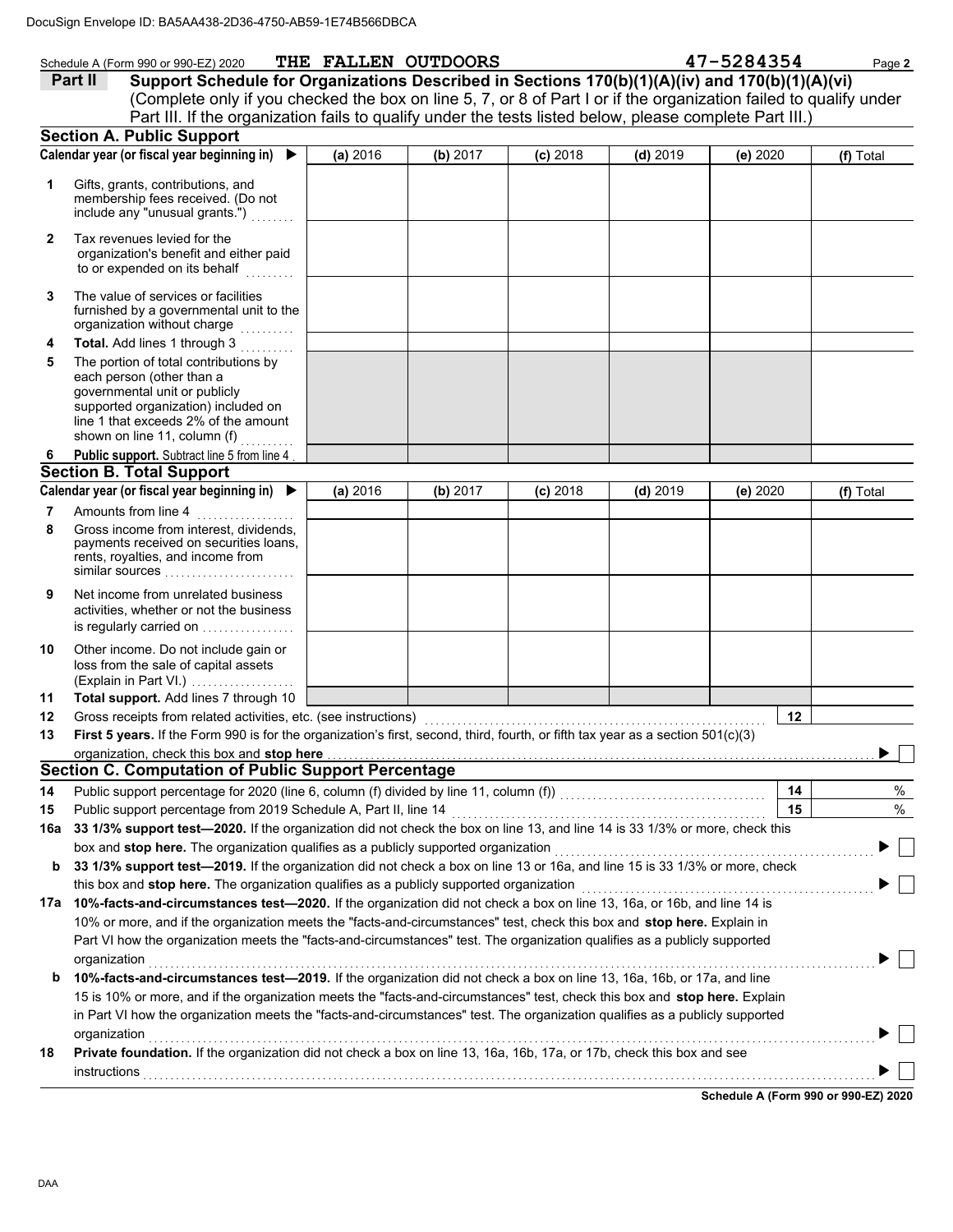#### **Section B. Total Support** unrelated trade or business under section 513 **Part III Support Schedule for Organizations Described in Section 509(a)(2)** (Complete only if you checked the box on line 10 of Part I or if the organization failed to qualify under Part II. **1 2 3 6 8** Schedule A (Form 990 or 990-EZ) 2020 **THE FALLEN OUTDOORS** 47 - 5284354 Page 3 Gifts, grants, contributions, and membership fees received. (Do not include any "unusual grants.") **Public support.** (Subtract line 7c from Gross receipts from admissions, merchandise sold or services performed, or facilities furnished in any activity that is related to the Gross receipts from activities that are not an **Total.** Add lines 1 through 5 . . . . . . . . . **Section A. Public Support** organization's tax-exempt purpose ........ **4** Tax revenues levied for the organization's benefit and either paid to or expended on its behalf organization without charge ........... furnished by a governmental unit to the **5** The value of services or facilities **7a** Amounts included on lines 1, 2, and 3 received from disqualified persons **b** Amounts included on lines 2 and 3 received from other than disqualified persons that exceed the greater of \$5,000 or 1% of the amount on line 13 for the year **c** Add lines 7a and 7b Amounts from line 6 . . . . . . . . . . . . . . . . . . **9** royalties, and income from similar sources . payments received on securities loans, rents, **10a** Gross income from interest, dividends, **b** Unrelated business taxable income (less section 511 taxes) from businesses acquired after June 30, 1975 . . . . . . . . **c** Add lines 10a and 10b . . . . . . . . . . . . . . . **11** Net income from unrelated business activities not included in line 10b, whether or not the business is regularly carried on ...  $(Explain in Part VI.)$  ............... loss from the sale of capital assets **12** Other income. Do not include gain or **13 Total support.** (Add lines 9, 10c, 11, **14 First 5 years.** If the Form 990 is for the organization's first, second, third, fourth, or fifth tax year as a section 501(c)(3) organization, check this box and stop here **Section C. Computation of Public Support Percentage** Public support percentage from 2019 Schedule A, Part III, line 15 **15** Public support percentage for 2020 (line 8, column (f), divided by line 13, column (f)) . . . . . . . . . . . . . . . . . . . . . . . . . . . . . . . . . . . . . **16 Section D. Computation of Investment Income Percentage 18** Investment income percentage from **2019** Schedule A, Part III, line 17 . . . . . . . . . . . . . . . . . . . . . . . . . . . . . . . . . . . . . . . . . . . . . . . . . . . . . . . 17 Investment income percentage for 2020 (line 10c, column (f), divided by line 13, column (f)) 17 is not more than 33 1/3%, check this box and **stop here.** The organization qualifies as a publicly supported organization . . . . . . . . . . . . . . . **19a 33 1/3% support tests—2020.** If the organization did not check the box on line 14, and line 15 is more than 33 1/3%, and line **b** 33 1/3% support tests—2019. If the organization did not check a box on line 14 or line 19a, and line 16 is more than 33 1/3%, and % % **16 15 17 18** % % **(a)** 2016 **(b)** 2017 **(c)** 2018 **(d)** 2019 **(e)** 2020 **(f)** Total **(f)** Total  $line 6.)$ **Calendar year (or fiscal year beginning in) Calendar year (or fiscal year beginning in)**  and 12.)  $\ldots$ . If the organization fails to qualify under the tests listed below, please complete Part II.) **(a)** 2016 **(b)** 2017 **(c)** 2018 **(d)** 2019 **(e)** 2020 THE FALLEN OUTDOORS **204,551 176,505 173,175 329,987 884,218 34,330 122,549 258,552 47,540 462,971 90,372 49,983 42,917 183,272 238,881 389,426 481,710 420,444 1,530,461 3,894 3,894 3,894 3,894 1,526,567 238,881 389,426 481,710 420,444 1,530,461** 1 5 6 1 5 6 **1,267 1,267 238,881 389,426 482,978 420,449 1,531,734 X**

line 18 is not more than 33 1/3%, check this box and **stop here.** The organization qualifies as a publicly supported organization . . . . . . . . . . **20 Private foundation.** If the organization did not check a box on line 14, 19a, or 19b, check this box and see instructions . . . . . . . . . . . . . . . . . . .

**Schedule A (Form 990 or 990-EZ) 2020**

Þ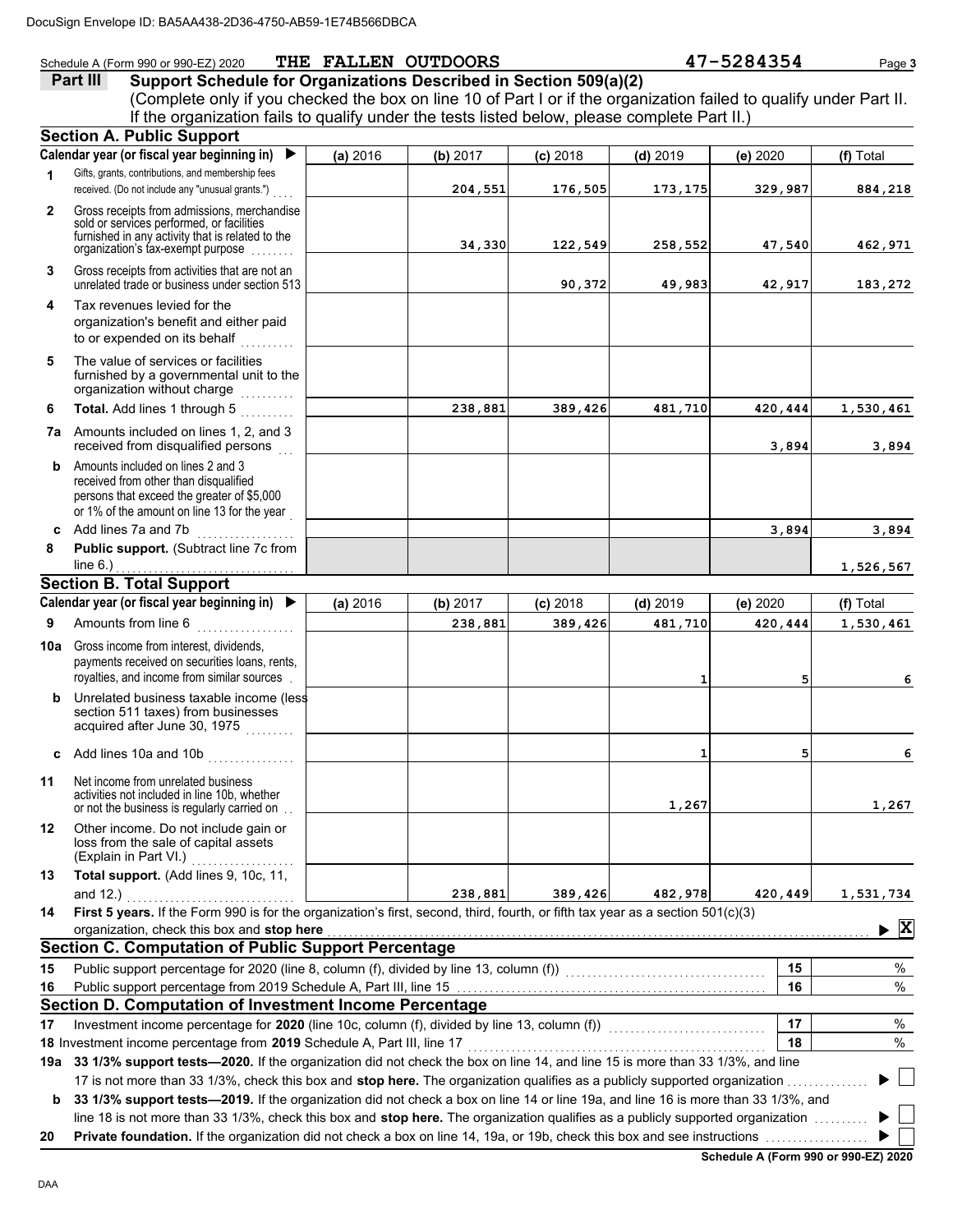**Part IV Supporting Organizations** Sections A, D, and E. If you checked box 12d, Part I, complete Sections A and D, and complete Part V.) Schedule A (Form 990 or 990-EZ) 2020 **THE FALLEN OUTDOORS**  $47-5284354$  Page 4 **Section A. All Supporting Organizations** (Complete only if you checked a box in line 12 on Part I. If you checked box 12a, Part I, complete Sections A and B. If you checked box 12b, Part I, complete Sections A and C. If you checked box 12c, Part I, complete Are all of the organization's supported organizations listed by name in the organization's governing documents? *If "No," describe in Part VI how the supported organizations are designated. If designated by class or purpose, describe the designation. If historic and continuing relationship, explain.* Did the organization have any supported organization that does not have an IRS determination of status under section 509(a)(1) or (2)? *If "Yes," explain in Part VI how the organization determined that the supported organization was described in section 509(a)(1) or (2).* **1 2 3a** Did the organization have a supported organization described in section 501(c)(4), (5), or (6)? *If "Yes," answer* **b c** Did the organization ensure that all support to such organizations was used exclusively for section 170(c)(2)(B) **4a** Was any supported organization not organized in the United States ("foreign supported organization")? *If* **b c** Did the organization support any foreign supported organization that does not have an IRS determination **5a** Did the organization add, substitute, or remove any supported organizations during the tax year? *If "Yes,"* **b c 6 7 8 9a b c 10a b** *lines 3b and 3c below.* Did the organization confirm that each supported organization qualified under section 501(c)(4), (5), or (6) and satisfied the public support tests under section 509(a)(2)? *If "Yes," describe in Part VI when and how the organization made the determination.* purposes? *If "Yes," explain in Part VI what controls the organization put in place to ensure such use. "Yes," and if you checked 12a or 12b in Part I, answer (b) and (c) below.* Did the organization have ultimate control and discretion in deciding whether to make grants to the foreign supported organization? *If "Yes," describe in Part VI how the organization had such control and discretion despite being controlled or supervised by or in connection with its supported organizations.* under sections 501(c)(3) and 509(a)(1) or (2)? *If "Yes," explain in Part VI what controls the organization used to ensure that all support to the foreign supported organization was used exclusively for section 170(c)(2)(B) purposes. answer lines 5b and 5c below (if applicable). Also, provide detail in Part VI, including (i) the names and EIN numbers of the supported organizations added, substituted, or removed; (ii) the reasons for each such action; (iii) the authority under the organization's organizing document authorizing such action; and (iv) how the action was accomplished (such as by amendment to the organizing document).* **Type I or Type II only.** Was any added or substituted supported organization part of a class already designated in the organization's organizing document? **Substitutions only.** Was the substitution the result of an event beyond the organization's control? Did the organization provide support (whether in the form of grants or the provision of services or facilities) to anyone other than (i) its supported organizations, (ii) individuals that are part of the charitable class benefited by one or more of its supported organizations, or (iii) other supporting organizations that also support or benefit one or more of the filing organization's supported organizations? *If "Yes," provide detail in Part VI.* Did the organization provide a grant, loan, compensation, or other similar payment to a substantial contributor (as defined in section 4958(c)(3)(C)), a family member of a substantial contributor, or a 35% controlled entity with regard to a substantial contributor? *If "Yes," complete Part I of Schedule L (Form 990 or 990-EZ).* Did the organization make a loan to a disqualified person (as defined in section 4958) not described in line 7? *If "Yes," complete Part I of Schedule L (Form 990 or 990-EZ).* Was the organization controlled directly or indirectly at any time during the tax year by one or more disqualified persons, as defined in section 4946 (other than foundation managers and organizations described in section 509(a)(1) or (2))? *If "Yes," provide detail in Part VI.* Did one or more disqualified persons (as defined in line 9a) hold a controlling interest in any entity in which the supporting organization had an interest? *If "Yes," provide detail in Part VI.* Did a disqualified person (as defined in line 9a) have an ownership interest in, or derive any personal benefit from, assets in which the supporting organization also had an interest? *If "Yes," provide detail in Part VI.* Was the organization subject to the excess business holdings rules of section 4943 because of section 4943(f) (regarding certain Type II supporting organizations, and all Type III non-functionally integrated supporting organizations)? *If "Yes," answer line 10b below.* Did the organization have any excess business holdings in the tax year? *(Use Schedule C, Form 4720, to determine whether the organization had excess business holdings.)* **Yes No 1 2 3a 3b 3c 4a 4b 4c 5a 5b 5c 6 7 8 9a 9b 9c 10a 10b** THE FALLEN OUTDOORS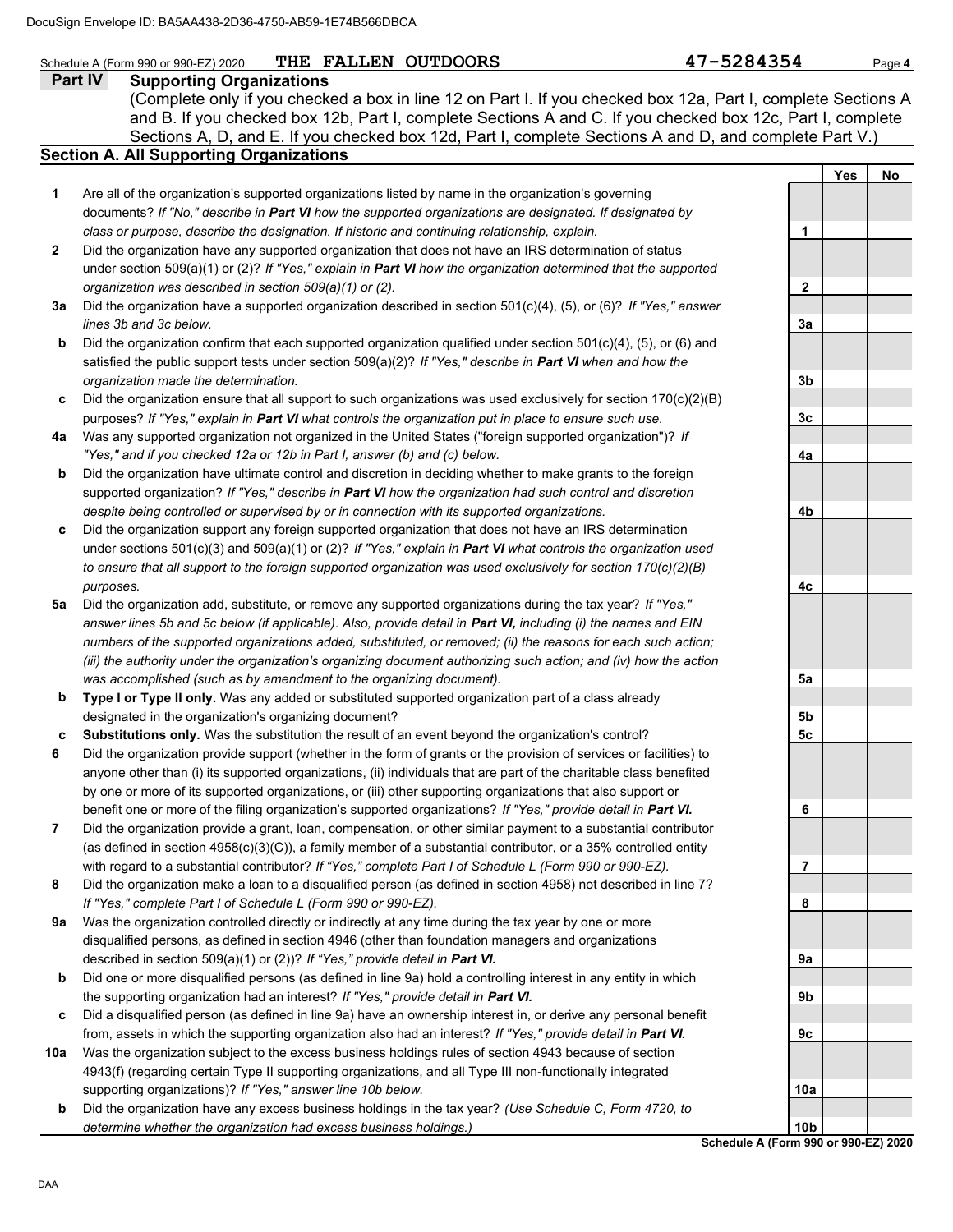|                | Schedule A (Form 990 or 990-EZ) 2020                                                    |  | THE FALLEN OUTDOORS | 47-5284354 |     | Page 5 |
|----------------|-----------------------------------------------------------------------------------------|--|---------------------|------------|-----|--------|
| <b>Part IV</b> | <b>Supporting Organizations (continued)</b>                                             |  |                     |            |     |        |
|                |                                                                                         |  |                     |            | Yes | No     |
|                | Has the organization accepted a gift or contribution from any of the following persons? |  |                     |            |     |        |

|                                                            |  | a A person who directly or indirectly controls, either alone or together with persons described in lines 11b and |  |  |
|------------------------------------------------------------|--|------------------------------------------------------------------------------------------------------------------|--|--|
| 11c below, the governing body of a supported organization? |  |                                                                                                                  |  |  |

**b** A family member of a person described in line 11a above?

**c** A 35% controlled entity of a person described in line 11a or 11b above? *If "Yes" to line 11a, 11b, or 11c, provide detail in Part VI.*

#### **Section B. Type I Supporting Organizations**

**2 1** *supported organizations and what conditions or restrictions, if any, applied to such powers during the tax year. organization, describe how the powers to appoint and/or remove officers, directors, or trustees were allocated among the effectively operated, supervised, or controlled the organization's activities. If the organization had more than one supported* directors, or trustees at all times during the tax year? *If "No," describe in Part VI how the supported organization(s)* more supported organizations have the power to regularly appoint or elect at least a majority of the organization's officers, Did the governing body, members of the governing body, officers acting in their official capacity, or membership of one or Did the organization operate for the benefit of any supported organization other than the supported organization(s) that operated, supervised, or controlled the supporting organization? *If "Yes," explain in Part*  **1 Yes No**

*VI how providing such benefit carried out the purposes of the supported organization(s) that operated,* 

#### *supervised, or controlled the supporting organization.* **Section C. Type II Supporting Organizations**

|                                                                                                                  |  | No |
|------------------------------------------------------------------------------------------------------------------|--|----|
| Were a majority of the organization's directors or trustees during the tax year also a majority of the directors |  |    |
| or trustees of each of the organization's supported organization(s)? If "No," describe in Part VI how control    |  |    |
| or management of the supporting organization was vested in the same persons that controlled or managed           |  |    |
| the supported organization(s).                                                                                   |  |    |

#### **Section D. All Type III Supporting Organizations**

|                |                                                                                                                        | Yes |  |
|----------------|------------------------------------------------------------------------------------------------------------------------|-----|--|
| 1              | Did the organization provide to each of its supported organizations, by the last day of the fifth month of the         |     |  |
|                | organization's tax year, (i) a written notice describing the type and amount of support provided during the prior tax  |     |  |
|                | year, (ii) a copy of the Form 990 that was most recently filed as of the date of notification, and (iii) copies of the |     |  |
|                | organization's governing documents in effect on the date of notification, to the extent not previously provided?       |     |  |
| $\overline{2}$ | Were any of the organization's officers, directors, or trustees either (i) appointed or elected by the supported       |     |  |
|                | organization(s) or (ii) serving on the governing body of a supported organization? If "No," explain in Part VI how     |     |  |
|                | the organization maintained a close and continuous working relationship with the supported organization(s).            |     |  |
| 3              | By reason of the relationship described in line 2, above, did the organization's supported organizations have          |     |  |
|                | a significant voice in the organization's investment policies and in directing the use of the organization's           |     |  |
|                | income or assets at all times during the tax year? If "Yes," describe in Part VI the role the organization's           |     |  |
|                | supported organizations played in this regard.<br>3                                                                    |     |  |

#### **Section E. Type III Functionally-Integrated Supporting Organizations**

| Check the box next to the method that the organization used to satisfy the Integral Part Test during the year (see instructions). |  |  |
|-----------------------------------------------------------------------------------------------------------------------------------|--|--|
|                                                                                                                                   |  |  |

- The organization satisfied the Activities Test. *Complete line 2 below.* **a**
- The organization is the parent of each of its supported organizations. *Complete line 3 below.* **b**

|  | c $\vert$ The organization supported a governmental entity. Describe in Part VI how you supported a governmental entity (see instructions). |
|--|---------------------------------------------------------------------------------------------------------------------------------------------|
|  |                                                                                                                                             |

**2** Activities Test. *Answer lines 2a and 2b below.*

- **a** Did substantially all of the organization's activities during the tax year directly further the exempt purposes of the supported organization(s) to which the organization was responsive? *If "Yes," then in Part VI identify those supported organizations and explain how these activities directly furthered their exempt purposes,*  how the organization was responsive to those supported organizations, and how the organization determined *that these activities constituted substantially all of its activities.*
- **b** Did the activities described in line 2a, above, constitute activities that, but for the organization's involvement, one or more of the organization's supported organization(s) would have been engaged in? If "Yes," explain in *Part VI the reasons for the organization's position that its supported organization(s) would have engaged in these activities but for the organization's involvement.*
- **3** Parent of Supported Organizations. *Answer lines 3a and 3b below.*
	- **a** Did the organization have the power to regularly appoint or elect a majority of the officers, directors, or trustees of each of the supported organizations? *If "Yes" or "No," provide details in Part VI.*
	- **b** Did the organization exercise a substantial degree of direction over the policies, programs, and activities of each of its supported organizations? *If "Yes," describe in Part VI the role played by the organization in this regard.*

DAA **Schedule A (Form 990 or 990-EZ) 2020 3b**

**2a**

**2b**

**3a**

**Yes No**

**11a 11b**

**11c**

**2**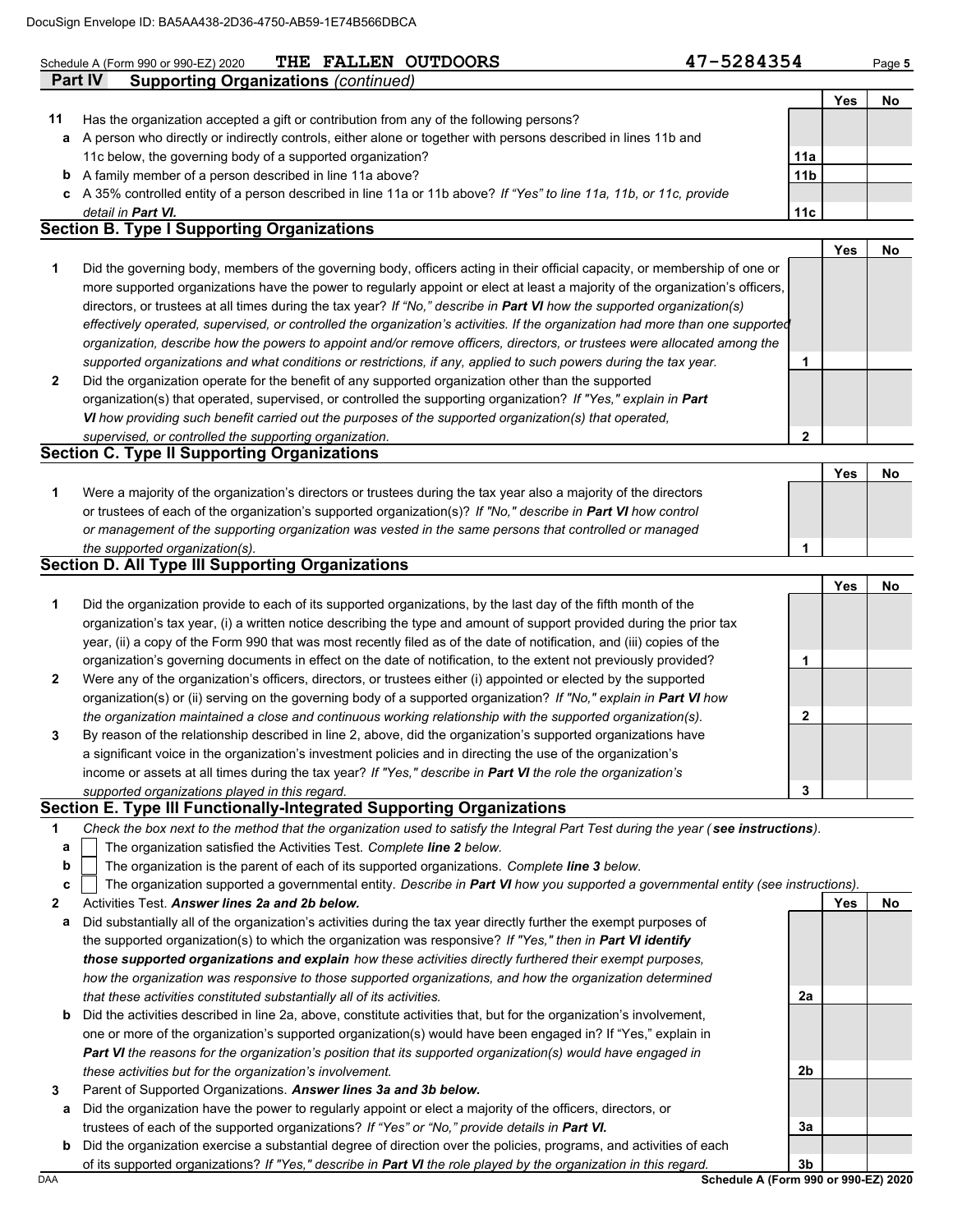|              | THE FALLEN OUTDOORS<br>Schedule A (Form 990 or 990-EZ) 2020                                                                      |                | 47-5284354     | Page 6                         |
|--------------|----------------------------------------------------------------------------------------------------------------------------------|----------------|----------------|--------------------------------|
|              | Type III Non-Functionally Integrated 509(a)(3) Supporting Organizations<br><b>Part V</b>                                         |                |                |                                |
| 1            | Check here if the organization satisfied the Integral Part Test as a qualifying trust on Nov. 20, 1970 (explain in Part VI). See |                |                |                                |
|              | instructions. All other Type III non-functionally integrated supporting organizations must complete Sections A through E.        |                |                |                                |
|              | Section A - Adjusted Net Income                                                                                                  |                | (A) Prior Year | (B) Current Year<br>(optional) |
| 1            | Net short-term capital gain                                                                                                      | 1              |                |                                |
| $\mathbf{2}$ | Recoveries of prior-year distributions                                                                                           | $\overline{2}$ |                |                                |
| 3            | Other gross income (see instructions)                                                                                            | 3              |                |                                |
| 4            | Add lines 1 through 3.                                                                                                           | 4              |                |                                |
| 5            | Depreciation and depletion                                                                                                       | 5              |                |                                |
| 6            | Portion of operating expenses paid or incurred for production or collection of                                                   |                |                |                                |
|              | gross income or for management, conservation, or maintenance of property                                                         |                |                |                                |
|              | held for production of income (see instructions)                                                                                 | 6              |                |                                |
| 7            | Other expenses (see instructions)                                                                                                | $\overline{7}$ |                |                                |
| 8            | Adjusted Net Income (subtract lines 5, 6, and 7 from line 4)                                                                     | 8              |                |                                |
|              | Section B - Minimum Asset Amount                                                                                                 |                | (A) Prior Year | (B) Current Year<br>(optional) |
| 1            | Aggregate fair market value of all non-exempt-use assets (see                                                                    |                |                |                                |
|              | instructions for short tax year or assets held for part of year):                                                                |                |                |                                |
|              | <b>a</b> Average monthly value of securities                                                                                     | 1a             |                |                                |
|              | <b>b</b> Average monthly cash balances                                                                                           | 1b             |                |                                |
|              | c Fair market value of other non-exempt-use assets                                                                               | 1c             |                |                                |
|              | d Total (add lines 1a, 1b, and 1c)                                                                                               | 1d             |                |                                |
|              | <b>e</b> Discount claimed for blockage or other factors                                                                          |                |                |                                |
|              | (explain in detail in <b>Part VI</b> ):                                                                                          |                |                |                                |
| $\mathbf{2}$ | Acquisition indebtedness applicable to non-exempt-use assets                                                                     | $\mathbf{2}$   |                |                                |
| 3            | Subtract line 2 from line 1d.                                                                                                    | 3              |                |                                |
| 4            | Cash deemed held for exempt use. Enter 0.015 of line 3 (for greater amount,                                                      |                |                |                                |
|              | see instructions).                                                                                                               | 4              |                |                                |
| 5            | Net value of non-exempt-use assets (subtract line 4 from line 3)                                                                 | 5              |                |                                |
| 6            | Multiply line 5 by 0.035.                                                                                                        | 6              |                |                                |
| 7            | Recoveries of prior-year distributions                                                                                           | 7              |                |                                |
| 8            | Minimum Asset Amount (add line 7 to line 6)                                                                                      | 8              |                |                                |
|              | Section C - Distributable Amount                                                                                                 |                |                | <b>Current Year</b>            |
| 1.           | Adjusted net income for prior year (from Section A, line 8, column A)                                                            | 1              |                |                                |
| $\mathbf{2}$ | Enter 0.85 of line 1.                                                                                                            | $\overline{2}$ |                |                                |
| 3            | Minimum asset amount for prior year (from Section B, line 8, column A)                                                           | 3              |                |                                |
| 4            | Enter greater of line 2 or line 3.                                                                                               | 4              |                |                                |
| 5            | Income tax imposed in prior year                                                                                                 | 5              |                |                                |
| 6            | <b>Distributable Amount.</b> Subtract line 5 from line 4, unless subject to                                                      |                |                |                                |
|              | emergency temporary reduction (see instructions).                                                                                | 6              |                |                                |

**7** | Check here if the current year is the organization's first as a non-functionally integrated Type III supporting organization (see instructions).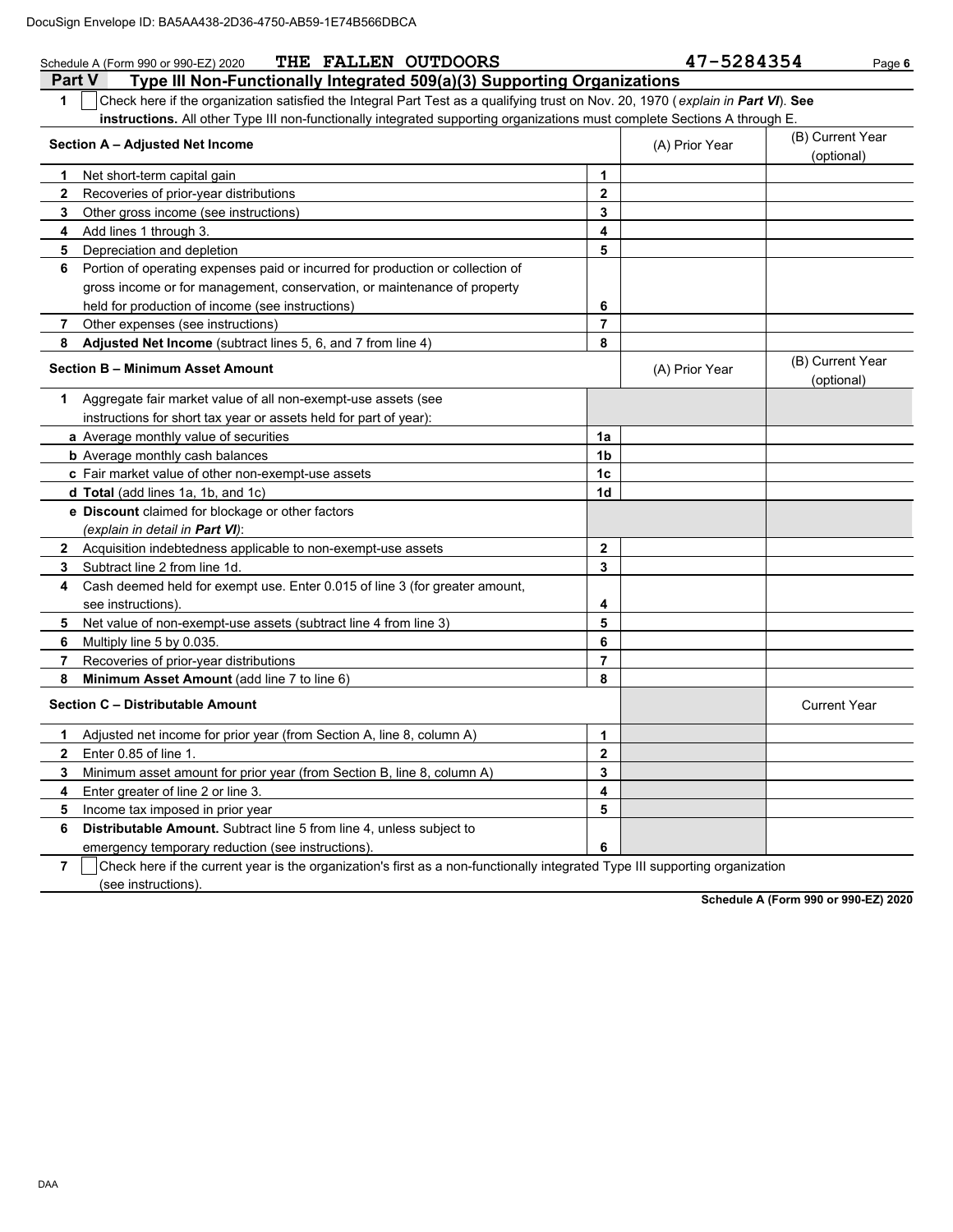| <b>Part V</b> | THE FALLEN OUTDOORS<br>Schedule A (Form 990 or 990-EZ) 2020<br>Type III Non-Functionally Integrated 509(a)(3) Supporting Organizations (continued) |                             | 47-5284354                            | Page 7                                         |  |  |  |  |  |  |
|---------------|----------------------------------------------------------------------------------------------------------------------------------------------------|-----------------------------|---------------------------------------|------------------------------------------------|--|--|--|--|--|--|
|               | <b>Section D - Distributions</b>                                                                                                                   |                             |                                       | <b>Current Year</b>                            |  |  |  |  |  |  |
| 1             | Amounts paid to supported organizations to accomplish exempt purposes                                                                              |                             |                                       |                                                |  |  |  |  |  |  |
| $\mathbf{2}$  | Amounts paid to perform activity that directly furthers exempt purposes of supported                                                               |                             |                                       |                                                |  |  |  |  |  |  |
|               | organizations, in excess of income from activity                                                                                                   |                             |                                       |                                                |  |  |  |  |  |  |
| 3             | Administrative expenses paid to accomplish exempt purposes of supported organizations                                                              |                             |                                       |                                                |  |  |  |  |  |  |
| 4             | Amounts paid to acquire exempt-use assets                                                                                                          |                             |                                       |                                                |  |  |  |  |  |  |
| 5             | Qualified set-aside amounts (prior IRS approval required— <i>provide details in Part VI</i> )                                                      |                             |                                       |                                                |  |  |  |  |  |  |
| 6             | Other distributions ( <i>describe in Part VI</i> ). See instructions.                                                                              |                             |                                       |                                                |  |  |  |  |  |  |
| 7             | Total annual distributions. Add lines 1 through 6.                                                                                                 |                             |                                       |                                                |  |  |  |  |  |  |
| 8             | Distributions to attentive supported organizations to which the organization is responsive                                                         |                             |                                       |                                                |  |  |  |  |  |  |
|               | (provide details in Part VI). See instructions.                                                                                                    |                             |                                       |                                                |  |  |  |  |  |  |
| 9             | Distributable amount for 2020 from Section C, line 6                                                                                               |                             |                                       |                                                |  |  |  |  |  |  |
| 10            | Line 8 amount divided by line 9 amount                                                                                                             |                             |                                       |                                                |  |  |  |  |  |  |
|               |                                                                                                                                                    | (i)                         | (ii)                                  | (iii)                                          |  |  |  |  |  |  |
|               | <b>Section E - Distribution Allocations</b> (see instructions)                                                                                     | <b>Excess Distributions</b> | <b>Underdistributions</b><br>Pre-2020 | <b>Distributable</b><br><b>Amount for 2020</b> |  |  |  |  |  |  |
| 1             | Distributable amount for 2020 from Section C, line 6                                                                                               |                             |                                       |                                                |  |  |  |  |  |  |
| 2             | Underdistributions, if any, for years prior to 2020                                                                                                |                             |                                       |                                                |  |  |  |  |  |  |
|               | (reasonable cause required-explain in Part VI). See                                                                                                |                             |                                       |                                                |  |  |  |  |  |  |
|               | instructions.                                                                                                                                      |                             |                                       |                                                |  |  |  |  |  |  |
| 3             | Excess distributions carryover, if any, to 2020                                                                                                    |                             |                                       |                                                |  |  |  |  |  |  |
|               | <b>a</b> From 2015<br>. <u>.</u>                                                                                                                   |                             |                                       |                                                |  |  |  |  |  |  |
|               | $b$ From 2016                                                                                                                                      |                             |                                       |                                                |  |  |  |  |  |  |
|               | c From 2017                                                                                                                                        |                             |                                       |                                                |  |  |  |  |  |  |
|               | <b>d</b> From 2018                                                                                                                                 |                             |                                       |                                                |  |  |  |  |  |  |
|               | e From 2019                                                                                                                                        |                             |                                       |                                                |  |  |  |  |  |  |
|               | f Total of lines 3a through 3e                                                                                                                     |                             |                                       |                                                |  |  |  |  |  |  |
|               | g Applied to underdistributions of prior years                                                                                                     |                             |                                       |                                                |  |  |  |  |  |  |
|               | h Applied to 2020 distributable amount                                                                                                             |                             |                                       |                                                |  |  |  |  |  |  |
|               | Carryover from 2015 not applied (see instructions)                                                                                                 |                             |                                       |                                                |  |  |  |  |  |  |
|               | Remainder. Subtract lines 3g, 3h, and 3i from line 3f.                                                                                             |                             |                                       |                                                |  |  |  |  |  |  |
| 4             | Distributions for 2020 from                                                                                                                        |                             |                                       |                                                |  |  |  |  |  |  |
|               | Section D. line 7:<br>\$                                                                                                                           |                             |                                       |                                                |  |  |  |  |  |  |
|               | <b>a</b> Applied to underdistributions of prior years                                                                                              |                             |                                       |                                                |  |  |  |  |  |  |
|               | <b>b</b> Applied to 2020 distributable amount                                                                                                      |                             |                                       |                                                |  |  |  |  |  |  |
|               | <b>c</b> Remainder. Subtract lines 4a and 4b from line 4.                                                                                          |                             |                                       |                                                |  |  |  |  |  |  |
| 5             | Remaining underdistributions for years prior to 2020, if                                                                                           |                             |                                       |                                                |  |  |  |  |  |  |
|               | any. Subtract lines 3g and 4a from line 2. For result                                                                                              |                             |                                       |                                                |  |  |  |  |  |  |
|               | greater than zero, explain in Part VI. See instructions.                                                                                           |                             |                                       |                                                |  |  |  |  |  |  |
| 6             | Remaining underdistributions for 2020 Subtract lines 3h                                                                                            |                             |                                       |                                                |  |  |  |  |  |  |
|               | and 4b from line 1. For result greater than zero, explain in                                                                                       |                             |                                       |                                                |  |  |  |  |  |  |
|               | <b>Part VI</b> . See instructions.                                                                                                                 |                             |                                       |                                                |  |  |  |  |  |  |
| 7             | Excess distributions carryover to 2021. Add lines 3j                                                                                               |                             |                                       |                                                |  |  |  |  |  |  |
|               | and 4c.                                                                                                                                            |                             |                                       |                                                |  |  |  |  |  |  |
| 8             | Breakdown of line 7:                                                                                                                               |                             |                                       |                                                |  |  |  |  |  |  |
|               | a Excess from 2016                                                                                                                                 |                             |                                       |                                                |  |  |  |  |  |  |
|               |                                                                                                                                                    |                             |                                       |                                                |  |  |  |  |  |  |
|               | c Excess from 2018                                                                                                                                 |                             |                                       |                                                |  |  |  |  |  |  |
|               | d Excess from 2019                                                                                                                                 |                             |                                       |                                                |  |  |  |  |  |  |
|               | e Excess from 2020                                                                                                                                 |                             |                                       |                                                |  |  |  |  |  |  |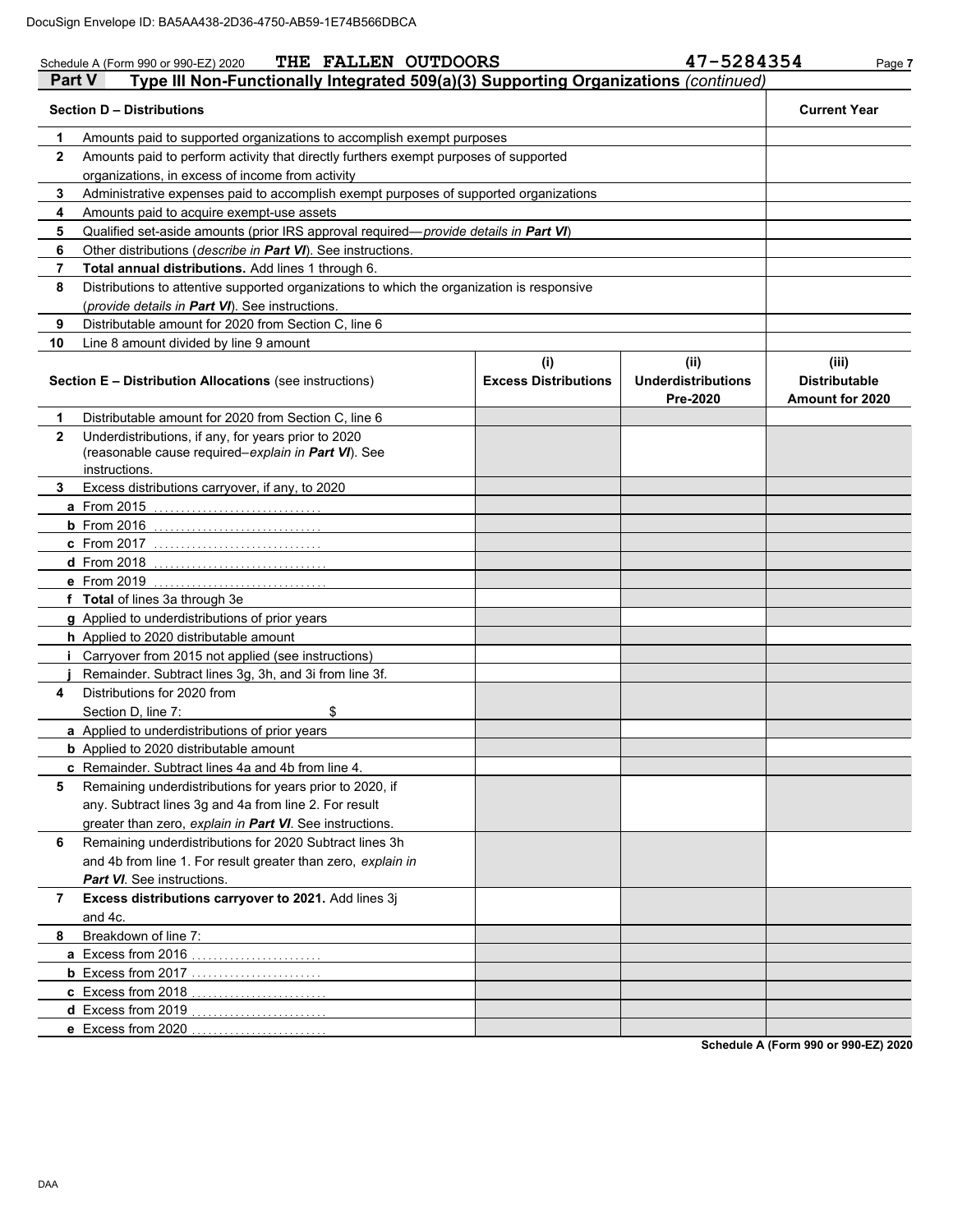|         | Schedule A (Form 990 or 990-EZ) 2020 | THE FALLEN OUTDOORS |                                                                                                | 47-5284354                                                                                                                                                                                                                                                                                                                                                        | Page 8 |
|---------|--------------------------------------|---------------------|------------------------------------------------------------------------------------------------|-------------------------------------------------------------------------------------------------------------------------------------------------------------------------------------------------------------------------------------------------------------------------------------------------------------------------------------------------------------------|--------|
| Part VI |                                      |                     |                                                                                                | Supplemental Information. Provide the explanations required by Part II, line 10; Part II, line 17a or 17b; Part<br>III, line 12; Part IV, Section A, lines 1, 2, 3b, 3c, 4b, 4c, 5a, 6, 9a, 9b, 9c, 11a, 11b, and 11c; Part IV, Section<br>B, lines 1 and 2; Part IV, Section C, line 1; Part IV, Section D, lines 2 and 3; Part IV, Section E, lines 1c, 2a, 2b, |        |
|         |                                      |                     | lines 2, 5, and 6. Also complete this part for any additional information. (See instructions.) | 3a, and 3b; Part V, line 1; Part V, Section B, line 1e; Part V, Section D, lines 5, 6, and 8; and Part V, Section E,                                                                                                                                                                                                                                              |        |
|         |                                      |                     |                                                                                                |                                                                                                                                                                                                                                                                                                                                                                   |        |
|         |                                      |                     |                                                                                                |                                                                                                                                                                                                                                                                                                                                                                   |        |
|         |                                      |                     |                                                                                                |                                                                                                                                                                                                                                                                                                                                                                   |        |
|         |                                      |                     |                                                                                                |                                                                                                                                                                                                                                                                                                                                                                   |        |
|         |                                      |                     |                                                                                                |                                                                                                                                                                                                                                                                                                                                                                   |        |
|         |                                      |                     |                                                                                                |                                                                                                                                                                                                                                                                                                                                                                   |        |
|         |                                      |                     |                                                                                                |                                                                                                                                                                                                                                                                                                                                                                   |        |
|         |                                      |                     |                                                                                                |                                                                                                                                                                                                                                                                                                                                                                   |        |
|         |                                      |                     |                                                                                                |                                                                                                                                                                                                                                                                                                                                                                   |        |
|         |                                      |                     |                                                                                                |                                                                                                                                                                                                                                                                                                                                                                   |        |
|         |                                      |                     |                                                                                                |                                                                                                                                                                                                                                                                                                                                                                   |        |
|         |                                      |                     |                                                                                                |                                                                                                                                                                                                                                                                                                                                                                   |        |
|         |                                      |                     |                                                                                                |                                                                                                                                                                                                                                                                                                                                                                   |        |
|         |                                      |                     |                                                                                                |                                                                                                                                                                                                                                                                                                                                                                   |        |
|         |                                      |                     |                                                                                                |                                                                                                                                                                                                                                                                                                                                                                   |        |
|         |                                      |                     |                                                                                                |                                                                                                                                                                                                                                                                                                                                                                   |        |
|         |                                      |                     |                                                                                                |                                                                                                                                                                                                                                                                                                                                                                   |        |
|         |                                      |                     |                                                                                                |                                                                                                                                                                                                                                                                                                                                                                   |        |
|         |                                      |                     |                                                                                                |                                                                                                                                                                                                                                                                                                                                                                   |        |
|         |                                      |                     |                                                                                                |                                                                                                                                                                                                                                                                                                                                                                   |        |
|         |                                      |                     |                                                                                                |                                                                                                                                                                                                                                                                                                                                                                   |        |
|         |                                      |                     |                                                                                                |                                                                                                                                                                                                                                                                                                                                                                   |        |
|         |                                      |                     |                                                                                                |                                                                                                                                                                                                                                                                                                                                                                   |        |
|         |                                      |                     |                                                                                                |                                                                                                                                                                                                                                                                                                                                                                   |        |
|         |                                      |                     |                                                                                                |                                                                                                                                                                                                                                                                                                                                                                   |        |
|         |                                      |                     |                                                                                                |                                                                                                                                                                                                                                                                                                                                                                   |        |
|         |                                      |                     |                                                                                                |                                                                                                                                                                                                                                                                                                                                                                   |        |
|         |                                      |                     |                                                                                                |                                                                                                                                                                                                                                                                                                                                                                   |        |
|         |                                      |                     |                                                                                                |                                                                                                                                                                                                                                                                                                                                                                   |        |
|         |                                      |                     |                                                                                                |                                                                                                                                                                                                                                                                                                                                                                   |        |
|         |                                      |                     |                                                                                                |                                                                                                                                                                                                                                                                                                                                                                   |        |
|         |                                      |                     |                                                                                                |                                                                                                                                                                                                                                                                                                                                                                   |        |
|         |                                      |                     |                                                                                                |                                                                                                                                                                                                                                                                                                                                                                   |        |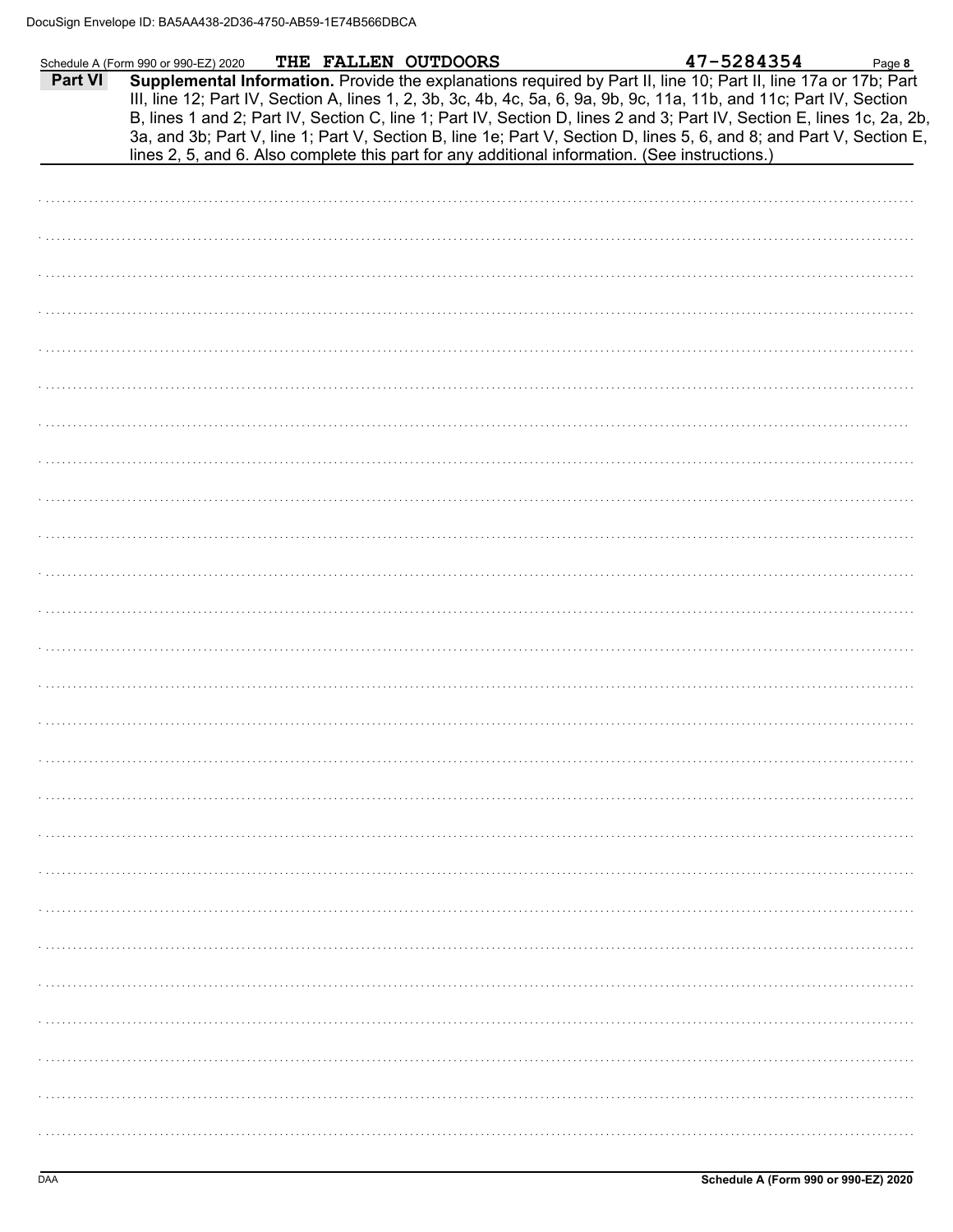|        | <b>SCHEDULE D</b><br>(Form 990)                        | <b>Supplemental Financial Statements</b><br>Complete if the organization answered "Yes" on Form 990,                                                                                                                     | OMB No. 1545-0047                                          |
|--------|--------------------------------------------------------|--------------------------------------------------------------------------------------------------------------------------------------------------------------------------------------------------------------------------|------------------------------------------------------------|
|        | Department of the Treasury<br>Internal Revenue Service | Part IV, line 6, 7, 8, 9, 10, 11a, 11b, 11c, 11d, 11e, 11f, 12a, or 12b.<br>Attach to Form 990.                                                                                                                          | <b>Open to Public</b>                                      |
|        | Name of the organization                               | Go to www.irs.gov/Form990 for instructions and the latest information.                                                                                                                                                   | <b>Inspection</b><br><b>Employer identification number</b> |
|        |                                                        |                                                                                                                                                                                                                          |                                                            |
|        | THE FALLEN OUTDOORS                                    |                                                                                                                                                                                                                          | 47-5284354                                                 |
|        | Part I                                                 | Organizations Maintaining Donor Advised Funds or Other Similar Funds or Accounts.                                                                                                                                        |                                                            |
|        |                                                        | Complete if the organization answered "Yes" on Form 990, Part IV, line 6.                                                                                                                                                |                                                            |
|        |                                                        | (a) Donor advised funds                                                                                                                                                                                                  | (b) Funds and other accounts                               |
| 1<br>2 | Total number at end of year                            |                                                                                                                                                                                                                          |                                                            |
| 3      |                                                        |                                                                                                                                                                                                                          |                                                            |
| 4      |                                                        |                                                                                                                                                                                                                          |                                                            |
| 5      |                                                        | Did the organization inform all donors and donor advisors in writing that the assets held in donor advised                                                                                                               |                                                            |
|        |                                                        |                                                                                                                                                                                                                          | Yes<br>No                                                  |
| 6      |                                                        | Did the organization inform all grantees, donors, and donor advisors in writing that grant funds can be used                                                                                                             |                                                            |
|        |                                                        | only for charitable purposes and not for the benefit of the donor or donor advisor, or for any other purpose                                                                                                             |                                                            |
|        | conferring impermissible private benefit?              |                                                                                                                                                                                                                          | Yes<br><b>No</b>                                           |
|        | Part II                                                | <b>Conservation Easements.</b>                                                                                                                                                                                           |                                                            |
|        |                                                        | Complete if the organization answered "Yes" on Form 990, Part IV, line 7.                                                                                                                                                |                                                            |
| 1.     |                                                        | Purpose(s) of conservation easements held by the organization (check all that apply).<br>Preservation of land for public use (for example, recreation or education<br>Preservation of a historically important land area |                                                            |
|        | Protection of natural habitat                          | Preservation of a certified historic structure                                                                                                                                                                           |                                                            |
|        | Preservation of open space                             |                                                                                                                                                                                                                          |                                                            |
| 2      |                                                        | Complete lines 2a through 2d if the organization held a qualified conservation contribution in the form of a conservation                                                                                                |                                                            |
|        | easement on the last day of the tax year.              |                                                                                                                                                                                                                          | Held at the End of the Tax Year                            |
| а      | Total number of conservation easements                 |                                                                                                                                                                                                                          | 2a                                                         |
| b      |                                                        |                                                                                                                                                                                                                          | 2 <sub>b</sub>                                             |
| c      |                                                        |                                                                                                                                                                                                                          | 2c                                                         |
|        |                                                        | d Number of conservation easements included in (c) acquired after 7/25/06, and not on a                                                                                                                                  |                                                            |
|        |                                                        | historic structure listed in the National Register                                                                                                                                                                       | 2d                                                         |
| 3      |                                                        | Number of conservation easements modified, transferred, released, extinguished, or terminated by the organization during the                                                                                             |                                                            |
|        | tax year $\blacktriangleright$                         | Number of states where property subject to conservation easement is located ▶                                                                                                                                            |                                                            |
| 5      |                                                        | Does the organization have a written policy regarding the periodic monitoring, inspection, handling of                                                                                                                   |                                                            |
|        |                                                        | violations, and enforcement of the conservation easements it holds?                                                                                                                                                      | Yes<br>No                                                  |
| 6      |                                                        | Staff and volunteer hours devoted to monitoring, inspecting, handling of violations, and enforcing conservation easements during the year                                                                                |                                                            |
|        |                                                        |                                                                                                                                                                                                                          |                                                            |
| 7      |                                                        | Amount of expenses incurred in monitoring, inspecting, handling of violations, and enforcing conservation easements during the year                                                                                      |                                                            |
|        | $\blacktriangleright$ \$                               |                                                                                                                                                                                                                          |                                                            |
| 8      |                                                        | Does each conservation easement reported on line 2(d) above satisfy the requirements of section 170(h)(4)(B)(i)                                                                                                          |                                                            |
|        |                                                        |                                                                                                                                                                                                                          | Yes<br><b>No</b>                                           |
| 9      |                                                        | In Part XIII, describe how the organization reports conservation easements in its revenue and expense statement and                                                                                                      |                                                            |
|        |                                                        | balance sheet, and include, if applicable, the text of the footnote to the organization's financial statements that describes the<br>organization's accounting for conservation easements.                               |                                                            |
|        | Part III                                               | Organizations Maintaining Collections of Art, Historical Treasures, or Other Similar Assets.<br>Complete if the organization answered "Yes" on Form 990, Part IV, line 8.                                                |                                                            |
|        |                                                        | 1a If the organization elected, as permitted under FASB ASC 958, not to report in its revenue statement and balance sheet works                                                                                          |                                                            |
|        |                                                        | of art, historical treasures, or other similar assets held for public exhibition, education, or research in furtherance of public                                                                                        |                                                            |
|        |                                                        | service, provide in Part XIII the text of the footnote to its financial statements that describes these items.                                                                                                           |                                                            |
|        |                                                        | b If the organization elected, as permitted under FASB ASC 958, to report in its revenue statement and balance sheet works of                                                                                            |                                                            |
|        |                                                        | art, historical treasures, or other similar assets held for public exhibition, education, or research in furtherance of public service,                                                                                  |                                                            |
|        |                                                        | provide the following amounts relating to these items:                                                                                                                                                                   |                                                            |
|        |                                                        |                                                                                                                                                                                                                          |                                                            |
|        | (ii) Assets included in Form 990, Part X               |                                                                                                                                                                                                                          |                                                            |
| 2      |                                                        | If the organization received or held works of art, historical treasures, or other similar assets for financial gain, provide the                                                                                         |                                                            |
| a      |                                                        | following amounts required to be reported under FASB ASC 958 relating to these items:<br>Revenue included on Form 990, Part VIII, line 1                                                                                 |                                                            |
|        |                                                        |                                                                                                                                                                                                                          |                                                            |
|        |                                                        |                                                                                                                                                                                                                          |                                                            |

**Schedule D (Form 990) 2020**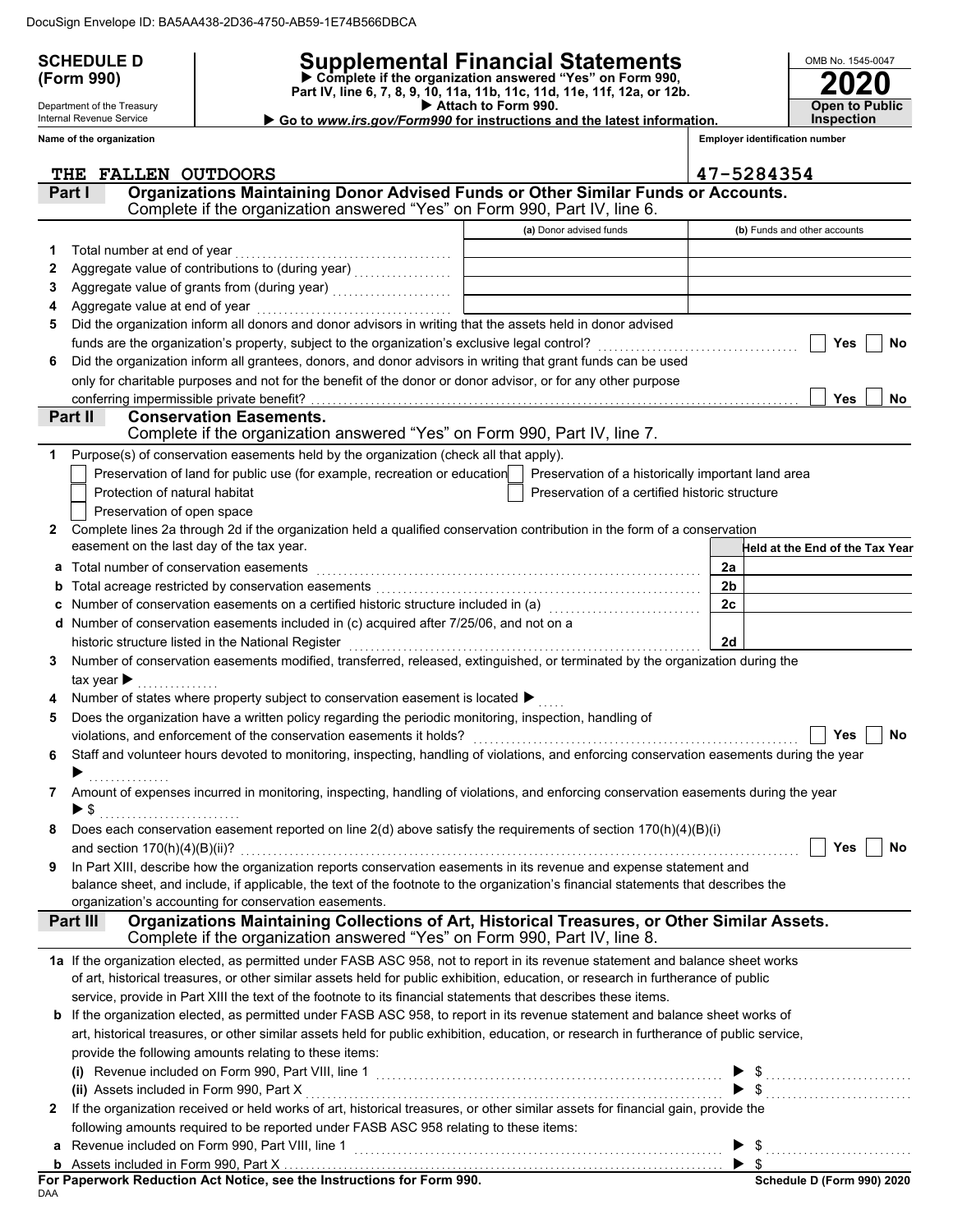| Schedule D (Form 990) 2020 THE FALLEN OUTDOORS                                                                                                                                                                                       |                         |                          |                         | 47-5284354      |                      | Page 2              |
|--------------------------------------------------------------------------------------------------------------------------------------------------------------------------------------------------------------------------------------|-------------------------|--------------------------|-------------------------|-----------------|----------------------|---------------------|
| Organizations Maintaining Collections of Art, Historical Treasures, or Other Similar Assets (continued)<br>Part III                                                                                                                  |                         |                          |                         |                 |                      |                     |
| Using the organization's acquisition, accession, and other records, check any of the following that make significant use of its<br>3.<br>collection items (check all that apply):                                                    |                         |                          |                         |                 |                      |                     |
| Public exhibition<br>a                                                                                                                                                                                                               | d                       | Loan or exchange program |                         |                 |                      |                     |
| Scholarly research<br>b                                                                                                                                                                                                              | е                       |                          |                         |                 |                      |                     |
| Preservation for future generations<br>c                                                                                                                                                                                             |                         |                          |                         |                 |                      |                     |
| Provide a description of the organization's collections and explain how they further the organization's exempt purpose in Part                                                                                                       |                         |                          |                         |                 |                      |                     |
| XIII.                                                                                                                                                                                                                                |                         |                          |                         |                 |                      |                     |
| During the year, did the organization solicit or receive donations of art, historical treasures, or other similar<br>5                                                                                                               |                         |                          |                         |                 |                      |                     |
| assets to be sold to raise funds rather than to be maintained as part of the organization's collection?                                                                                                                              |                         |                          |                         |                 |                      | Yes<br>No           |
| Part IV<br><b>Escrow and Custodial Arrangements.</b>                                                                                                                                                                                 |                         |                          |                         |                 |                      |                     |
| Complete if the organization answered "Yes" on Form 990, Part IV, line 9, or reported an amount on Form<br>990, Part X, line 21.                                                                                                     |                         |                          |                         |                 |                      |                     |
| 1a Is the organization an agent, trustee, custodian or other intermediary for contributions or other assets not                                                                                                                      |                         |                          |                         |                 |                      |                     |
| included on Form 990, Part X?                                                                                                                                                                                                        |                         |                          |                         |                 |                      | <b>Yes</b><br>No    |
| b If "Yes," explain the arrangement in Part XIII and complete the following table:                                                                                                                                                   |                         |                          |                         |                 |                      |                     |
|                                                                                                                                                                                                                                      |                         |                          |                         |                 |                      | Amount              |
| c Beginning balance                                                                                                                                                                                                                  |                         |                          |                         |                 | 1с                   |                     |
|                                                                                                                                                                                                                                      |                         |                          |                         |                 | 1 <sub>d</sub>       |                     |
|                                                                                                                                                                                                                                      |                         |                          |                         |                 | 1e                   |                     |
|                                                                                                                                                                                                                                      |                         |                          |                         |                 | 1f                   |                     |
| 2a Did the organization include an amount on Form 990, Part X, line 21, for escrow or custodial account liability?                                                                                                                   |                         |                          |                         |                 |                      | <b>Yes</b><br>No    |
| b If "Yes," explain the arrangement in Part XIII. Check here if the explanation has been provided on Part XIII                                                                                                                       |                         |                          |                         |                 |                      |                     |
| <b>Endowment Funds.</b><br><b>Part V</b>                                                                                                                                                                                             |                         |                          |                         |                 |                      |                     |
| Complete if the organization answered "Yes" on Form 990, Part IV, line 10.                                                                                                                                                           |                         |                          |                         |                 |                      |                     |
|                                                                                                                                                                                                                                      | (a) Current year        | (b) Prior year           | (c) Two years back      |                 | (d) Three years back | (e) Four years back |
| 1a Beginning of year balance <b>contained</b>                                                                                                                                                                                        |                         |                          |                         |                 |                      |                     |
| <b>b</b> Contributions                                                                                                                                                                                                               |                         |                          |                         |                 |                      |                     |
| c Net investment earnings, gains, and                                                                                                                                                                                                |                         |                          |                         |                 |                      |                     |
| losses                                                                                                                                                                                                                               |                         |                          |                         |                 |                      |                     |
| <b>d</b> Grants or scholarships<br>.                                                                                                                                                                                                 |                         |                          |                         |                 |                      |                     |
| e Other expenditures for facilities and                                                                                                                                                                                              |                         |                          |                         |                 |                      |                     |
|                                                                                                                                                                                                                                      |                         |                          |                         |                 |                      |                     |
| f Administrative expenses                                                                                                                                                                                                            |                         |                          |                         |                 |                      |                     |
| End of year balance <i>[[[[[[[[[[[[[[[[[[[[[[[[[[[]]]]</i>                                                                                                                                                                           |                         |                          |                         |                 |                      |                     |
| 2 Provide the estimated percentage of the current year end balance (line 1g, column (a)) held as:                                                                                                                                    |                         |                          |                         |                 |                      |                     |
| a Board designated or quasi-endowment >                                                                                                                                                                                              |                         |                          |                         |                 |                      |                     |
| <b>b</b> Permanent endowment $\blacktriangleright$<br>$\%$<br>.                                                                                                                                                                      |                         |                          |                         |                 |                      |                     |
| c Term endowment $\blacktriangleright$                                                                                                                                                                                               |                         |                          |                         |                 |                      |                     |
| The percentages on lines 2a, 2b, and 2c should equal 100%.<br>3a Are there endowment funds not in the possession of the organization that are held and administered for the                                                          |                         |                          |                         |                 |                      |                     |
| organization by:                                                                                                                                                                                                                     |                         |                          |                         |                 |                      | Yes<br>No           |
|                                                                                                                                                                                                                                      |                         |                          |                         |                 |                      | 3a(i)               |
| (i) Unrelated organizations <b>constructions</b> and all the constructions of the construction of the construction of the construction of the construction of the construction of the construction of the construction of the const  |                         |                          |                         |                 |                      | 3a(ii)              |
| (ii) Related organizations <b>constant of the constant of the constant of the constant of the constant of the constant of the constant of the constant of the constant of the constant of the constant of the constant of the co</b> |                         |                          |                         |                 |                      | 3b                  |
| Describe in Part XIII the intended uses of the organization's endowment funds.                                                                                                                                                       |                         |                          |                         |                 |                      |                     |
| Land, Buildings, and Equipment.<br><b>Part VI</b>                                                                                                                                                                                    |                         |                          |                         |                 |                      |                     |
| Complete if the organization answered "Yes" on Form 990, Part IV, line 11a. See Form 990, Part X, line 10.                                                                                                                           |                         |                          |                         |                 |                      |                     |
| Description of property                                                                                                                                                                                                              | (a) Cost or other basis |                          | (b) Cost or other basis | (c) Accumulated |                      | (d) Book value      |
|                                                                                                                                                                                                                                      | (investment)            |                          | (other)                 | depreciation    |                      |                     |
|                                                                                                                                                                                                                                      |                         |                          |                         |                 |                      |                     |
|                                                                                                                                                                                                                                      |                         |                          |                         |                 |                      |                     |
|                                                                                                                                                                                                                                      |                         |                          |                         |                 |                      |                     |
|                                                                                                                                                                                                                                      |                         |                          | 18,870                  |                 | 6,173                | 12,697              |
|                                                                                                                                                                                                                                      |                         |                          | 550                     |                 |                      | 550                 |
| Total. Add lines 1a through 1e. (Column (d) must equal Form 990, Part X, column (B), line 10c.)                                                                                                                                      |                         |                          |                         |                 |                      | 13,247              |

**Schedule D (Form 990) 2020**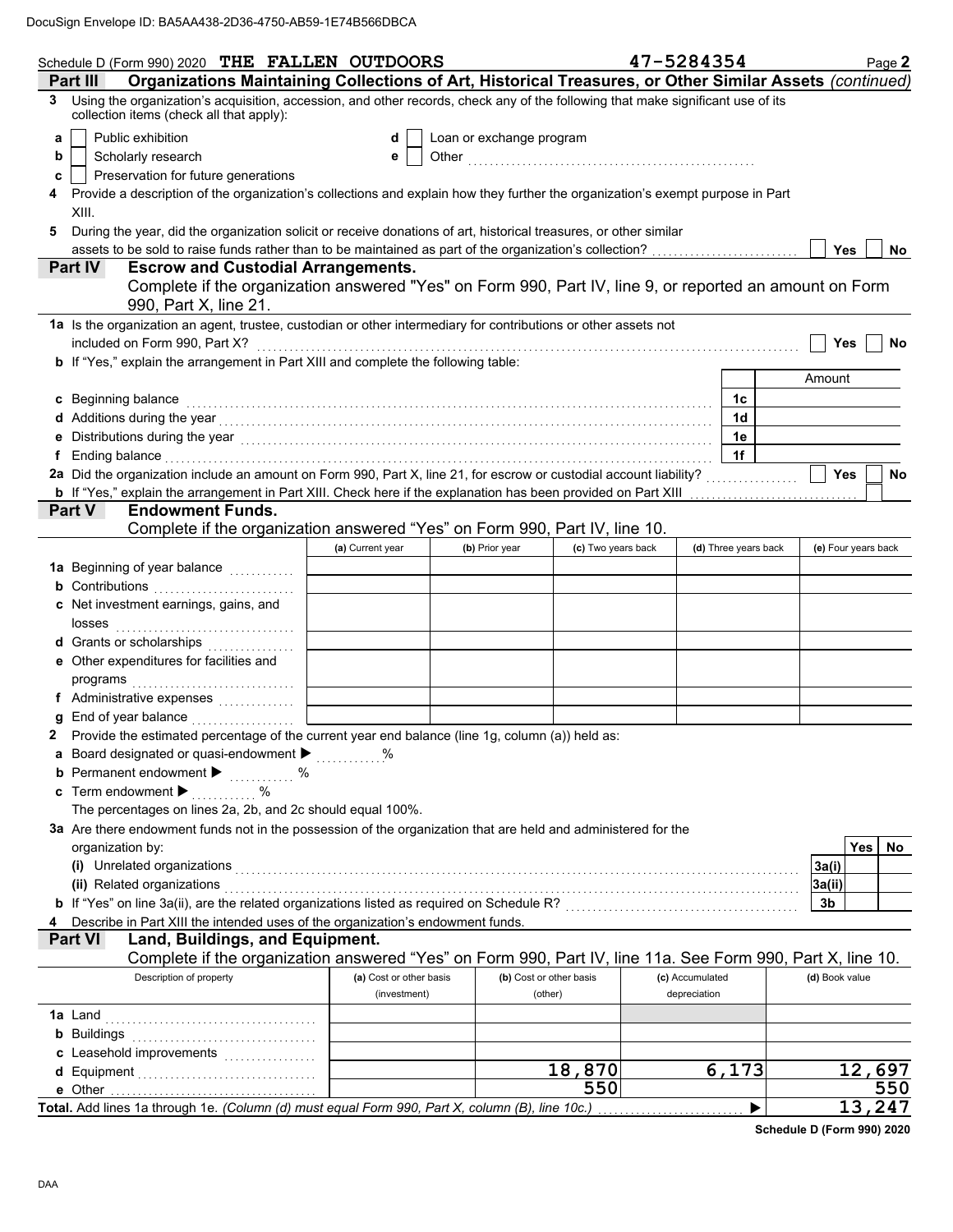|                           | Schedule D (Form 990) 2020 THE FALLEN OUTDOORS                                                                                                       |                | 47-5284354                       | Page 3         |
|---------------------------|------------------------------------------------------------------------------------------------------------------------------------------------------|----------------|----------------------------------|----------------|
| <b>Part VII</b>           | <b>Investments - Other Securities.</b>                                                                                                               |                |                                  |                |
|                           | Complete if the organization answered "Yes" on Form 990, Part IV, line 11b. See Form 990, Part X, line 12.                                           |                |                                  |                |
|                           | (a) Description of security or category                                                                                                              | (b) Book value | (c) Method of valuation:         |                |
|                           | (including name of security)                                                                                                                         |                | Cost or end-of-year market value |                |
| (1) Financial derivatives |                                                                                                                                                      |                |                                  |                |
|                           |                                                                                                                                                      |                |                                  |                |
| $(3)$ Other               |                                                                                                                                                      |                |                                  |                |
|                           |                                                                                                                                                      |                |                                  |                |
|                           |                                                                                                                                                      |                |                                  |                |
|                           |                                                                                                                                                      |                |                                  |                |
|                           |                                                                                                                                                      |                |                                  |                |
|                           |                                                                                                                                                      |                |                                  |                |
|                           |                                                                                                                                                      |                |                                  |                |
|                           |                                                                                                                                                      |                |                                  |                |
| (G)                       |                                                                                                                                                      |                |                                  |                |
| (H)                       |                                                                                                                                                      |                |                                  |                |
|                           | Total. (Column (b) must equal Form 990, Part X, col. (B) line 12.)                                                                                   |                |                                  |                |
| <b>Part VIII</b>          | <b>Investments - Program Related.</b>                                                                                                                |                |                                  |                |
|                           | Complete if the organization answered "Yes" on Form 990, Part IV, line 11c. See Form 990, Part X, line 13.                                           |                |                                  |                |
|                           | (a) Description of investment                                                                                                                        | (b) Book value | (c) Method of valuation:         |                |
|                           |                                                                                                                                                      |                | Cost or end-of-year market value |                |
|                           |                                                                                                                                                      |                |                                  |                |
| (1)                       |                                                                                                                                                      |                |                                  |                |
| (2)                       |                                                                                                                                                      |                |                                  |                |
| (3)                       |                                                                                                                                                      |                |                                  |                |
| (4)                       |                                                                                                                                                      |                |                                  |                |
| (5)                       |                                                                                                                                                      |                |                                  |                |
| (6)                       |                                                                                                                                                      |                |                                  |                |
| (7)                       |                                                                                                                                                      |                |                                  |                |
| (8)                       |                                                                                                                                                      |                |                                  |                |
| (9)                       |                                                                                                                                                      |                |                                  |                |
|                           | Total. (Column (b) must equal Form 990, Part X, col. (B) line 13.)                                                                                   |                |                                  |                |
| Part IX                   | <b>Other Assets.</b>                                                                                                                                 |                |                                  |                |
|                           | Complete if the organization answered "Yes" on Form 990, Part IV, line 11d. See Form 990, Part X, line 15.                                           |                |                                  |                |
|                           | (a) Description                                                                                                                                      |                |                                  | (b) Book value |
| (1)                       |                                                                                                                                                      |                |                                  |                |
|                           |                                                                                                                                                      |                |                                  |                |
| (2)                       |                                                                                                                                                      |                |                                  |                |
| (3)                       |                                                                                                                                                      |                |                                  |                |
| (4)                       |                                                                                                                                                      |                |                                  |                |
| (5)                       |                                                                                                                                                      |                |                                  |                |
| (6)                       |                                                                                                                                                      |                |                                  |                |
| (7)                       |                                                                                                                                                      |                |                                  |                |
| (8)                       |                                                                                                                                                      |                |                                  |                |
| (9)                       |                                                                                                                                                      |                |                                  |                |
|                           | Total. (Column (b) must equal Form 990, Part X, col. (B) line 15.)                                                                                   |                |                                  |                |
| Part X                    | Other Liabilities.                                                                                                                                   |                |                                  |                |
|                           | Complete if the organization answered "Yes" on Form 990, Part IV, line 11e or 11f. See Form 990, Part X,                                             |                |                                  |                |
|                           | line 25.                                                                                                                                             |                |                                  |                |
| 1.                        | (a) Description of liability                                                                                                                         |                |                                  | (b) Book value |
| (1)                       | Federal income taxes                                                                                                                                 |                |                                  |                |
| (2)                       |                                                                                                                                                      |                |                                  |                |
|                           |                                                                                                                                                      |                |                                  |                |
| (3)                       |                                                                                                                                                      |                |                                  |                |
| (4)                       |                                                                                                                                                      |                |                                  |                |
| (5)                       |                                                                                                                                                      |                |                                  |                |
| (6)                       |                                                                                                                                                      |                |                                  |                |
| (7)                       |                                                                                                                                                      |                |                                  |                |
| (8)                       |                                                                                                                                                      |                |                                  |                |
| (9)                       |                                                                                                                                                      |                |                                  |                |
|                           | Total. (Column (b) must equal Form 990, Part X, col. (B) line 25.)                                                                                   |                |                                  |                |
|                           | 2. Liability for uncertain tax positions. In Part XIII, provide the text of the footnote to the organization's financial statements that reports the |                |                                  |                |
|                           | organization's liability for uncertain tax positions under FASB ASC 740. Check here if the text of the footnote has been provided in Part XIII.      |                |                                  |                |
|                           |                                                                                                                                                      |                |                                  |                |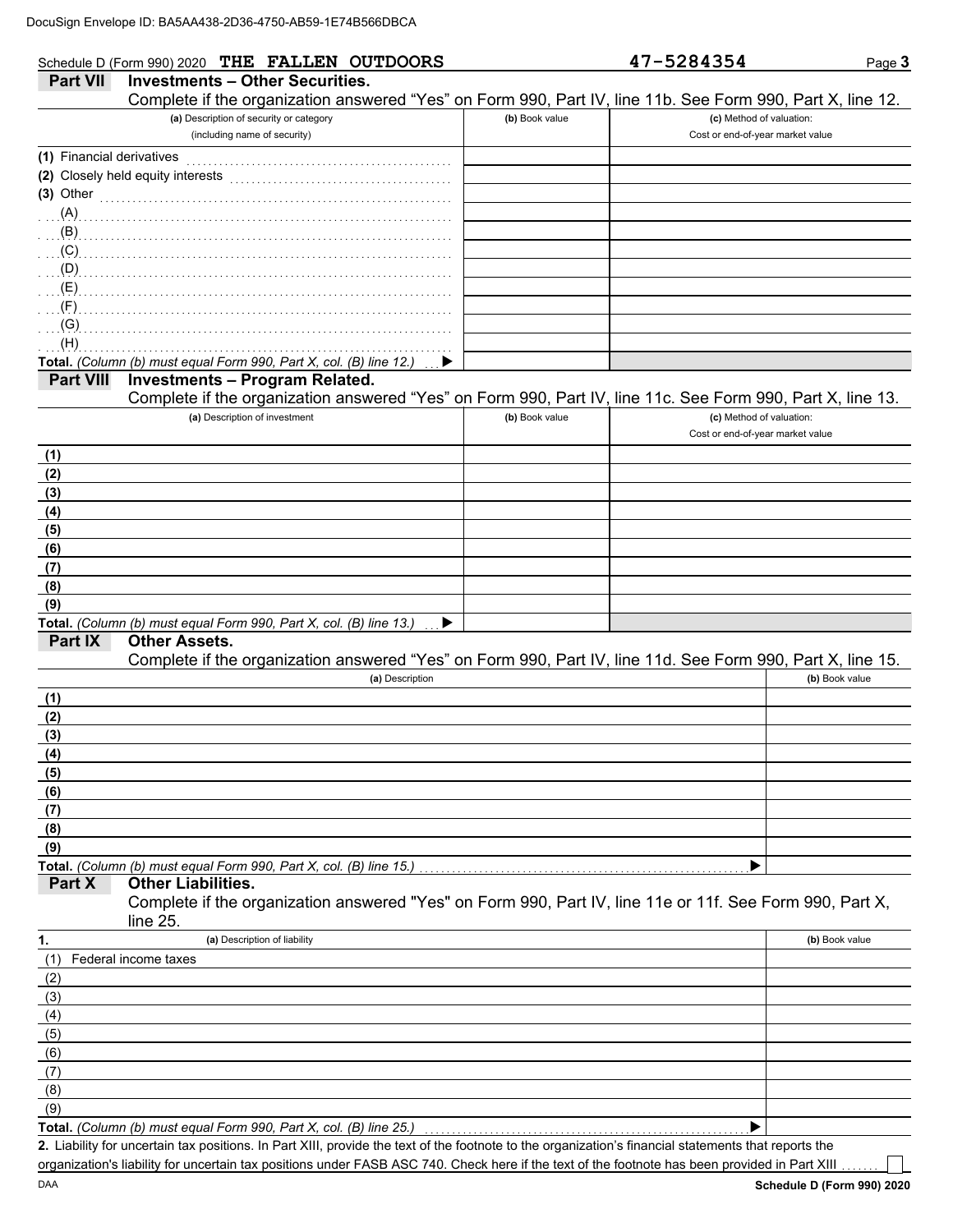|                 | Schedule D (Form 990) 2020 THE FALLEN OUTDOORS                                                                                                                                                                                 |                | 47-5284354 | Page 4 |
|-----------------|--------------------------------------------------------------------------------------------------------------------------------------------------------------------------------------------------------------------------------|----------------|------------|--------|
| Part XI         | Reconciliation of Revenue per Audited Financial Statements With Revenue per Return.                                                                                                                                            |                |            |        |
|                 | Complete if the organization answered "Yes" on Form 990, Part IV, line 12a.                                                                                                                                                    |                |            |        |
| 1.              |                                                                                                                                                                                                                                |                | 1          |        |
| 2               | Amounts included on line 1 but not on Form 990, Part VIII, line 12:                                                                                                                                                            |                |            |        |
| a               | Net unrealized gains (losses) on investments [11] with an intervention of the set of the set of the set of the                                                                                                                 | 2a             |            |        |
| b               |                                                                                                                                                                                                                                | 2 <sub>b</sub> |            |        |
| c               | Recoveries of prior year grants [11] resonance contracts and prior with the contract of prior year grants                                                                                                                      | 2c             |            |        |
| d               |                                                                                                                                                                                                                                | 2d             |            |        |
| е               | Add lines 2a through 2d [11] Additional Property of Additional Property and Theorem 2011 Property and Property and Property and Property and Property and Property and Property and Property and Property and Property and Pro |                | 2e         |        |
| 3               |                                                                                                                                                                                                                                |                | 3          |        |
|                 | Amounts included on Form 990, Part VIII, line 12, but not on line 1:                                                                                                                                                           |                |            |        |
| а               |                                                                                                                                                                                                                                | 4a             |            |        |
| b               |                                                                                                                                                                                                                                | 4 <sub>b</sub> |            |        |
|                 | c Add lines 4a and 4b                                                                                                                                                                                                          |                | 4с         |        |
| 5               |                                                                                                                                                                                                                                |                | 5          |        |
| <b>Part XII</b> | Reconciliation of Expenses per Audited Financial Statements With Expenses per Return.                                                                                                                                          |                |            |        |
|                 | Complete if the organization answered "Yes" on Form 990, Part IV, line 12a.                                                                                                                                                    |                |            |        |
| 1.              | Total expenses and losses per audited financial statements                                                                                                                                                                     |                | 1          |        |
| 2               | Amounts included on line 1 but not on Form 990, Part IX, line 25:                                                                                                                                                              |                |            |        |
| a               |                                                                                                                                                                                                                                | 2a             |            |        |
| b               | Prior year adjustments [11, 12] March 1997 (12) March 1997 (12) March 1997 (13) March 1997 (13) March 1997 (13                                                                                                                 | 2 <sub>b</sub> |            |        |
| c               |                                                                                                                                                                                                                                | 2c             |            |        |
| d               |                                                                                                                                                                                                                                | 2d             |            |        |
| е               |                                                                                                                                                                                                                                |                | 2e         |        |
| 3.              |                                                                                                                                                                                                                                |                | 3          |        |
|                 | Amounts included on Form 990, Part IX, line 25, but not on line 1:                                                                                                                                                             |                |            |        |
| а               |                                                                                                                                                                                                                                | 4a             |            |        |
| b               |                                                                                                                                                                                                                                | 4 <sub>b</sub> |            |        |
|                 | c Add lines 4a and 4b                                                                                                                                                                                                          |                | 4с         |        |
|                 |                                                                                                                                                                                                                                |                | 5          |        |
|                 | Part XIII Supplemental Information.                                                                                                                                                                                            |                |            |        |
|                 | Provide the descriptions required for Part II, lines 3, 5, and 9; Part III, lines 1a and 4; Part IV, lines 1b and 2b; Part V, line 4; Part X, line                                                                             |                |            |        |
|                 | 2; Part XI, lines 2d and 4b; and Part XII, lines 2d and 4b. Also complete this part to provide any additional information.                                                                                                     |                |            |        |
|                 |                                                                                                                                                                                                                                |                |            |        |
|                 |                                                                                                                                                                                                                                |                |            |        |
|                 |                                                                                                                                                                                                                                |                |            |        |
|                 |                                                                                                                                                                                                                                |                |            |        |
|                 |                                                                                                                                                                                                                                |                |            |        |
|                 |                                                                                                                                                                                                                                |                |            |        |
|                 |                                                                                                                                                                                                                                |                |            |        |
|                 |                                                                                                                                                                                                                                |                |            |        |
|                 |                                                                                                                                                                                                                                |                |            |        |
|                 |                                                                                                                                                                                                                                |                |            |        |
|                 |                                                                                                                                                                                                                                |                |            |        |
|                 |                                                                                                                                                                                                                                |                |            |        |
|                 |                                                                                                                                                                                                                                |                |            |        |
|                 |                                                                                                                                                                                                                                |                |            |        |
|                 |                                                                                                                                                                                                                                |                |            |        |
|                 |                                                                                                                                                                                                                                |                |            |        |
|                 |                                                                                                                                                                                                                                |                |            |        |
|                 |                                                                                                                                                                                                                                |                |            |        |
|                 |                                                                                                                                                                                                                                |                |            |        |
|                 |                                                                                                                                                                                                                                |                |            |        |
|                 |                                                                                                                                                                                                                                |                |            |        |
|                 |                                                                                                                                                                                                                                |                |            |        |
|                 |                                                                                                                                                                                                                                |                |            |        |
|                 |                                                                                                                                                                                                                                |                |            |        |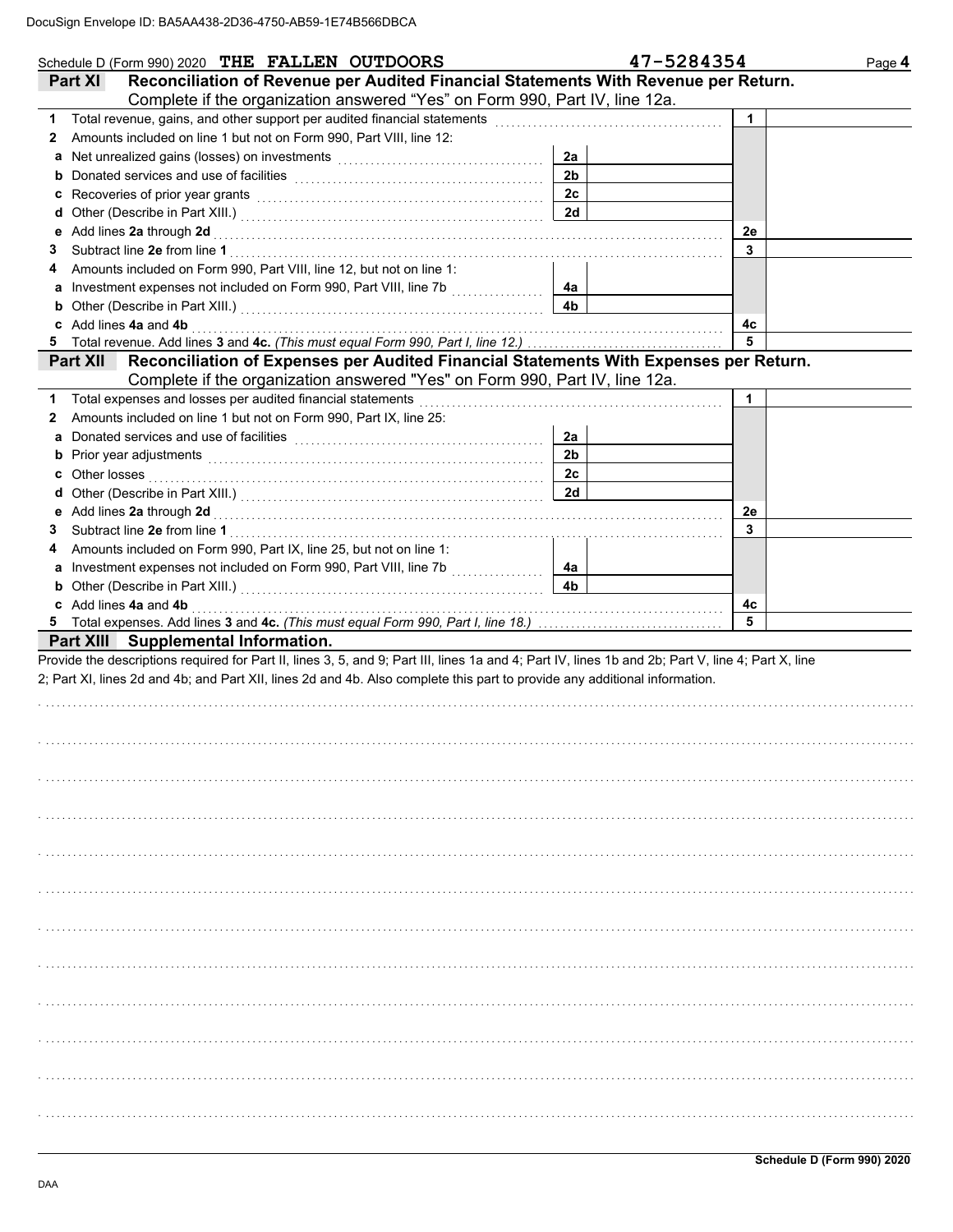| Schedule D (Form 990) 2020 THE FALLEN OUTDOORS<br>Part XIII Supplemental Information (continued) | 47-5284354 | Page 5 |
|--------------------------------------------------------------------------------------------------|------------|--------|
|                                                                                                  |            |        |
|                                                                                                  |            |        |
|                                                                                                  |            |        |
|                                                                                                  |            |        |
|                                                                                                  |            |        |
|                                                                                                  |            |        |
|                                                                                                  |            |        |
|                                                                                                  |            |        |
|                                                                                                  |            |        |
|                                                                                                  |            |        |
|                                                                                                  |            |        |
|                                                                                                  |            |        |
|                                                                                                  |            |        |
|                                                                                                  |            |        |
|                                                                                                  |            |        |
|                                                                                                  |            |        |
|                                                                                                  |            |        |
|                                                                                                  |            |        |
|                                                                                                  |            |        |
|                                                                                                  |            |        |
|                                                                                                  |            |        |
|                                                                                                  |            |        |
|                                                                                                  |            |        |
|                                                                                                  |            |        |
|                                                                                                  |            |        |
|                                                                                                  |            |        |
|                                                                                                  |            |        |
|                                                                                                  |            |        |
|                                                                                                  |            |        |
|                                                                                                  |            |        |
|                                                                                                  |            |        |
|                                                                                                  |            |        |
|                                                                                                  |            |        |
|                                                                                                  |            |        |
|                                                                                                  |            |        |
|                                                                                                  |            |        |
|                                                                                                  |            |        |
|                                                                                                  |            |        |
|                                                                                                  |            |        |
|                                                                                                  |            |        |
|                                                                                                  |            |        |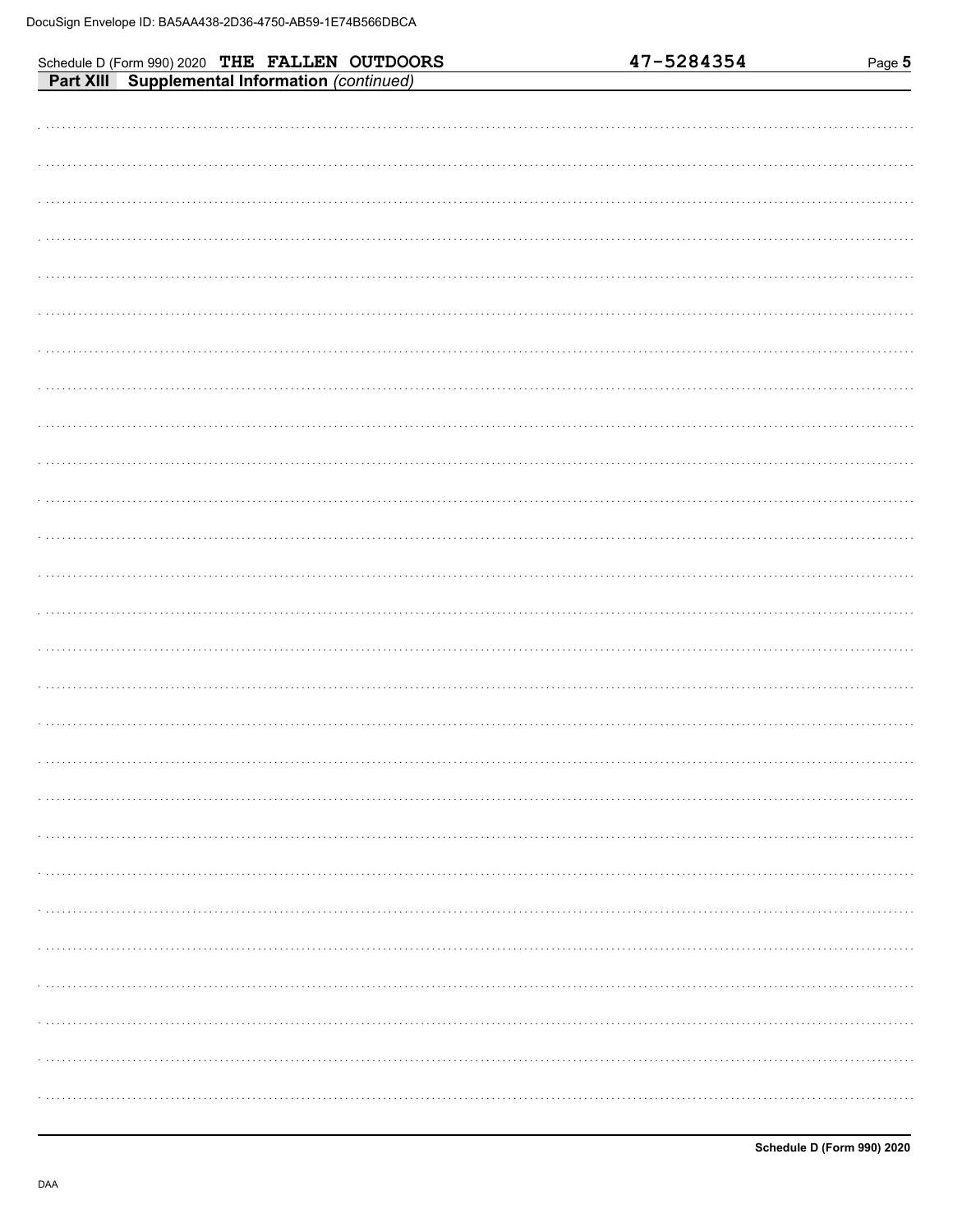| <b>SCHEDULE G</b><br>(Form 990 or 990-EZ)              | <b>Supplemental Information Regarding Fundraising or Gaming Activities</b><br>Complete if the organization answered "Yes" on Form 990, Part IV, line 17, 18, or 19, or if the                                                            |                                    |                |                                | organization entered more than \$15,000 on Form 990-EZ, line 6a.       |                                          | OMB No. 1545-0047                |
|--------------------------------------------------------|------------------------------------------------------------------------------------------------------------------------------------------------------------------------------------------------------------------------------------------|------------------------------------|----------------|--------------------------------|------------------------------------------------------------------------|------------------------------------------|----------------------------------|
| Department of the Treasury<br>Internal Revenue Service |                                                                                                                                                                                                                                          | Attach to Form 990 or Form 990-EZ. |                |                                | Go to www.irs.gov/Form990 for instructions and the latest information. |                                          | <b>Open to Public</b>            |
| Name of the organization                               |                                                                                                                                                                                                                                          |                                    |                |                                |                                                                        | <b>Employer identification number</b>    | Inspection                       |
|                                                        | THE FALLEN OUTDOORS                                                                                                                                                                                                                      |                                    |                |                                |                                                                        | 47-5284354                               |                                  |
| Part I                                                 | Fundraising Activities. Complete if the organization answered "Yes" on Form 990, Part IV, line 17.<br>Form 990-EZ filers are not required to complete this part.                                                                         |                                    |                |                                |                                                                        |                                          |                                  |
| 1                                                      | Indicate whether the organization raised funds through any of the following activities. Check all that apply.                                                                                                                            |                                    |                |                                |                                                                        |                                          |                                  |
| Mail solicitations<br>a                                |                                                                                                                                                                                                                                          | е                                  |                |                                | Solicitation of non-government grants                                  |                                          |                                  |
| Internet and email solicitations<br>b                  | f                                                                                                                                                                                                                                        |                                    |                |                                | Solicitation of government grants                                      |                                          |                                  |
| Phone solicitations<br>C                               |                                                                                                                                                                                                                                          | Special fundraising events<br>g    |                |                                |                                                                        |                                          |                                  |
| In-person solicitations<br>d                           |                                                                                                                                                                                                                                          |                                    |                |                                |                                                                        |                                          |                                  |
|                                                        | 2a Did the organization have a written or oral agreement with any individual (including officers, directors, trustees,<br>or key employees listed in Form 990, Part VII) or entity in connection with professional fundraising services? |                                    |                |                                |                                                                        |                                          | Yes<br>No                        |
|                                                        | b If "Yes," list the 10 highest paid individuals or entities (fundraisers) pursuant to agreements under which the fundraiser is to be<br>compensated at least \$5,000 by the organization.                                               |                                    |                |                                |                                                                        |                                          |                                  |
|                                                        |                                                                                                                                                                                                                                          |                                    |                | (iii) Did fund-<br>raiser have |                                                                        | (v) Amount paid to                       | (vi) Amount paid to              |
|                                                        | (i) Name and address of individual<br>or entity (fundraiser)                                                                                                                                                                             | (ii) Activity                      |                | custody or<br>control of       | (iv) Gross receipts<br>from activity                                   | (or retained by)<br>fundraiser listed in | (or retained by)<br>organization |
|                                                        |                                                                                                                                                                                                                                          |                                    | contributions? |                                |                                                                        | col. (i)                                 |                                  |
|                                                        |                                                                                                                                                                                                                                          |                                    |                | Yes No                         |                                                                        |                                          |                                  |
| 1                                                      |                                                                                                                                                                                                                                          |                                    |                |                                |                                                                        |                                          |                                  |
| $\mathbf{2}$                                           |                                                                                                                                                                                                                                          |                                    |                |                                |                                                                        |                                          |                                  |
|                                                        |                                                                                                                                                                                                                                          |                                    |                |                                |                                                                        |                                          |                                  |
| 3                                                      |                                                                                                                                                                                                                                          |                                    |                |                                |                                                                        |                                          |                                  |
|                                                        |                                                                                                                                                                                                                                          |                                    |                |                                |                                                                        |                                          |                                  |
| 4                                                      |                                                                                                                                                                                                                                          |                                    |                |                                |                                                                        |                                          |                                  |
|                                                        |                                                                                                                                                                                                                                          |                                    |                |                                |                                                                        |                                          |                                  |
|                                                        |                                                                                                                                                                                                                                          |                                    |                |                                |                                                                        |                                          |                                  |
| 5                                                      |                                                                                                                                                                                                                                          |                                    |                |                                |                                                                        |                                          |                                  |
|                                                        |                                                                                                                                                                                                                                          |                                    |                |                                |                                                                        |                                          |                                  |
| 6                                                      |                                                                                                                                                                                                                                          |                                    |                |                                |                                                                        |                                          |                                  |
|                                                        |                                                                                                                                                                                                                                          |                                    |                |                                |                                                                        |                                          |                                  |
| 7                                                      |                                                                                                                                                                                                                                          |                                    |                |                                |                                                                        |                                          |                                  |
|                                                        |                                                                                                                                                                                                                                          |                                    |                |                                |                                                                        |                                          |                                  |
| 8                                                      |                                                                                                                                                                                                                                          |                                    |                |                                |                                                                        |                                          |                                  |
|                                                        |                                                                                                                                                                                                                                          |                                    |                |                                |                                                                        |                                          |                                  |
| 9                                                      |                                                                                                                                                                                                                                          |                                    |                |                                |                                                                        |                                          |                                  |
|                                                        |                                                                                                                                                                                                                                          |                                    |                |                                |                                                                        |                                          |                                  |
| 10                                                     |                                                                                                                                                                                                                                          |                                    |                |                                |                                                                        |                                          |                                  |
|                                                        |                                                                                                                                                                                                                                          |                                    |                |                                |                                                                        |                                          |                                  |
|                                                        |                                                                                                                                                                                                                                          |                                    |                |                                |                                                                        |                                          |                                  |
| Total                                                  |                                                                                                                                                                                                                                          |                                    |                |                                |                                                                        |                                          |                                  |
| 3<br>registration or licensing.                        | List all states in which the organization is registered or licensed to solicit contributions or has been notified it is exempt from                                                                                                      |                                    |                |                                |                                                                        |                                          |                                  |
|                                                        |                                                                                                                                                                                                                                          |                                    |                |                                |                                                                        |                                          |                                  |
|                                                        |                                                                                                                                                                                                                                          |                                    |                |                                |                                                                        |                                          |                                  |
|                                                        |                                                                                                                                                                                                                                          |                                    |                |                                |                                                                        |                                          |                                  |
|                                                        |                                                                                                                                                                                                                                          |                                    |                |                                |                                                                        |                                          |                                  |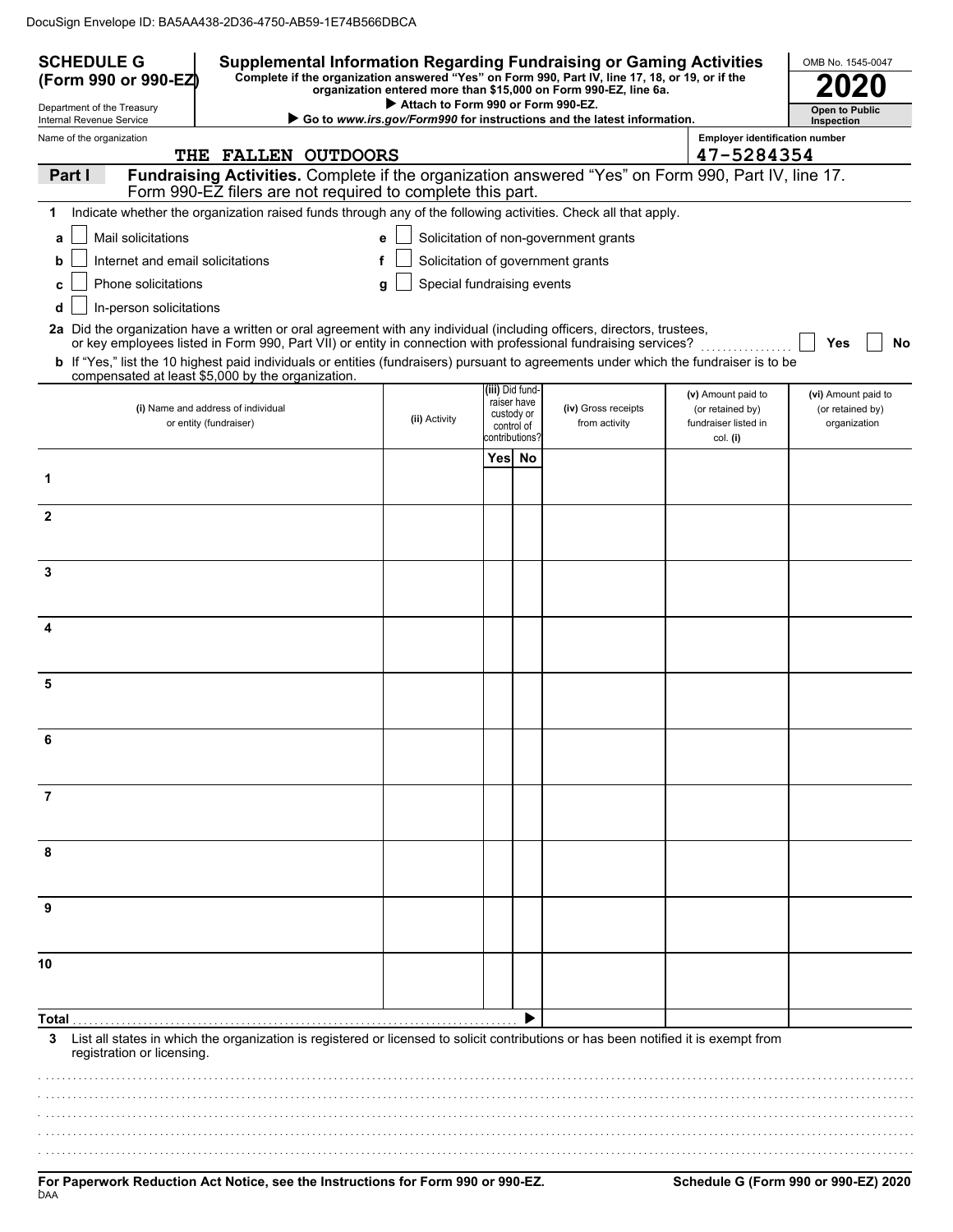# Schedule G (Form 990 or 990-EZ) 2020 **THE FALLEN OUTDOORS 47-5284354** Page 2

**Part II** Fundraising Events. Complete if the organization answered "Yes" on Form 990, Part IV, line 18, or reported more than \$15,000 of fundraising event contributions and gross income on Form 990-EZ, lines 1 and 6b. List events with

|                   |                                                                                                                               | gross receipts greater than \$5,000.                                                                                                                             |                                                                                                           |                                                      |                                                       |
|-------------------|-------------------------------------------------------------------------------------------------------------------------------|------------------------------------------------------------------------------------------------------------------------------------------------------------------|-----------------------------------------------------------------------------------------------------------|------------------------------------------------------|-------------------------------------------------------|
|                   |                                                                                                                               | (a) Event $#1$<br><b>BANQUETS</b><br>(event type)                                                                                                                | $(b)$ Event #2<br><b>ONLINE AUCTION</b><br>(event type)                                                   | (c) Other events<br>$\overline{2}$<br>(total number) | (d) Total events<br>(add col. (a) through<br>col. (c) |
| Revenue           | 1 Gross receipts                                                                                                              | 56,335                                                                                                                                                           | 28,047                                                                                                    |                                                      | 84,382                                                |
|                   | 2 Less: Contributions                                                                                                         | 36,847                                                                                                                                                           |                                                                                                           |                                                      | 36,847                                                |
|                   | 3 Gross income (line 1 minus                                                                                                  | 19,488                                                                                                                                                           | 28,047                                                                                                    |                                                      | <u>47,535</u>                                         |
|                   | 4 Cash prizes                                                                                                                 |                                                                                                                                                                  |                                                                                                           |                                                      |                                                       |
|                   | 5 Noncash prizes                                                                                                              | 27,084                                                                                                                                                           | 7,997                                                                                                     |                                                      | 35,081                                                |
|                   | 6 Rent/facility costs                                                                                                         | 9,207                                                                                                                                                            |                                                                                                           |                                                      | 9,207                                                 |
| Direct Expenses   | 7 Food and beverages                                                                                                          | 8,998                                                                                                                                                            |                                                                                                           |                                                      | 8,998                                                 |
|                   | 8 Entertainment                                                                                                               | 2,024                                                                                                                                                            |                                                                                                           |                                                      | 2,024                                                 |
|                   | 9 Other direct expenses                                                                                                       | 2,909                                                                                                                                                            | 270                                                                                                       |                                                      | 3,179                                                 |
|                   | Part III                                                                                                                      |                                                                                                                                                                  | Gaming. Complete if the organization answered "Yes" on Form 990, Part IV, line 19, or reported more than  |                                                      | 58,489<br>$-10,954$                                   |
| Revenue           |                                                                                                                               | \$15,000 on Form 990-EZ, line 6a.<br>(a) Bingo                                                                                                                   | (b) Pull tabs/instant<br>bingo/progressive bingo                                                          | (c) Other gaming                                     | (d) Total gaming (add<br>col. (a) through col. (c))   |
| ect Expenses<br>έ | 1 Gross revenue<br>2 Cash prizes<br>3 Noncash prizes<br>4 Rent/facility costs<br>5 Other direct expenses<br>6 Volunteer labor | Yes<br>%<br>No<br>7 Direct expense summary. Add lines 2 through 5 in column (d)                                                                                  | Yes<br>%<br>No                                                                                            | %<br><b>Yes</b><br>No<br>▶                           |                                                       |
| 9                 | b If "No," explain:                                                                                                           | Enter the state(s) in which the organization conducts gaming activities:<br>a Is the organization licensed to conduct gaming activities in each of these states? |                                                                                                           | ▶                                                    | $Yes \mid$<br>No                                      |
|                   | $h$ If " $VaA$ " ovelojn:                                                                                                     |                                                                                                                                                                  | 10a Were any of the organization's gaming licenses revoked, suspended, or terminated during the tax year? |                                                      | $Yes \mid$<br>No                                      |

. . . . . . . . . . . . . . . . . . . . . . . . . . . . . . . . . . . . . . . . . . . . . . . . . . . . . . . . . . . . . . . . . . . . . . . . . . . . . . . . . . . . . . . . . . . . . . . . . . . . . . . . . . . . . . . . . . . . . . . . . . . . . . . . . . . . . . . . . . . . . . . . . . . . . . . . . . .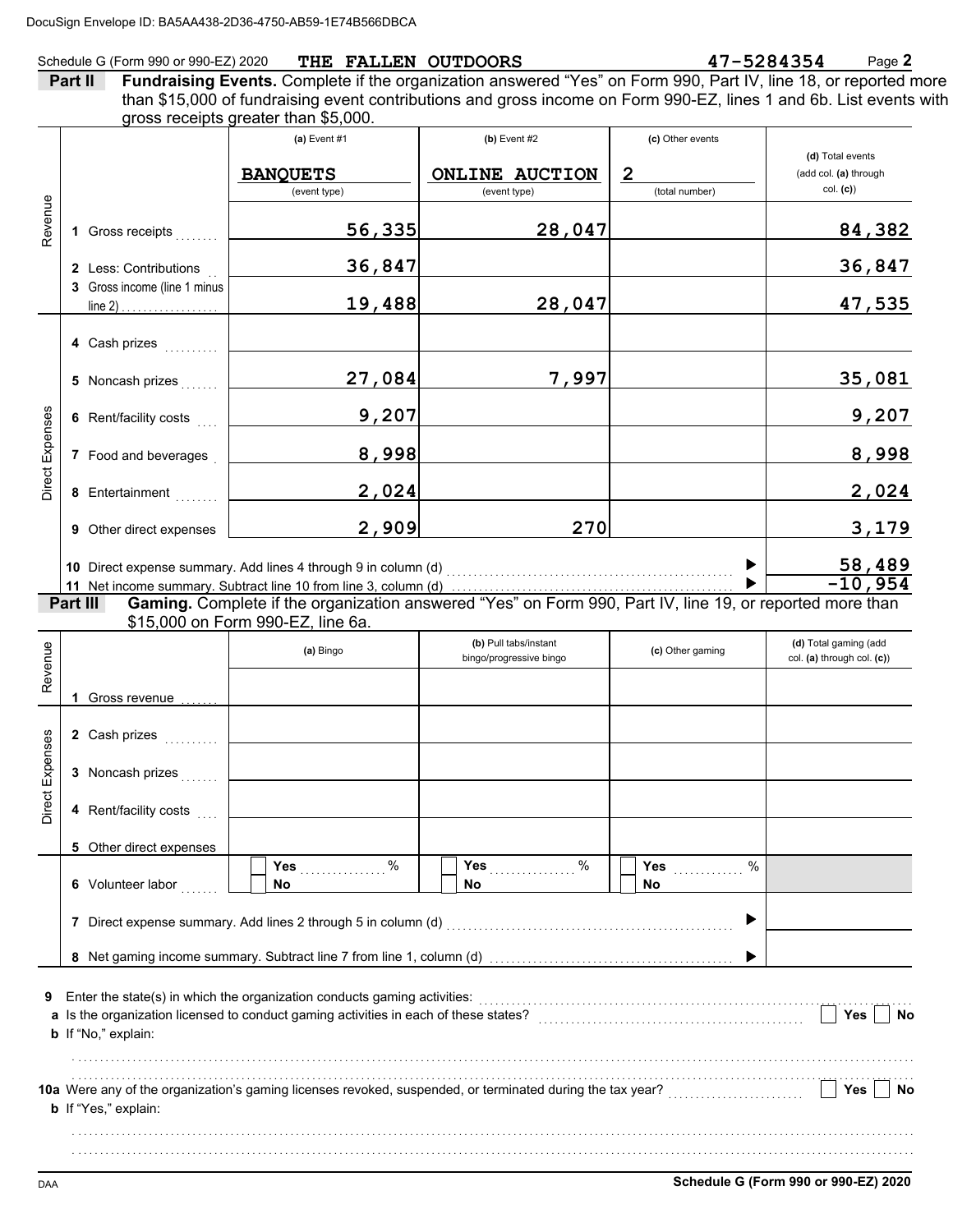|    | Schedule G (Form 990 or 990-EZ) 2020<br>THE FALLEN OUTDOORS                                                                           | 47-5284354                           |            | Page 3 |    |
|----|---------------------------------------------------------------------------------------------------------------------------------------|--------------------------------------|------------|--------|----|
| 11 | Does the organization conduct gaming activities with nonmembers?                                                                      |                                      | Yes        |        | No |
| 12 | Is the organization a grantor, beneficiary or trustee of a trust, or a member of a partnership or other entity                        |                                      |            |        |    |
|    |                                                                                                                                       |                                      | Yes        |        | No |
| 13 | Indicate the percentage of gaming activity conducted in:                                                                              |                                      |            |        |    |
| a  | The organization's facility (Mathematic Accordination) and the organization's facility (Mathematic Accordination)                     | 13a                                  |            |        | %  |
| b  | Enter the name and address of the person who prepares the organization's gaming/special events books and                              | 13 <sub>b</sub>                      |            |        | %  |
| 14 | records:                                                                                                                              |                                      |            |        |    |
|    |                                                                                                                                       |                                      |            |        |    |
|    | Address $\blacktriangleright$                                                                                                         |                                      |            |        |    |
|    | 15a Does the organization have a contract with a third party from whom the organization receives gaming                               |                                      |            |        |    |
|    | revenue?                                                                                                                              |                                      | Yes        |        | No |
| b  | If "Yes," enter the amount of gaming revenue received by the organization ▶ ((1) (1) (1) and the                                      |                                      |            |        |    |
|    | amount of gaming revenue retained by the third party ▶ \$                                                                             |                                      |            |        |    |
|    | If "Yes," enter name and address of the third party:                                                                                  |                                      |            |        |    |
|    |                                                                                                                                       |                                      |            |        |    |
|    |                                                                                                                                       |                                      |            |        |    |
|    | Address $\blacktriangleright$                                                                                                         |                                      |            |        |    |
| 16 | Gaming manager information:                                                                                                           |                                      |            |        |    |
|    |                                                                                                                                       |                                      |            |        |    |
|    |                                                                                                                                       |                                      |            |        |    |
|    |                                                                                                                                       |                                      |            |        |    |
|    |                                                                                                                                       |                                      |            |        |    |
|    | Director/officer<br>Employee<br>Independent contractor                                                                                |                                      |            |        |    |
|    |                                                                                                                                       |                                      |            |        |    |
| 17 | Mandatory distributions:<br>Is the organization required under state law to make charitable distributions from the gaming proceeds to |                                      |            |        |    |
|    | retain the state gaming license?                                                                                                      |                                      | <b>Yes</b> |        | No |
| b  | Enter the amount of distributions required under state law to be distributed to other exempt organizations or                         |                                      |            |        |    |
|    | spent in the organization's own exempt activities during the tax year $\blacktriangleright$                                           |                                      |            |        |    |
|    | Supplemental Information. Provide the explanations required by Part I, line 2b, columns (iii) and (v); and<br>Part IV                 |                                      |            |        |    |
|    | Part III, lines 9, 9b, 10b, 15b, 15c, 16, and 17b, as applicable. Also provide any additional information.<br>See instructions.       |                                      |            |        |    |
|    |                                                                                                                                       |                                      |            |        |    |
|    |                                                                                                                                       |                                      |            |        |    |
|    |                                                                                                                                       |                                      |            |        |    |
|    |                                                                                                                                       |                                      |            |        |    |
|    |                                                                                                                                       |                                      |            |        |    |
|    |                                                                                                                                       |                                      |            |        |    |
|    |                                                                                                                                       |                                      |            |        |    |
|    |                                                                                                                                       |                                      |            |        |    |
|    |                                                                                                                                       |                                      |            |        |    |
|    |                                                                                                                                       |                                      |            |        |    |
|    |                                                                                                                                       |                                      |            |        |    |
|    |                                                                                                                                       |                                      |            |        |    |
|    |                                                                                                                                       | Schedule G (Form 990 or 990-EZ) 2020 |            |        |    |

DAA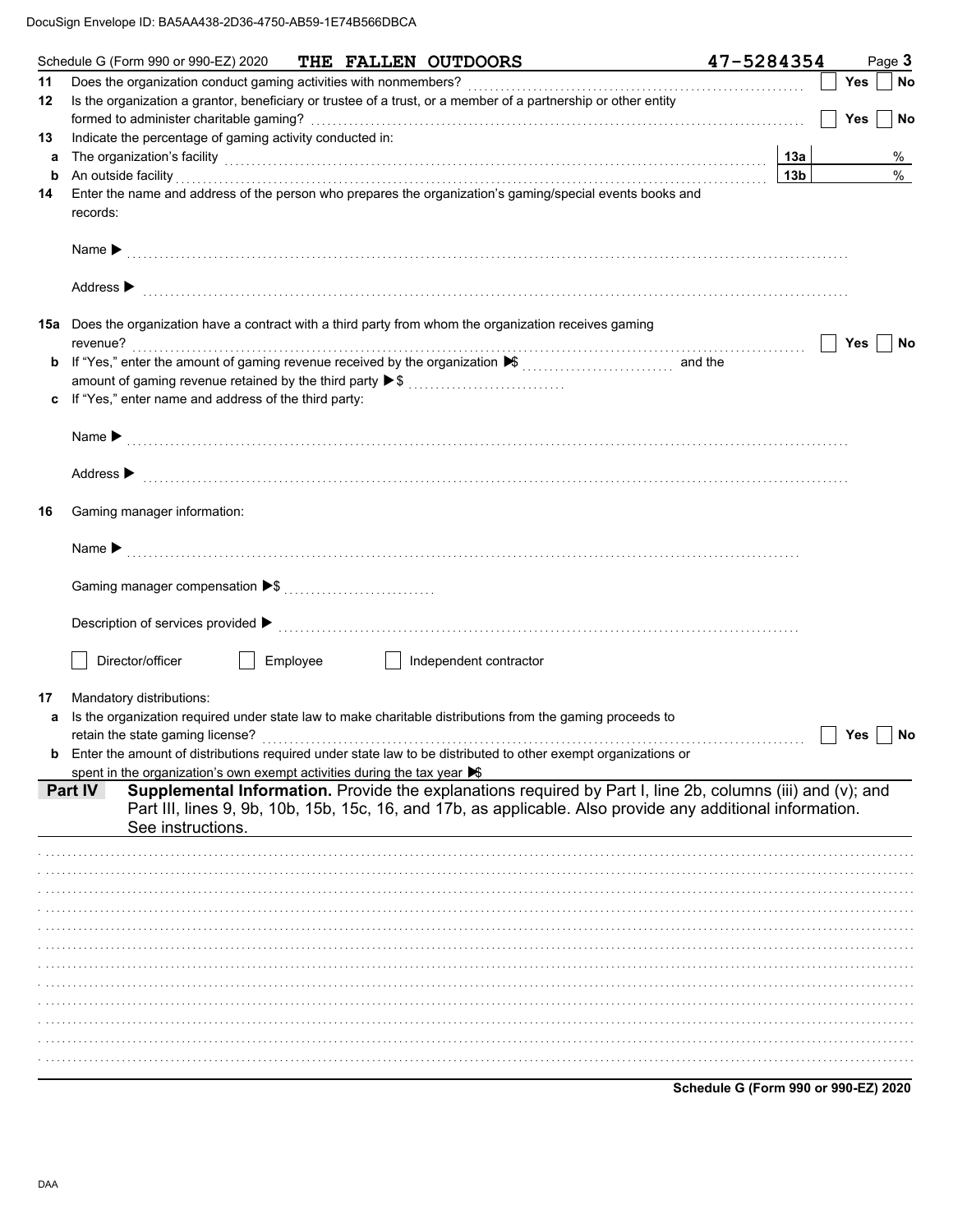| (Form 990 or 990-EZ)                                 | Supplemental Information to Form 990 or 990-EZ<br><b>SCHEDULE O</b>                                                                                                                                                        |                                       | OMB No. 1545-0047 |  |  |
|------------------------------------------------------|----------------------------------------------------------------------------------------------------------------------------------------------------------------------------------------------------------------------------|---------------------------------------|-------------------|--|--|
|                                                      | Complete to provide information for responses to specific questions on                                                                                                                                                     | 2020                                  |                   |  |  |
| Department of the Treasury                           | Form 990 or 990-EZ or to provide any additional information.                                                                                                                                                               | <b>Open to Public</b>                 |                   |  |  |
| Internal Revenue Service<br>Name of the organization | Go to www.irs.gov/Form990 for the latest information.                                                                                                                                                                      | <b>Employer identification number</b> | <b>Inspection</b> |  |  |
|                                                      | THE FALLEN OUTDOORS                                                                                                                                                                                                        | 47-5284354                            |                   |  |  |
|                                                      | FORM 990, PART VI, LINE 11B - ORGANIZATION'S PROCESS TO REVIEW FORM 990<br>NO REVIEW WAS OR WILL BE CONDUCTED.                                                                                                             |                                       |                   |  |  |
| AT                                                   | FORM 990, PART VI, LINE 12C - ENFORCEMENT OF CONFLICTS POLICY<br>DUE TO THE PERSONAL NATURE OF THEIR PROGRAMS,<br>FREQUENT COMMUNICIATION AND WHETHER OR NOT A CONFLICT HAS ARISEN IS ASKED<br>NEARLY EVERY BOARD MEETING. | THE BOARD OF DIRECTORS ARE IN         |                   |  |  |
|                                                      | FORM 990, PART VI, LINE 15A - COMPENSATION PROCESS FOR TOP OFFICIAL<br>THE EXECUTIVE DIRECTOR IS NOT CURRENTLY A PAID POSITION.<br>FORM 990, PART VI, LINE 19 - GOVERNING DOCUMENTS DISCLOSURE EXPLANATION                 |                                       |                   |  |  |
|                                                      | CONTACT THE ORGANZIATION THROUGH THEIR WEBSITE OR ON SOCIAL MEDIA.                                                                                                                                                         |                                       |                   |  |  |
|                                                      |                                                                                                                                                                                                                            |                                       |                   |  |  |
|                                                      |                                                                                                                                                                                                                            |                                       |                   |  |  |
|                                                      |                                                                                                                                                                                                                            |                                       |                   |  |  |
|                                                      |                                                                                                                                                                                                                            |                                       |                   |  |  |
|                                                      |                                                                                                                                                                                                                            |                                       |                   |  |  |
|                                                      |                                                                                                                                                                                                                            |                                       |                   |  |  |
|                                                      |                                                                                                                                                                                                                            |                                       |                   |  |  |
|                                                      |                                                                                                                                                                                                                            |                                       |                   |  |  |
|                                                      |                                                                                                                                                                                                                            |                                       |                   |  |  |
|                                                      |                                                                                                                                                                                                                            |                                       |                   |  |  |
|                                                      |                                                                                                                                                                                                                            |                                       |                   |  |  |
|                                                      |                                                                                                                                                                                                                            |                                       |                   |  |  |
|                                                      |                                                                                                                                                                                                                            |                                       |                   |  |  |